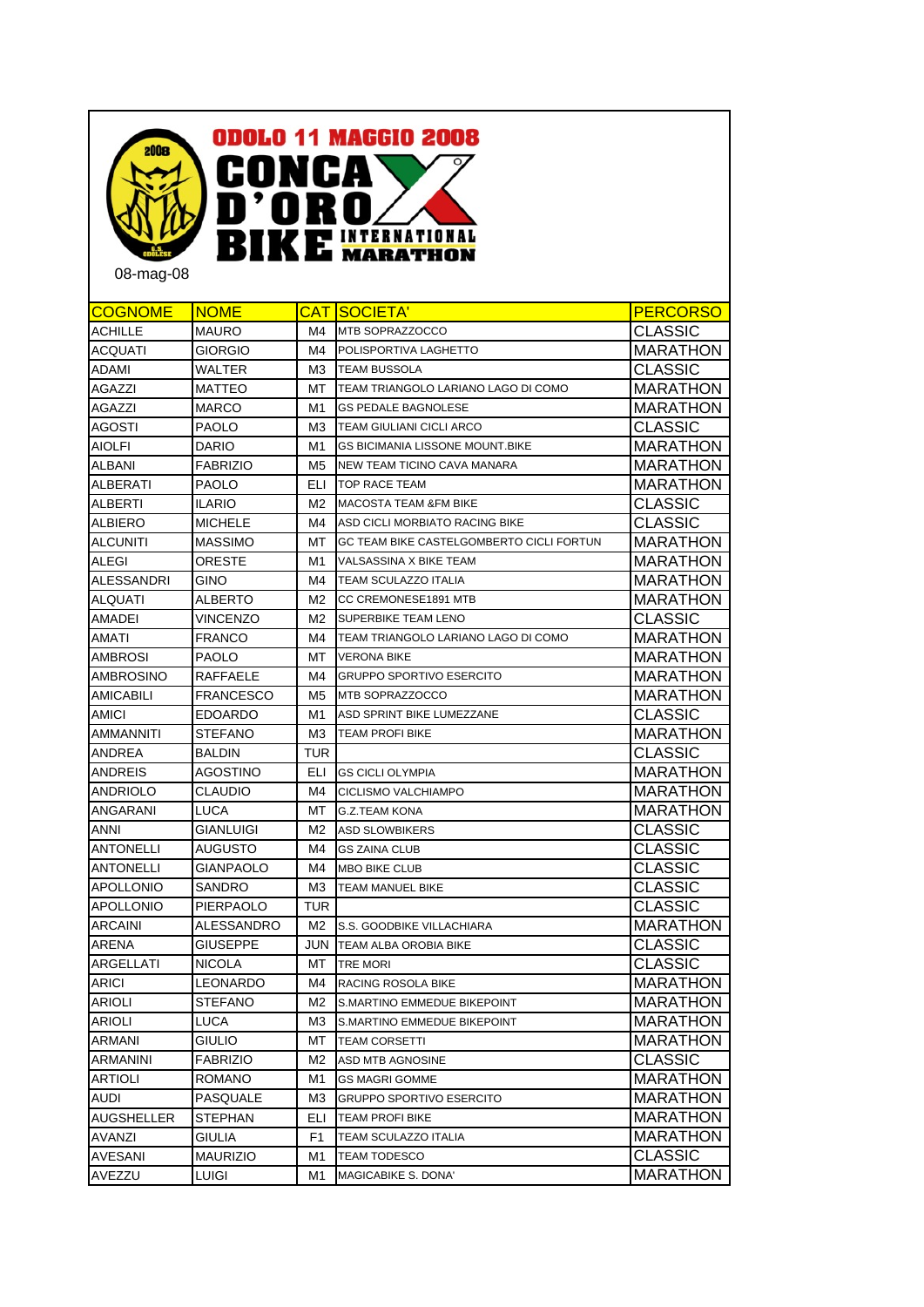| <b>AVIGO</b>                      | GIANLUCA                    | M2             | <b>G.C. ORIO BIKE</b>                  | <b>MARATHON</b>                    |
|-----------------------------------|-----------------------------|----------------|----------------------------------------|------------------------------------|
| AZZETTI                           | IVANO                       | M2             | GS VIGILI DEL FUOCO DEL TRENTINO       | CLASSIC                            |
| <b>BACCHETTI</b>                  | <b>MANUEL NICOLA</b>        | M1             | <b>GS ODOLESE MTB CONCA D ORO</b>      | MARATHON                           |
| <b>BACCHETTI</b>                  | ALESSIO                     | M4             | UC SOPRAZOCCO                          | <b>MARATHON</b>                    |
| <b>BACCHETTI</b>                  | MARINO                      | ΜЗ             | <b>TEAM CARPENTARI</b>                 | CLASSIC                            |
| <b>BACCHIAVINI</b>                | <b>FRANCO</b>               | ΜЗ             | TEAM SCULAZZO ITALIA                   | MARATHON                           |
| <b>BACCHIAVINI</b>                | LUCA                        | MT.            | TEAM SCULAZZO ITALIA                   | <b>MARATHON</b>                    |
| <b>BADINI</b>                     | <b>SERGIO</b>               | ΜЗ             | GS ODOLESE MTB CONCA D ORO             | <b>MARATHON</b>                    |
| <b>BADIONI</b>                    | ANDREA                      | M2             | S.S. GOODBIKE VILLACHIARA              | <b>MARATHON</b>                    |
| <b>BAGGIOLI</b>                   | ALDO                        | M6             | <b>BIKE TEAM MANDELLO</b>              | <b>MARATHON</b>                    |
| BAGOZZI                           | CLAUDIO                     | M1             | TEAM MANUEL BIKE                       | CLASSIC                            |
| <b>BAGOZZI</b>                    | WALTER                      | M1             | TEAM MANUEL BIKE                       | CLASSIC                            |
| <b>BAIGUERA</b>                   | <b>RENATO</b>               | M5             | <b>MBO BIKE CLUB</b>                   | CLASSIC                            |
| <b>BALBERINI</b>                  | <b>MARCO</b>                | ELI.           | <b>SCOTT RACING TEAM</b>               | <b>MARATHON</b>                    |
| <b>BALDUCCI</b>                   | ANTONELLA                   | F <sub>2</sub> | S.C.VELOCIRAPTOR                       | <b>MARATHON</b>                    |
| <b>BALISTA</b>                    | <b>MARCO</b>                | M1             | POL. POZZOLESE                         | MARATHON                           |
| BALISTROCCHI                      | <b>PIERGIORGIO</b>          | MЗ             | <b>CC CREMONESE 1891</b>               | MARATHON                           |
| BALLABIO                          | MARCO                       | MT.            | TEAM MTB LOMAZZO                       | <b>MARATHON</b>                    |
| BANDINI                           | ALEXANDER                   | M1             | SURFING SHOP SPORT                     | <b>MARATHON</b>                    |
| <b>BARBATO</b>                    | CIRO                        | M1             | <b>MBC TRIESTE</b>                     | <b>MARATHON</b>                    |
| <b>BARBATO</b>                    | <b>SIMONE</b>               | JUN            | <b>GS BICIMANIA LISSONE MOUNT.BIKE</b> | CLASSIC                            |
| <b>BARBERA</b>                    | <b>MASSIMILIANO</b>         | МЗ             | RACING ROSOLA BIKE                     | MARATHON                           |
| <b>BARBIERATO</b>                 | <b>GIAMPAOLO</b>            | M4             | <b>GS CICLI OLYMPIA</b>                | <b>MARATHON</b>                    |
| <b>BARBIERI</b>                   | <b>MASSIMO</b>              | ΜЗ             | <b>GS BICIMANIA LISSONE MOUNT.BIKE</b> | <b>MARATHON</b>                    |
| <b>BARBIERI</b>                   | <b>MAURO</b>                | ΜЗ             | <b>FREE BIKERS</b>                     | <b>MARATHON</b>                    |
| <b>BARBIERI</b>                   | ORIANO                      | M4             | <b>BC STAR BOLOGNA</b>                 | <b>MARATHON</b>                    |
| <b>BARCARO</b>                    | LUIGI                       | M4             | AS NICOLI                              | CLASSIC                            |
| <b>BARDINI</b>                    | EMIL                        | M1             | <b>TEAM MARTINA</b>                    | MARATHON                           |
| <b>BARESI</b>                     | GIANLUCA                    | M2             | GS ODOLESE MTB CONCA D ORO             | <b>MARATHON</b>                    |
| <b>BARETTO</b>                    | igor                        | ELI            | <b>SCOTT RACING TEAM</b>               | MARATHON                           |
| <b>BARGELLESI</b>                 | <b>MARCO</b>                | M2             | TEAM MANUEL BIKE                       | <b>MARATHON</b>                    |
| <b>BARILANI</b>                   | GIANLUCA                    | MЗ             | <b>TEAM TODESCO</b>                    | <b>MARATHON</b>                    |
| <b>BARILANI</b>                   | ALESSANDRO                  | MЗ             | <b>TEAM TODESCO</b>                    | CLASSIC                            |
| <b>BARISON</b>                    | MARCELLO                    | M4             | DR BIKECICLING TEAM                    | <b>MARATHON</b>                    |
| <b>BARISON</b>                    | STEFANO                     | M2             | DR BIKECICLING TEAM                    | <b>MARATHON</b>                    |
| BARLASSINA                        | GUIDO                       | M4             | <b>ACIDO LATTICO TEAM</b>              | MARATHON                           |
| <b>BARTOLI</b>                    | <b>MIRCO</b>                | МЗ             | <b>TEAM SCULAZZO ITALIA</b>            | <b>MARATHON</b>                    |
| <b>BARUFFALDI</b>                 | PAOLO                       | M1             | ASD PAOLA PEZZO TEAM                   | <b>MARATHON</b>                    |
| <b>BARUZZI</b>                    | GIUSEPPE                    | M1             | ASD MTB AGNOSINE                       | CLASSIC                            |
| <b>BARUZZI</b>                    | FRANCESCO                   | <b>TUR</b>     |                                        | <b>CLASSIC</b>                     |
| <b>BASEOTTO</b>                   | ANDREA                      | M1             | MAGICABIKE S. DONA'                    | <b>MARATHON</b>                    |
| BASON                             | ROBERTO                     | M4             | FREE BIKERS                            | <b>MARATHON</b>                    |
| BASSO                             | MARCO                       | М2             | FORUM RACING TEAM                      | <b>MARATHON</b>                    |
| <b>BATTAGLIA</b>                  | <b>MAURO</b>                | М2             | <b>GS BRESCIA BIKE</b>                 | CLASSIC                            |
| BATTIPAGLIA                       | GIANLUCA                    | M1             | <b>CICLI MAGGIONI</b>                  | MARATHON                           |
| <b>BAZZANI</b>                    | ANDREA                      | M2             | SC CICLI RODELLA CENTRO GAMMA          | CLASSIC                            |
| BAZZANI                           | <b>DAVIDE</b>               | M1             | SC CICLI RODELLA CENTRO GAMMA          | CLASSIC                            |
|                                   | BECERRA MEDINJULIAN ALFONSO | ELI            | TOP RACE TEAM                          | <b>MARATHON</b>                    |
| <b>BELETTI</b>                    | OSCAR                       | ΜЗ             | <b>MATA TEAM ASD GRUPPO FIOLETTI</b>   | <b>MARATHON</b>                    |
| <b>BELLAROSA</b>                  |                             |                |                                        | CLASSIC                            |
|                                   | ANDREA                      | М2<br>МT       | SC SAN DAMIANO ASD<br>MTB FALCHI BLU   |                                    |
| BELLETTI<br>BELLETTI              | DAVIDE<br>GIOVANNI          | M6             | ASD LEONARDI RACING TEAM               | <b>MARATHON</b><br><b>MARATHON</b> |
|                                   |                             |                |                                        |                                    |
| BELLEZZA                          | GIANLUCA                    | M2             | TEAM SCULAZZO ITALIA                   | <b>MARATHON</b><br><b>CLASSIC</b>  |
| <b>BELLONI</b><br><b>BELLOTTO</b> | FAUSTO                      | M2             | LA ORSI BIKE                           |                                    |
| <b>BELTRAMI</b>                   | MARCO<br>CRISTIAN           | M1<br>M2       | SAGITA BIKE<br>TEAM SCULAZZO ITALIA    | MARATHON<br>MARATHON               |
|                                   |                             |                |                                        |                                    |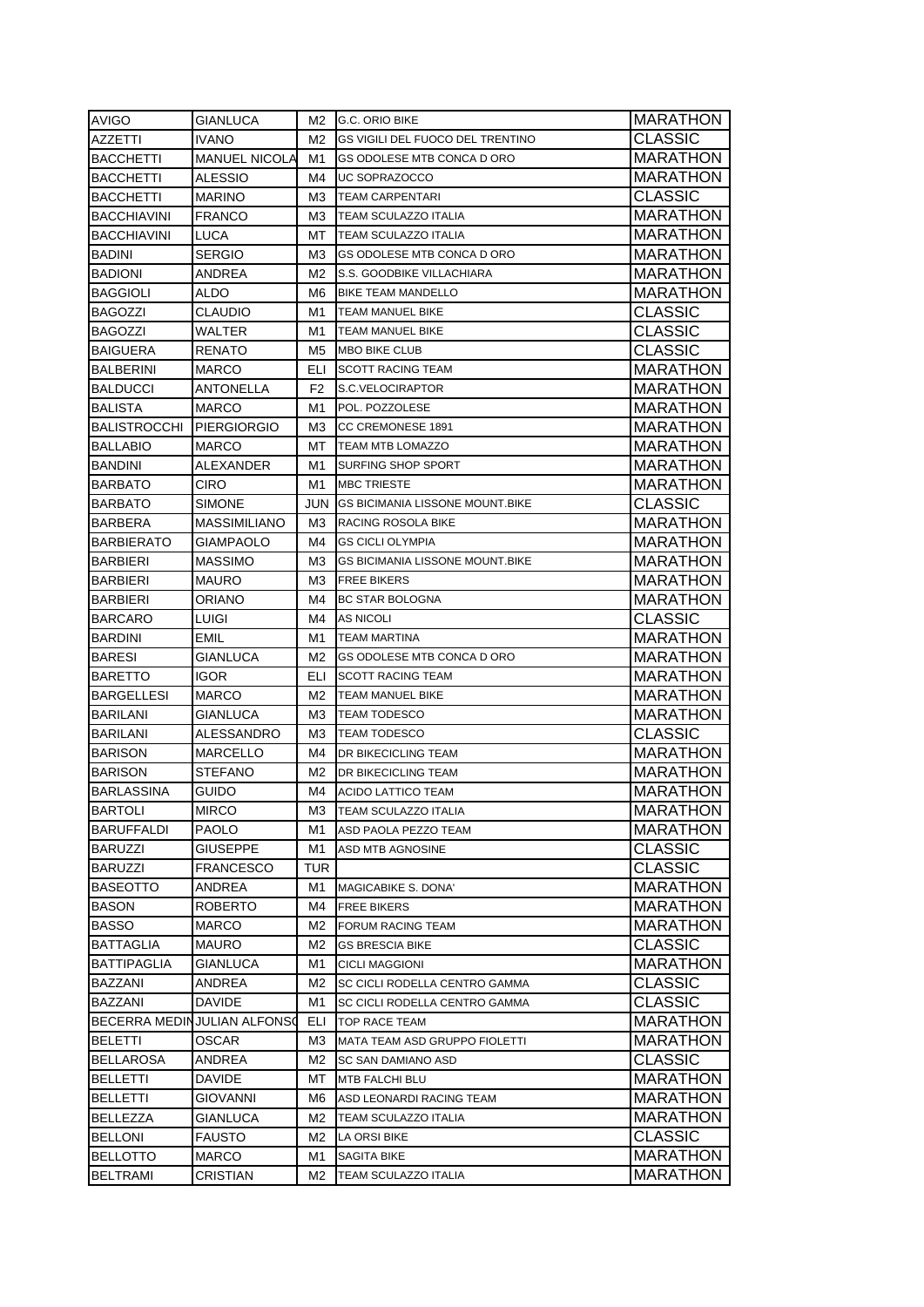| <b>BELTRANO</b>   | <b>MASSIMO</b>  | M3 I           | <b>IGRUPPO SPORTIVO ESERCITO</b>       | MARATHON        |
|-------------------|-----------------|----------------|----------------------------------------|-----------------|
| <b>BENEDETTI</b>  | MIRKO           | TUR            |                                        | <b>CLASSIC</b>  |
| BENETELLI         | NICOLA          | MT             | <b>ASD MTB AGNOSINE</b>                | <b>CLASSIC</b>  |
| <b>BENNATI</b>    | STEFANO         | МЗ             | <b>BORGHI RACING</b>                   | MARATHON        |
| <b>BENTOGLIO</b>  | CRISTIAN        | MT.            | TEAM BIKE S.PAOLO D'ARGON              | MARATHON        |
| <b>BENZI</b>      | <b>FABRIZIO</b> | M5             | <b>TEAM SCULAZZO ITALIA</b>            | <b>MARATHON</b> |
| <b>BENZI</b>      | MAURIZIO        | M5             | <b>TEAM SCULAZZO ITALIA</b>            | <b>MARATHON</b> |
| <b>BENZI</b>      | LUCA            | M4             | <b>BORGHI RACING</b>                   | <b>MARATHON</b> |
| <b>BENZONI</b>    | <b>MICHELA</b>  | ELF.           | <b>GS BICIMANIA LISSONE MOUNT BIKE</b> | <b>MARATHON</b> |
| <b>BENZONI</b>    | <b>FLAVIO</b>   | M2.            | <b>G.S. CICLI BONADEI</b>              | <b>CLASSIC</b>  |
| BERETTA           | PIETRO          | M4             | <b>TECNOBIKES TEAM</b>                 | <b>MARATHON</b> |
| <b>BERGOMI</b>    | STEFANO         | M4             | <b>MTB LOMAZZO</b>                     | <b>MARATHON</b> |
| <b>BERLUSCONI</b> | <b>MASSIMO</b>  | M4             | TEAM ALBA OROBIA BIKE                  | MARATHON        |
| <b>BERLUSCONI</b> | ANDREA          | МT             | <b>MTB LOMAZZO</b>                     | MARATHON        |
| <b>BERLUSCONI</b> | GEROLAMO        | M2             | MTB FALCHI BLU                         | MARATHON        |
| <b>BERNACCHI</b>  | CLAUDIA         | F <sub>1</sub> | SURFING SHOP SPORT                     | <b>MARATHON</b> |
| <b>BERNACCHI</b>  | CLAUDIO         | M5             | <b>SURFING SHOP SPORT</b>              | <b>MARATHON</b> |
| <b>BERNARD</b>    | DAMIANO         | M2             | <b>GS ZANOLINI BIKE PROFESSIONAL</b>   | <b>MARATHON</b> |
| <b>BERNI</b>      | CRISTIAN        | M2             | TEAM SCULAZZO ITALIA                   | MARATHON        |
| <b>BERSAN</b>     | <b>ENRICO</b>   | M2             | <b>GS TEAM THUNDER BIKE</b>            | MARATHON        |
| <b>BERSELLI</b>   | <b>ROBERTO</b>  | M4             | <b>TEAM FUTA BIKE</b>                  | MARATHON        |
| <b>BERTAMINI</b>  | PAOLO           | M2             | TEAM GIULIANI CICLI ARCO               | <b>CLASSIC</b>  |
| <b>BERTANZA</b>   | LUCA            | M2             | ASD SPRINT BIKE LUMEZZANE              | <b>CLASSIC</b>  |
| <b>BERTAZZI</b>   | LORENZO         | M6             | <b>TEAM NICOLI</b>                     | <b>CLASSIC</b>  |
| <b>BERTAZZON</b>  | ANDREA          | M1             | SC MIONETTO VALDOBIADENE               | <b>MARATHON</b> |
| <b>BERTELLI</b>   | LUCA            | M2             | GS ODOLESE MTB CONCA D ORO             | <b>MARATHON</b> |
| <b>BERTOLETTI</b> | <b>MASSIMO</b>  | M2             | TEAM MANUEL BIKE                       | <b>MARATHON</b> |
| BERTOLETTI        | SILVIO          | M2             | TEAM MANUEL BIKE                       | <b>MARATHON</b> |
| BERTOLETTI        | <b>MICHELE</b>  | MT.            | <b>TEAM MANUEL BIKE</b>                | <b>CLASSIC</b>  |
| <b>BERTOLONI</b>  | VINCENZO        | M4             | UC SOPRAZOCCO                          | <b>CLASSIC</b>  |
| <b>BERTOLOTTI</b> | DANILO          | МT             | <b>SC STORO</b>                        | MARATHON        |
| <b>BERTOLOTTI</b> | GIUSEPPE        | ΜЗ             | MTB SOPRAZZOCCO                        | <b>CLASSIC</b>  |
| <b>BERTOZZI</b>   | GIANLUCA        | ΜЗ             | <b>GRUPPO SPORTIVO ESERCITO</b>        | <b>MARATHON</b> |
| <b>BERTULLI</b>   | MARCO           | МЗ             | <b>GS ZAINA CLUB</b>                   | <b>CLASSIC</b>  |
| <b>BESCHI</b>     | LUCIANO         | TUR            |                                        | <b>CLASSIC</b>  |
| <b>BESTETTI</b>   | ALBERTO         | M2             | <b>MTB LOMAZZO</b>                     | MARATHON        |
| <b>BETTARI</b>    | DIEGO           | M1             | PEDIVELLE ROVENTI                      | <b>MARATHON</b> |
| BETTELLI          | PIERLUIGI       | ELI            | TOP RACE TEAM                          | MARATHON        |
| <b>BETTONI</b>    | DAVIDE          | M5             | <b>GC ISEO</b>                         | <b>CLASSIC</b>  |
| BIANCHI           | RAMON           | ELI            | <b>SCOTT RACING TEAM</b>               | <b>MARATHON</b> |
| <b>BIANCHI</b>    | ALFREDO         | M6             | TEAM MANUEL BIKE                       | <b>MARATHON</b> |
| <b>BIANCHI</b>    | ORLANDO         | M4             | TEAM MANUEL BIKE                       | <b>MARATHON</b> |
| <b>BIANCHI</b>    | SERGIO          | M4             | LUME TEAM BIKE                         | <b>MARATHON</b> |
| <b>BIANCHI</b>    | TIZIANO         | M5             | TEAM BIKE OLYMPO                       | <b>MARATHON</b> |
| <b>BIANCHI</b>    | ALBERTO         | M2             | ASD MTB AGNOSINE                       | <b>CLASSIC</b>  |
| <b>BIANCHINI</b>  | STEFANO         | МT             | <b>MDL RACING CREW</b>                 | <b>CLASSIC</b>  |
| <b>BIANCO</b>     | MIRCO           | M4             | DREAM TEAM                             | <b>MARATHON</b> |
| <b>BIANCON</b>    | VINCENZO        | M4             | MAGICABIKE S. DONA'                    | <b>MARATHON</b> |
| <b>BIASOLI</b>    | <b>GUIDO</b>    | M5             | <b>BORGHI RACING</b>                   | <b>MARATHON</b> |
| <b>BIATTA</b>     | SERGIO          | M4             | <b>FREE BIKERS</b>                     | <b>MARATHON</b> |
| <b>BICELLI</b>    | SANDRO          | M2             | ASD MTB AGNOSINE                       | MARATHON        |
| <b>BICILIERI</b>  | MICHELE         | M5             | <b>BORGHI RACING</b>                   | <b>MARATHON</b> |
| <b>BIELLA</b>     | CRISTIAN        | M1             | GS ODOLESE MTB CONCA D ORO             | MARATHON        |
| <b>BINA</b>       | <b>MASSIMO</b>  | M5             | MBO BIKE CLUB                          | MARATHON        |
| <b>BIRTELE</b>    | <b>FEDERICO</b> | M1             | TEAM BUSSOLA                           | <b>CLASSIC</b>  |
| <b>BISIO</b>      | RICCARDO        | MЗ             | ASD SINTESI CORSE                      | MARATHON        |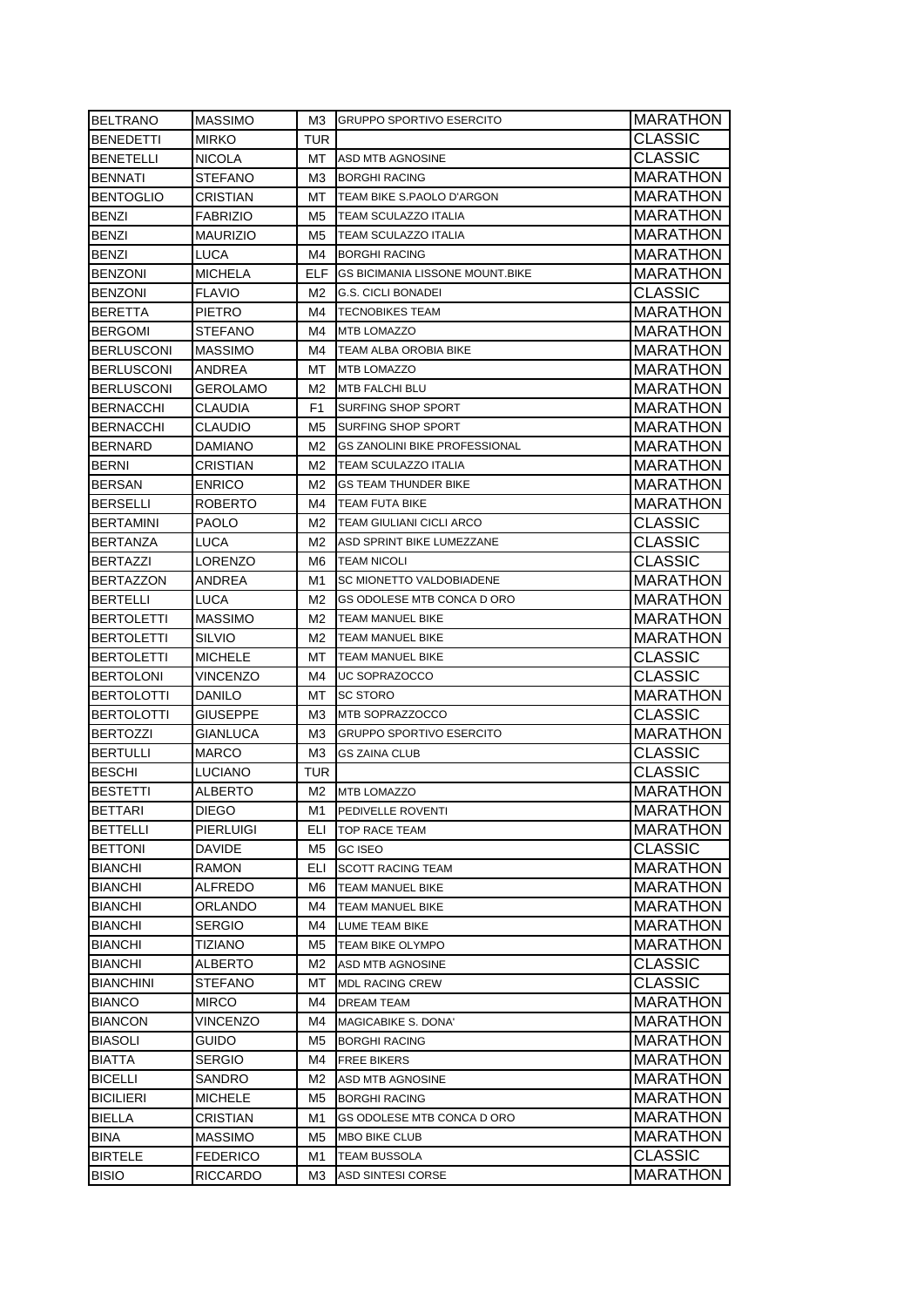| <b>BISSOLI</b>                 | ANDREA                | M2  | POL. POZZOLESE                         | MARATHON        |
|--------------------------------|-----------------------|-----|----------------------------------------|-----------------|
| <b>BOCCIARELLI</b>             | ALFREDO               | M3  | <b>GS BICIMANIA LISSONE MOUNT.BIKE</b> | MARATHON        |
| <b>BOCEDA</b>                  | STEFANO               | MЗ  | <b>GS BICIMANIA LISSONE MOUNT.BIKE</b> | MARATHON        |
| <b>BODEI</b>                   | EMANUELE              | M1  | GS ODOLESE MTB CONCA D ORO             | MARATHON        |
| <b>BOFFINI</b>                 | MASSIMO               | M1  | SC SAN DAMIANO ASD                     | <b>CLASSIC</b>  |
| <b>BOGINI</b>                  | MASSIMILIANO          | M1  | <b>BICYCLE TEAM TANFOGLIO</b>          | <b>CLASSIC</b>  |
| <b>BOISIO</b>                  | CORNELIO              | M2  | SC CERAM.PAGNONCELLI FMB PERREL        | <b>MARATHON</b> |
| <b>BOLBERTI</b>                | <b>LUCA</b>           | M1  | TEAM MANUEL BIKE                       | <b>CLASSIC</b>  |
| <b>BOLDRINI</b>                | DANIELE               | MЗ  | POL. POZZOLESE                         | <b>MARATHON</b> |
| <b>BOLDRINI</b>                | <b>MICHAEL</b>        | MT. | POL. POZZOLESE                         | <b>MARATHON</b> |
| <b>BOLLATI</b>                 | DANIELE               | M2  | LONG RIDE BIKE TEAM                    | <b>MARATHON</b> |
| <b>BOLLI</b>                   | PIERLUIGI             | ΜЗ  | ASD DIMMIDISI' TECNOSPECIAL            | <b>CLASSIC</b>  |
| BOLOGNA                        | FABIO                 | M1  | ASD TEAM MASSAI DI EUROBIKE            | <b>CLASSIC</b>  |
| <b>BOLOGNESI</b>               | PALMIRO               | M5  | <b>EMPORIOSPORT TEAM 2</b>             | MARATHON        |
| <b>BOLPAGNI</b>                | OMAR                  | M1  | TEAM BIKE GUSSAGO                      | <b>MARATHON</b> |
| <b>BONACINA</b>                | MICHELE               | M1  | STAFF BIKE 2000                        | MARATHON        |
| <b>BONAIUTO</b>                | MATTEO                | UND | <b>TOP RACE TEAM</b>                   | MARATHON        |
| <b>BONANI</b>                  | <b>IVO</b>            | ΜЗ  | <b>MTB TUENNO DALLAGO SPOPRT</b>       | MARATHON        |
| <b>BONDIONI</b>                | TIZIANO               | МT  | TEAM CBL CICLI BETTONI                 | CLASSIC         |
| <b>BONELLI</b>                 | ROBERTO               | ΜЗ  | <b>TEAM MANUEL BIKE</b>                | MARATHON        |
| <b>BONESI</b>                  | <b>MONICA</b>         | F1  | TEAM TRIANGOLO LARIANO LAGO DI COMO    | <b>MARATHON</b> |
| <b>BONETTI</b>                 | <b>SIMONE</b>         | МT  | <b>ASD MTB ITALIA</b>                  | <b>CLASSIC</b>  |
| <b>BONFANTI</b>                | GIULIANO              | M6  | US CASSINA DE BRACCHI                  | <b>MARATHON</b> |
| <b>BONFANTI</b>                | LUIGI                 | MЗ  | <b>TEAM BICIAIO</b>                    | <b>MARATHON</b> |
| <b>BONOMI</b>                  | ANGELO                | M2  | GS ODOLESE MTB CONCA D ORO             | <b>MARATHON</b> |
| <b>BONOMI</b>                  | UGO.                  | M4  | RACING ROSOLA BIKE                     | <b>CLASSIC</b>  |
| <b>BONORI</b>                  | MATTEO                | M2  | TEAM SCULAZZO ITALIA                   | <b>MARATHON</b> |
| <b>BOREGGIO</b>                | GIANNI                | M5  | <b>BORGHI RACING</b>                   | <b>MARATHON</b> |
| <b>BORELLI</b>                 | GERMANO               | M1  | RACING ROSOLA BIKE                     | <b>CLASSIC</b>  |
| <b>BORGHESI</b>                | FABRIZIO              | M2  | <b>MONTORFANO BIKE TEAM</b>            | <b>MARATHON</b> |
| BORRELLI                       | MARCO                 | МT  | DARRA RACIN G TEAM                     | <b>MARATHON</b> |
| <b>BORSOI</b>                  | MICHELE               | M2  | SPEZZOTTO BIKE TEAM                    | <b>CLASSIC</b>  |
| <b>BORTOLIN</b>                | WALTER                | M6  | <b>IDEAL BIKES INTERATIONAL TEAM</b>   | <b>MARATHON</b> |
| <b>BORTOLOTTI</b>              | GABRIELE              | ΜЗ  | ASD NUOVA ARKA TEAM PERLA BS           | <b>CLASSIC</b>  |
| <b>BOSCARINO</b>               | GUIDO                 | MЗ  | <b>GRUPPO SPORTIVO ESERCITO</b>        | MARATHON        |
| <b>BOSCHIROLI</b>              | rudi                  | M1  | <b>GS ODOLESE MTB CONCA D ORO</b>      | <b>MARATHON</b> |
| <b>BOSE'</b>                   | <b>GIANCARLO</b>      | M4  | <b>FREE BIKERS</b>                     | <b>MARATHON</b> |
| <b>BOSI</b>                    | EMILIO                | M5  | <b>FUTURA PITON</b>                    | <b>MARATHON</b> |
| <b>BOSIO</b>                   | CHRISTIAN             | M2  | MAGICABIKE S. DONA'                    | <b>MARATHON</b> |
| <b>BOSSHARD</b>                | <b>VINICIO</b>        | MЗ  | <b>TEAM BIKE CENTER</b>                | <b>MARATHON</b> |
| <b>BOSSINI</b>                 | BATTISTA              |     | GS ODOLESE MTB CONCA D ORO             | <b>MARATHON</b> |
|                                |                       | M1  | POLISPORTIVA GHISALBESE                | <b>CLASSIC</b>  |
| <b>BOTARELLI</b>               | <b>ENRICO VINCENI</b> | M1  |                                        |                 |
| <b>BOTERO SALAZAJHON JAIRO</b> |                       | ELI | <b>INFOTRE LEECOUGAN</b>               | <b>MARATHON</b> |
| <b>BOTTICCHIO</b>              | CRISTIANO             | M5  | <b>MATA TEAM ASD</b>                   | <b>MARATHON</b> |
| <b>BOTTICINI</b>               | LUCA                  | M2  | <b>GS ZAINA CLUB</b>                   | MARATHON        |
| <b>BRACCU</b>                  | MASSIMO               | MЗ  | ACIDO LATTICO TEAM                     | <b>MARATHON</b> |
| <b>BRAGA</b>                   | CLAUDIO               | M4  | <b>BORGHI RACING</b>                   | <b>MARATHON</b> |
| <b>BRAGALINI</b>               | VIRGINIO              | M5  | <b>FREE BIKERS</b>                     | <b>MARATHON</b> |
| <b>BRAGHIERI</b>               | STEFANO               | M2  | <b>TEAM CORSETTI</b>                   | <b>CLASSIC</b>  |
| <b>BRAMATI</b>                 | DAVIDE                | MЗ  | POLISPORTIVA S.GIORGIO UGO BIKE        | <b>CLASSIC</b>  |
| <b>BRAMBILLA</b>               | ALBERTO               | M4  | DIE HARD TEAM                          | MARATHON        |
| <b>BRATTI</b>                  | FABIO                 | M6  | <b>BORGHI RACING</b>                   | MARATHON        |
| <b>BRAVACCINI</b>              | MATTEO                | МΤ  | SURFING SHOP SPORT                     | MARATHON        |
| <b>BRAZZALE</b>                | ROBIN                 | M1  | GRUPPO SPORTIVO ESERCITO               | MARATHON        |
| <b>BRAZZALOTTO</b>             | <b>CLAUDIO</b>        | MЗ  | <b>GRUPPO SPORTIVO ESERCITO</b>        | MARATHON        |
| <b>BRESACIANI</b>              | <b>ROBERTO</b>        | MЗ  | <b>GS ZAINA CLUB</b>                   | <b>CLASSIC</b>  |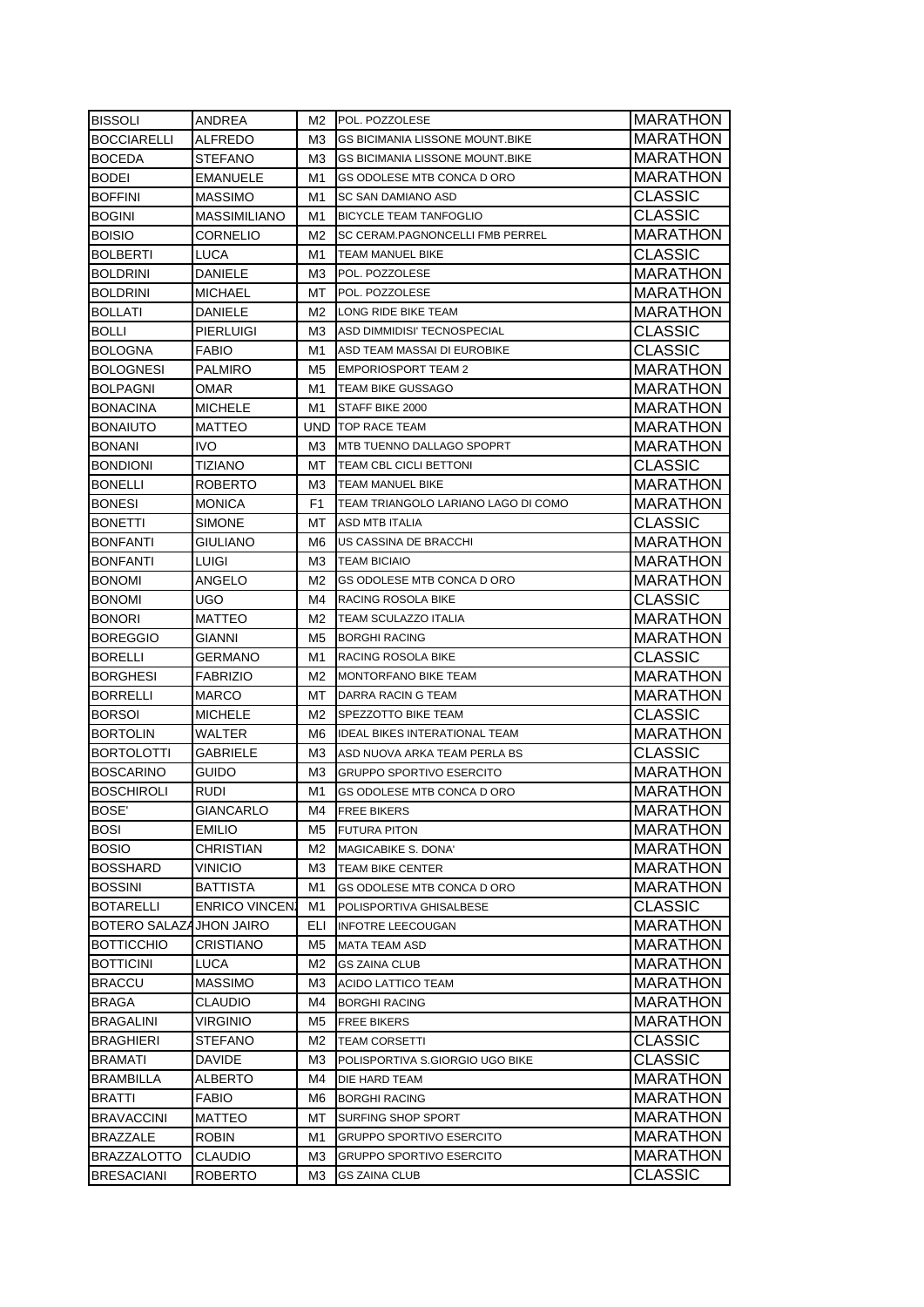| <b>BRESCIANI</b>          | DANIELA                    |          | ELF COLNAGO ARREGHINI FILAGO                                       | MARATHON                   |
|---------------------------|----------------------------|----------|--------------------------------------------------------------------|----------------------------|
| <b>BRESCIANI</b>          | NICOLETTA                  | ELF.     | COLNAGO ARREGHINI FILAGO                                           | <b>MARATHON</b>            |
| <b>BRESCIANI</b>          | FABIO                      | MT       | <b>TEAM MANUEL BIKE</b>                                            | <b>CLASSIC</b>             |
| <b>BREVI</b>              | ALESSANDRO                 | M2       | <b>FUTURA PITON</b>                                                | <b>CLASSIC</b>             |
| <b>BRIALAVA</b>           | ALDO                       | ΜЗ       | <b>TEAM CORSETTI</b>                                               | MARATHON                   |
| <b>BRIANZA</b>            | <b>ALBERTO</b>             | MT.      | <b>MDL RACING CREW</b>                                             | <b>CLASSIC</b>             |
| <b>BRIOSI</b>             | <b>SERGIO</b>              | M4       | <b>TEAM GIULIANI CICLI ARCO</b>                                    | <b>MARATHON</b>            |
| <b>BRISAGHELLA</b>        | <b>FAUSTO</b>              | МT       | <b>TEAM MARTINA</b>                                                | <b>MARATHON</b>            |
| <b>BRIVIO</b>             | <b>GIUSEPPE</b>            | MЗ       | TEAM TRIANGOLO LARIANO LAGO DI COMO                                | <b>MARATHON</b>            |
| <b>BRIZZO</b>             | ANTONIO                    | M2       | <b>GS BICIMANIA LISSONE MOUNT.BIKE</b>                             | <b>MARATHON</b>            |
| <b>BROLI</b>              | THOMAS                     | M1       | TEAM MANUEL BIKE                                                   | <b>MARATHON</b>            |
| <b>BRUGIONI</b>           | ROBERTO                    | M4       | <b>GS BICIMANIA LISSONE MOUNT.BIKE</b>                             | <b>CLASSIC</b>             |
| <b>BRUGNINI</b>           | GIANCARLO                  | M2       | <b>MTB GS CIGNONE</b>                                              | <b>MARATHON</b>            |
| <b>BRUNELLI</b>           | CARLO MORENO               | M5       | MTB BEE AND BIKE                                                   | <b>MARATHON</b>            |
| <b>BRUNETTI</b>           | SAURO                      | ΜЗ       | POLISPORTIVA DE AMICIS                                             | <b>MARATHON</b>            |
| <b>BRUSA</b>              | FAUSTO                     | ΜЗ       | ASD LEONARDI RACING TEAM                                           | <b>MARATHON</b>            |
| <b>BRUSCHI</b>            | DANIELE                    | MЗ       | <b>SCOTT RACING TEAM</b>                                           | <b>MARATHON</b>            |
| <b>BUCCIGROSSI</b>        | TOMMASO                    | MT.      | <b>MC2 RACING</b>                                                  | <b>CLASSIC</b>             |
| <b>BUIATTI</b>            | MASSIMILIANO               | M2       | <b>GS BICIMANIA LISSONE MOUNT.BIKE</b>                             | MARATHON                   |
| <b>BUIZZA</b>             | LUIGI                      | МЗ       | <b>ASD MTB ITALIA</b>                                              | MARATHON                   |
| <b>BULLA</b>              | <b>FABIO</b>               | МΤ       | <b>MTB GS CIGNONE</b>                                              | <b>MARATHON</b>            |
| <b>BUSETTI</b>            | MASSIMO                    | ΜЗ       | <b>UC MARTINENGO</b>                                               | MARATHON                   |
| <b>BUSI</b>               | VALTER                     | M2       | TEAM ALBA OROBIA BIKE                                              | <b>MARATHON</b>            |
| <b>BUTTURINI</b>          | <b>FABRIZIO</b>            | ΜЗ       | <b>TEAM CARPENTARI</b>                                             | <b>CLASSIC</b>             |
| <b>CABRINI</b>            | WALTER                     | M2       | <b>TEAM MANUEL BIKE</b>                                            | <b>CLASSIC</b>             |
| <b>CACCIATORI</b>         | CLAUDIO                    | M5       | PEDALE CAVEZZO                                                     | <b>MARATHON</b>            |
| CADENELLI                 | <b>ENRICO</b>              | ΜЗ       | GS ODOLESE MTB CONCA D ORO                                         | <b>MARATHON</b>            |
| CADENELLI                 | ANDREA                     | M1       | <b>TEAM MANUEL BIKE</b>                                            | <b>CLASSIC</b>             |
|                           |                            |          |                                                                    |                            |
|                           |                            | МΤ       | <b>TEAM BICIAIO</b>                                                |                            |
| CAGLIO                    | EMANUELE                   |          |                                                                    | <b>MARATHON</b>            |
| <b>CALEFATTO</b>          | CESARE                     | M2       | <b>MTB ISEO</b>                                                    | <b>CLASSIC</b>             |
| <b>CALESSO</b>            | GIUSEPPE                   | M1       | OFF CIMIT SQ.CORSE                                                 | <b>MARATHON</b>            |
| <b>CALIMAN</b>            | SERGIO                     | ΜЗ<br>МT | ASD BIKE TRIBE SALGAREDA<br>S.MARTINO EMMEDUE BIKEPOINT            | <b>MARATHON</b>            |
| <b>CAMARELLA</b>          | <b>LUCA</b>                | F1       | TEAM TRIANGOLO LARIANO LAGO DI COMO                                | MARATHON                   |
| CANALI                    | CHIARA                     |          |                                                                    | MARATHON                   |
| CANALI                    | GIUSEPPE                   | M4       | TEAM TRIANGOLO LARIANO LAGO DI COMO<br>MTB BEE AND BIKE            | MARATHON                   |
| CANALI                    | MASSIMO                    | M1       |                                                                    | MARATHON                   |
| <b>CANDELPERGHE CARLO</b> |                            | M1       | <b>MTB FALCHI BLU</b>                                              | <b>MARATHON</b>            |
| <b>CANEVA</b>             | GIANLUCA                   | M3       | <b>GS TEAM THUNDER BIKE</b>                                        | MARATHON                   |
| CANNI FERRARI EUGENIO     |                            | MЗ       | <b>GS BICIMANIA LISSONE MOUNT BIKE</b>                             | <b>MARATHON</b>            |
| <b>CANTELLI</b>           | <b>MARCO</b>               | M4       | <b>BORGHI RACING</b>                                               | <b>MARATHON</b>            |
| <b>CANTONI</b>            | ROGER                      | M2       | <b>TORREVILLA MTB</b>                                              | <b>MARATHON</b>            |
| <b>CANTONI</b>            | ANDREA                     | M3       | POLISPORTIVA DE AMICIS                                             | MARATHON                   |
| <b>CANTONI</b>            | GRAZIANO                   | M4       | MTB ISEO                                                           | <b>CLASSIC</b>             |
| CAPELLI                   | FABRIZIO                   | M2       | <b>TEAM FUTA BIKE</b>                                              | <b>MARATHON</b>            |
| <b>CAPITANIO</b>          | SIMONE                     | M2       | <b>TEAM SCULAZZO ITALIA</b>                                        | MARATHON                   |
| <b>CAPOMOLLA</b>          | DOMENICO                   | M1       | TEAM MANUEL BIKE                                                   | <b>CLASSIC</b>             |
| <b>CAPPONI</b>            | ROBERTO                    | M4       | <b>SUPERBIKEPOZZETTO</b>                                           | <b>MARATHON</b>            |
| <b>CAPPONI</b>            | ANDREA                     | МT       | <b>SUPERBIKEPOZZETTO</b>                                           | <b>MARATHON</b>            |
| CAPUZZI                   | ALESSANDRO                 | M2       | TBR MERIDA BIKE                                                    | <b>CLASSIC</b>             |
| CARAMASCHI                | CARLO                      | M4       | DARRA RACIN G TEAM                                                 | <b>MARATHON</b>            |
| CARETTA                   | IVANO                      | M2       | TEAM BIKE ZERO                                                     | MARATHON                   |
| CARMINATI                 | DOMENICO                   | M5       | TEAM BIKE TRESCORE BALNEARIO                                       | MARATHON                   |
| CARO                      | JULIO                      | ELI      | <b>TEAM BIANCHI AGOS</b>                                           | MARATHON                   |
| <b>CARRARA</b>            | ROBERTO                    | MЗ       | TEAM BIKE S. PAOLO D'ARGON                                         | <b>MARATHON</b>            |
| CARRARA<br><b>CARRARA</b> | <b>GIANCARLO</b><br>ANDREA | M6<br>M4 | <b>GS ASSOCIAZIONE SPORTIVA LITIGI BIKE</b><br><b>TEAM TODESCO</b> | <b>MARATHON</b><br>CLASSIC |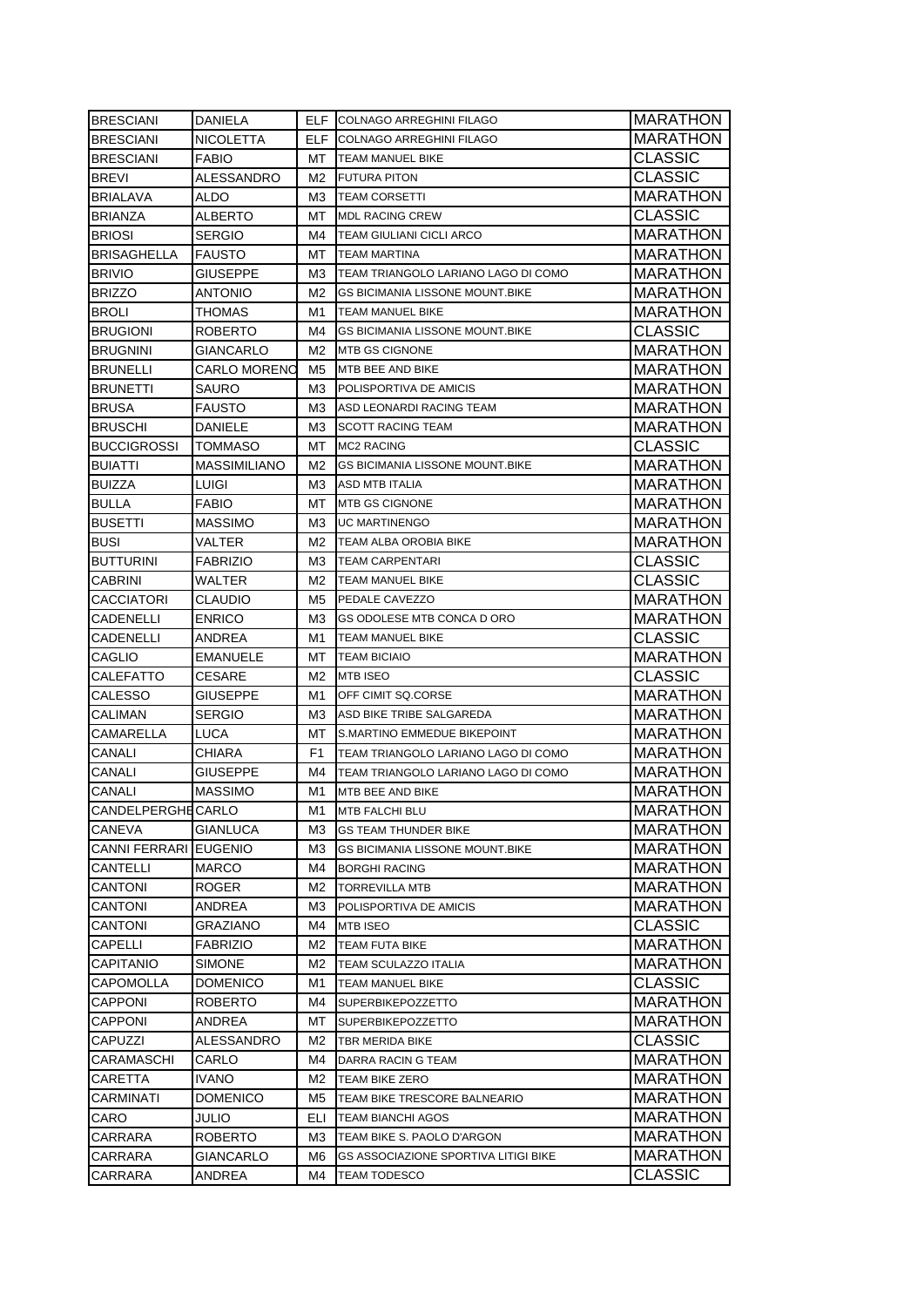| <b>CARUSO</b>                    | <b>MAURIZIO</b>           | M2             | <b>PEDALE MEDOLESE</b>                          | <b>CLASSIC</b>       |
|----------------------------------|---------------------------|----------------|-------------------------------------------------|----------------------|
| <b>CASADIO</b>                   | CRISTIAN                  | M2             | <b>SURFING SHOP SPORT</b>                       | MARATHON             |
| CASAGRANDE                       | <b>MICHELE</b>            | ELI            | <b>OVAM PROFESSIONAL BIKES</b>                  | MARATHON             |
| <b>CASALI</b>                    | <b>FABIO</b>              | M2             | <b>TEAM SCULAZZO ITALIA</b>                     | MARATHON             |
| CASALI                           | <b>MICHELE</b>            | МT             | <b>VINER EVOLUTION TEAM</b>                     | <b>CLASSIC</b>       |
| <b>CASAROTTO</b>                 | RAFFAELE                  | МЗ             | <b>FREE TEAM</b>                                | MARATHON             |
| <b>CASCIOTTA</b>                 | VITTORIO                  | M4             | <b>ASD MTB ITALIA</b>                           | <b>MARATHON</b>      |
| <b>CASCIOTTA</b>                 | DAVIDE                    | MT.            | <b>ASD MTB ITALIA</b>                           | <b>CLASSIC</b>       |
| CASON                            | RINALDO                   | M5             | SC CICLI RODELLA CENTRO GAMMA                   | <b>MARATHON</b>      |
| CASTELLETTI                      | <b>MASSIMO</b>            | M1             | RAMPI CLUB BRIANZA                              | <b>MARATHON</b>      |
| <b>CASTELLINI</b>                | <b>MARCELLO</b>           | M1             |                                                 | MARATHON             |
| CATTANEO                         | JOHNNY                    | ELI            | <b>GS CICLI OLYMPIA</b>                         | <b>MARATHON</b>      |
| CAVACIUTI                        | GIUSEPPE                  | МT             | TRE MORI                                        | <b>CLASSIC</b>       |
| CAVAGNA                          | DANILO                    | M5             | MTB LUMEZZANE                                   | CLASSIC              |
| <b>CAVAGNA</b>                   | MARCO                     | M4             | <b>BICYCLE TEAM TANFOGLIO</b>                   | <b>CLASSIC</b>       |
| <b>CAVAGNINI</b>                 | MIRKO                     | M2             | <b>EMPORIOSPORT TEAM 2</b>                      | <b>MARATHON</b>      |
| <b>CAVALLERI</b>                 | SERGIO                    | MT             | <b>MACOSTA TEAM &amp;FM BIKE</b>                | <b>CLASSIC</b>       |
| <b>CAVASIN</b>                   | FILIPPO                   | MT             | CICLI BATTISTELLA MTB                           | MARATHON             |
| <b>CAVICCHI</b>                  | LUCA                      | ΜЗ             | <b>BORGHI RACING</b>                            | MARATHON             |
| CAZZANIGA                        | SILVANO                   | M2             | TEAM BIKE SERVICE BAC                           | <b>CLASSIC</b>       |
| <b>CELESTINO</b>                 | <b>MIRKO</b>              | ELI            | TEAM ALBA OROBIA BIKE                           | <b>MARATHON</b>      |
| <b>CENEDELLA</b>                 | <b>MARCO</b>              | МЗ             | MATA TEAM ASD GRUPPO FIOLETTI                   | <b>MARATHON</b>      |
| <b>CENZATO</b>                   | DAVIDE                    | M1             | CICLISMO VALCHIAMPO                             | <b>MARATHON</b>      |
| <b>CEREDA</b>                    | RICCARDO                  | MT.            | <b>GS BICIMANIA LISSONE MOUNT.BIKE</b>          | <b>MARATHON</b>      |
| <b>CERONI</b>                    | <b>MAURIZIO</b>           | M4             | <b>G.Z.TEAM KONA</b>                            | <b>MARATHON</b>      |
| <b>CERQUI</b>                    | ANDREA                    | TUR            |                                                 | <b>CLASSIC</b>       |
| CERRI                            | ANDREA                    | M1             | <b>TEAM SPREAFICO</b>                           | <b>CLASSIC</b>       |
| <b>CERRI</b>                     | CLAUDIO                   | ΜЗ             | CC CREMONESE1891 MTB                            | <b>CLASSIC</b>       |
| <b>CERVELLIN</b>                 | <b>MAURIZIO</b>           | M4             | <b>EVOLUTION TEAM</b>                           | <b>CLASSIC</b>       |
| <b>CERVESATO</b>                 | FABIO                     | M4             | <b>SC CASSANESE</b>                             | <b>MARATHON</b>      |
| <b>CESARI</b>                    | MANUEL                    | МT             | ASD GS CICLI NORIS                              | <b>MARATHON</b>      |
| <b>CHABAN</b>                    | <b>MAKSYM</b>             | МT             | <b>MBO BIKE CLUB</b>                            | <b>MARATHON</b>      |
| <b>CHIAPPAROLI</b>               | <b>CLAUDIO</b>            | M4             | DIE HARD TEAM                                   | MARATHON             |
| <b>CHIARINI</b>                  | MARCO                     | МЗ             | G.Z.TEAM KONA                                   | MARATHON             |
| <b>CHICCHI</b>                   | WALTER                    | MT.            | <b>BIKE TEAM BRUCIATI</b>                       | <b>CLASSIC</b>       |
| CHILLO                           | TANIA                     | F <sub>2</sub> | <b>G.Z.TEAM KONA</b>                            | MARATHON             |
| <b>CHIODA</b>                    | ROCCO LORENZ              | M3.            | DIE HARD TEAM                                   | <b>MARATHON</b>      |
| CHIODA                           | MARCO                     | ΜЗ             | <b>BIKE CLUB CALCINATO</b>                      | <b>MARATHON</b>      |
| <b>CHIODI</b>                    | IVAN.                     | M2             | ASD MTB AGNOSINE                                | <b>MARATHON</b>      |
| <b>CIAMARRA</b>                  | <b>LUCA</b>               | MЗ             | <b>FREE BIKERS</b>                              | <b>CLASSIC</b>       |
| <b>CIARDO</b>                    | CESARE                    | M2             | <b>GRUPPO SPORTIVO ESERCITO</b>                 | <b>MARATHON</b>      |
| <b>CICCHI</b>                    | GIORGIO                   | M6             | RAMPI CLUB BRIANZA                              | <b>MARATHON</b>      |
| <b>CIMOTTI</b>                   | DANILO                    | M5             | TEAM ADVENTURE & BIKE MTB PADOV                 | <b>MARATHON</b>      |
| <b>CIPRIAN</b>                   |                           |                |                                                 |                      |
| <b>CLEMENTI</b>                  |                           |                |                                                 |                      |
|                                  | STEFANO                   | M2             | <b>EVOLUTION TEAM</b>                           | <b>CLASSIC</b>       |
|                                  | SIMONE                    | M2             | <b>BICYCLE TEAM TANFOGLIO</b>                   | <b>CLASSIC</b>       |
| <b>CLERICI</b>                   | CARLO                     | MЗ             | MTB LOMAZZO                                     | <b>MARATHON</b>      |
| COATO                            | MARISA                    | F2             | <b>GREEN TEAM</b>                               | <b>MARATHON</b>      |
| <b>COATO</b>                     | ANDREA                    | MЗ             | <b>GREEN TEAM</b>                               | <b>MARATHON</b>      |
| <b>COATTI</b>                    | ENEA                      | M2             | SURFING SHOP SPORT                              | <b>MARATHON</b>      |
| <b>COBELLI</b>                   | MARCO                     | M2             | <b>BIKE TEAM BRUCIATI</b>                       | <b>CLASSIC</b>       |
| COCCOLI                          | WALTER                    | M5             | MBO BIKE CLUB                                   | <b>CLASSIC</b>       |
| <b>CODEN</b>                     | WALTER                    | ΜЗ             | ASD BIKE TRIBE SALGAREDA                        | MARATHON             |
| <b>COFFETTI</b>                  | FRANCESCO                 | МЗ             | <b>MTB ISEO</b>                                 | <b>CLASSIC</b>       |
| <b>COLLI</b>                     | RICCARDO                  | M4             | TEAM 99 MILANO                                  | MARATHON             |
| <b>COLOMBO</b><br><b>COLOMBO</b> | SIMONE<br><b>GABRIELE</b> | ELI<br>MЗ      | <b>TORREVILLA MTB</b><br><b>FREE BIKE PAVAN</b> | MARATHON<br>MARATHON |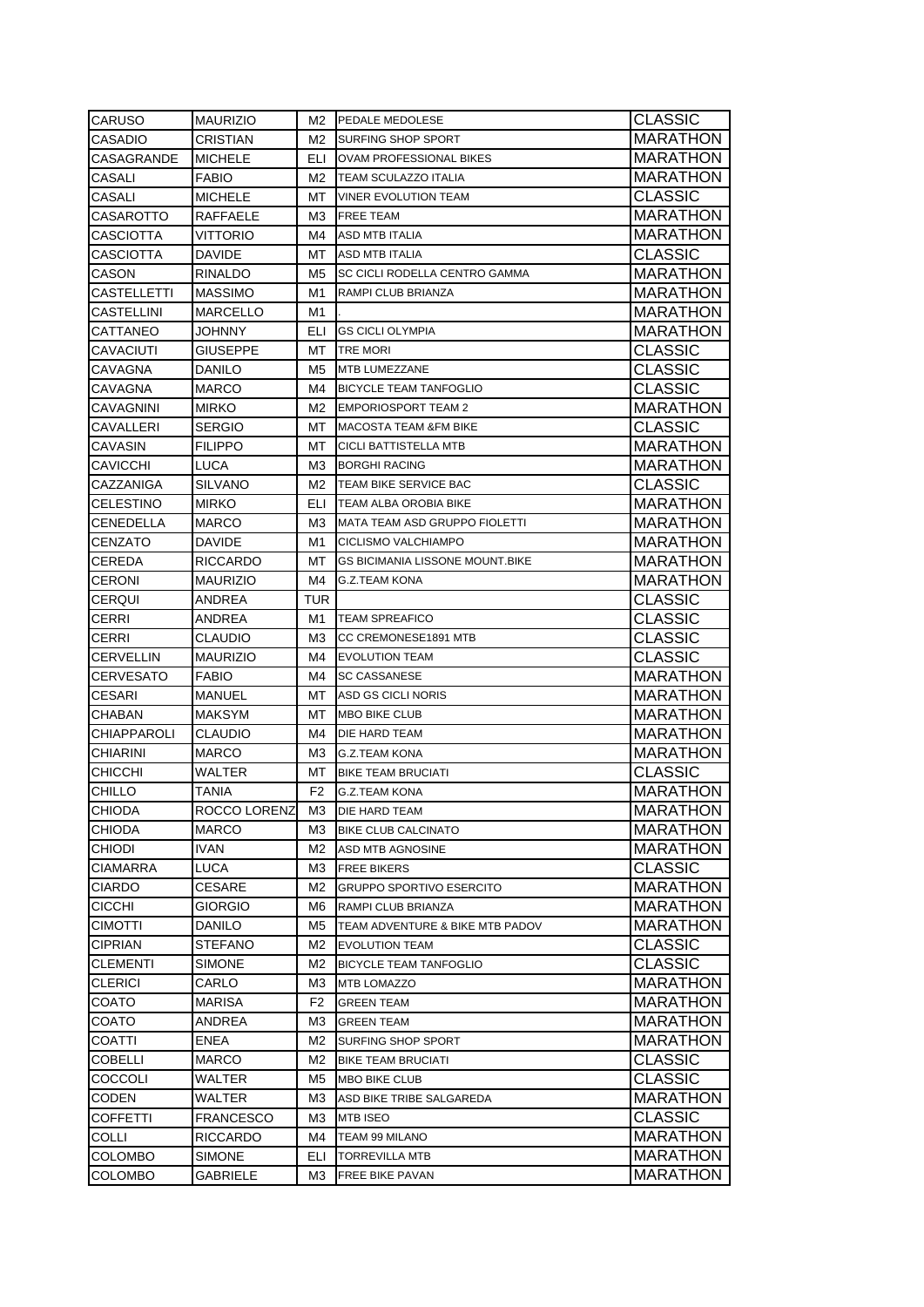| <b>COLOMBO</b>          | <b>MASSIMO</b>  | M4.  | ASSO ALBESE                            | MARATHON        |
|-------------------------|-----------------|------|----------------------------------------|-----------------|
| COLOMBO                 | DAVIDE          | MT   | <b>GS BICIMANIA LISSONE MOUNT.BIKE</b> | MARATHON        |
| COLOMBO                 | <b>GIORGIO</b>  | M3.  | <b>TEAM MANUEL BIKE</b>                | <b>CLASSIC</b>  |
| COLOSIO                 | LUCA            | M3.  | <b>GC ISEO</b>                         | MARATHON        |
| COLOTTI                 | <b>DAMIANO</b>  | M2   | <b>G.S. CICLI BONADEI</b>              | <b>CLASSIC</b>  |
| COLPANI                 | <b>ROBERTO</b>  | МЗ   | <b>SUPERBIKE TEAM LENO</b>             | <b>MARATHON</b> |
| COMINELLI               | <b>CRISTIAN</b> |      | <b>UND TEAM BIANCHI AGOS</b>           | MARATHON        |
| COMINELLI               | <b>MASSIMO</b>  | M1   | <b>G.S. CICLI BONADEI</b>              | MARATHON        |
| COMINELLI               | <b>GIORGIO</b>  | M2   | <b>MBO BIKE CLUB</b>                   | MARATHON        |
| COMINELLI               | <b>DAVIDE</b>   | M2   | <b>TEAM CICLI BACCHETTI</b>            | <b>CLASSIC</b>  |
| COMINELLI               | DANIELE         | TUR  |                                        | <b>CLASSIC</b>  |
| COMINI                  | <b>STEFANO</b>  | M2   | <b>BIKE TEAM BRUCIATI</b>              | <b>CLASSIC</b>  |
| <b>COMINOTTI</b>        | MATTIA          | M1   | <b>INDIVIDUALE</b>                     | MARATHON        |
| CONATO                  | <b>FABIO</b>    | MT   | <b>TEAM GIAMBENINI MADDILINE</b>       | <b>CLASSIC</b>  |
| CONTI                   | ANNA            | F1   | <b>TEAM TODESCO</b>                    | MARATHON        |
| CONTI                   | ALESSANDRO      | ΜЗ   | <b>GS LAMBRO BIKE SOVICO</b>           | MARATHON        |
| CONTI                   | <b>IVAN</b>     | MT   | <b>EMPORIOSPORT TEAM 2</b>             | MARATHON        |
| COPETA                  | ADRIO           | ΜЗ   | <b>MBO BIKE CLUB</b>                   | <b>CLASSIC</b>  |
| COPPIARDI               | <b>GIORGIO</b>  | M1   | CC CREMONESE1891 MTB                   | <b>MARATHON</b> |
| CORAZZO                 | <b>RENATO</b>   | M4   | <b>BICITIME RACING TEAM</b>            | MARATHON        |
| CORBARI                 | <b>ENNIO</b>    | МЗ   | <b>TEAM BIKE TORRAZZO</b>              | MARATHON        |
| <b>CORDIOLI</b>         | <b>DIEGO</b>    | M3.  | <b>GS MTB VILLAFRANCA</b>              | MARATHON        |
| CORNARO                 | <b>MICHAEL</b>  |      | <b>JUN TEAM ALBA OROBIA BIKE</b>       | <b>CLASSIC</b>  |
| CORTELLA                | <b>NADIR</b>    | M2   | <b>SC STORO</b>                        | <b>MARATHON</b> |
| CORVI                   | <b>TIZIANA</b>  | F1   | <b>ASD MTB ITALIA</b>                  | <b>CLASSIC</b>  |
| <b>COSLOVICH</b>        | <b>CLAUDIO</b>  | M4   | <b>VALLE SUSA</b>                      | MARATHON        |
| COSTA                   | WALTER          | ELI. | <b>ADV CORRATEC</b>                    | MARATHON        |
| COVIZZI                 | <b>ANTONIO</b>  | M4   | <b>EMPORIO CICLI LA PADANA</b>         | MARATHON        |
| CRESTANI                | GIANFRANCO      | M3.  | <b>CICLISMO VALCHIAMPO</b>             | MARATHON        |
| CREUSO                  | <b>FLAVIO</b>   | ELI. | <b>ADV CORRATEC</b>                    | MARATHON        |
| <b>CRIPPA</b>           | VITTORIO        | M6.  | <b>EVOLUTION BIKE TEAM</b>             | <b>CLASSIC</b>  |
| <b>CRISTOFOLINI</b>     | <b>GERMANO</b>  | МЗ   | <b>MBO BIKE CLUB</b>                   | <b>MARATHON</b> |
| <b>CUCCHI</b>           | <b>STEFANO</b>  | MT   | ASD MTB AGNOSINE                       | <b>CLASSIC</b>  |
| CURTI                   | UMBERTO         | ΜЗ   | <b>GS PEDALE BAGNOLESE</b>             | MARATHON        |
| DA VILLA                | MARCO           | МЗ   | <b>MAGICABIKE S. DONA'</b>             | MARATHON        |
| D'ALESSIO               | ANDREA          | MЗ   | VALCAVALLINA SUPERBIKE                 | MARATHON        |
| DALLA BERNARD VALERIANO |                 | мт   | <b>TEAM TODESCO</b>                    | <b>CLASSIC</b>  |
| <b>DALLAGO</b>          | <b>BENNO</b>    | M4   | <b>TEAM DYNAMIC BIKE</b>               | MARATHON        |
| DALLASANTA              | JURIJ           | M1   | AS LORELI' LA SPEZIA                   | MARATHON        |
| DALLAVILLA              | <b>GIACOMO</b>  | TUR  |                                        | <b>CLASSIC</b>  |
| <b>DALSER</b>           | <b>ALESSIO</b>  | МT   | <b>TI22SPRINT TEAM</b>                 | <b>CLASSIC</b>  |
| DALTO                   | <b>NICOLA</b>   | ELI  | <b>GS CICLI OLYMPIA</b>                | <b>MARATHON</b> |
| DAMIANO                 | DANILO          | ΜЗ   | <b>G.Z.TEAM KONA</b>                   | MARATHON        |
| D'AMICO                 | GIORGIO         | ΜЗ   | <b>GRUPPO SPORTIVO ESERCITO</b>        | MARATHON        |
| DANESE                  | <b>SIMONE</b>   | МT   | <b>TURNOVER</b>                        | <b>CLASSIC</b>  |
| DANIELI                 | ANDREA          | M2   | <b>BOSS CORRATEC</b>                   | <b>CLASSIC</b>  |
| DE CANDIA               | <b>MAURO</b>    | M5   | <b>VINER EVOLUTION TEAM</b>            | <b>MARATHON</b> |
| DE COL                  | MAURO           | M4   | <b>TEAM TODESCO</b>                    | MARATHON        |
| DE FAVERI               | ALESSANDRO      | M1   | CLUB "I BRIC"                          | MARATHON        |
| DE GASPERI              | IVAN            | ELI  | <b>SCOTT RACING TEAM</b>               | MARATHON        |
| DE LORENZI              | MARCO           | MЗ   | <b>MDL RACING CREW</b>                 | MARATHON        |
| DE LORENZI              | M.RAFFAELLA     | F2   | <b>MDL RACING CREW</b>                 | <b>CLASSIC</b>  |
| DE LUCA                 | <b>FLAVIO</b>   | ΜЗ   | TEAM BIKE CENTER                       | MARATHON        |
| DE RIGGI                | <b>ROBERTO</b>  | M2.  | <b>GRUPPO SPORTIVO ESERCITO</b>        | MARATHON        |
| DE VITO                 | <b>MASSIMO</b>  | ΜЗ   | <b>MACOSTA TEAM &amp;FM BIKE</b>       | <b>CLASSIC</b>  |
| DEHO                    | <b>MARZIO</b>   | ELI  | <b>GS CICLI OLYMPIA</b>                | MARATHON        |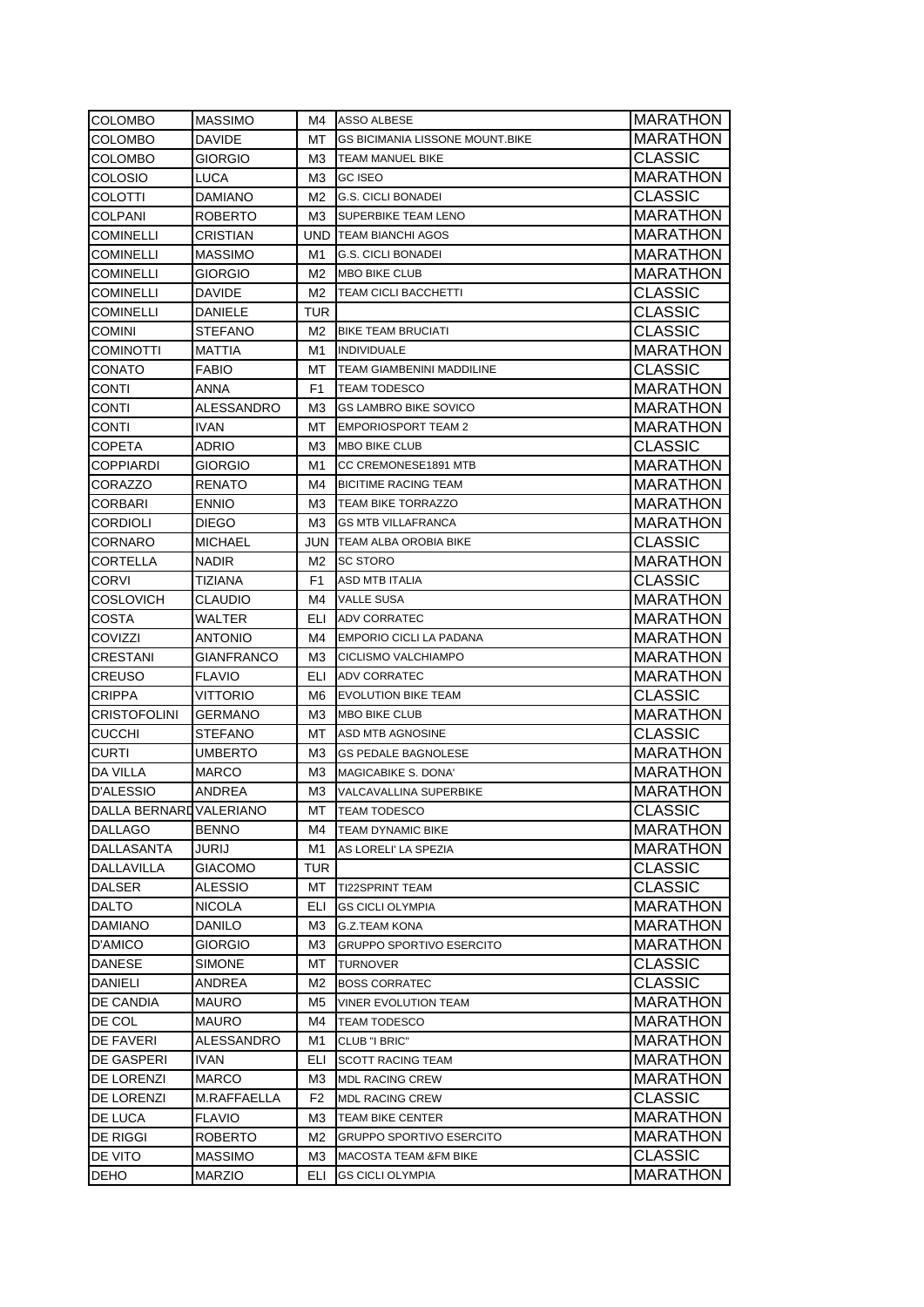| <b>DEITOS</b>             | ANDREA           |                | <b>UND OVAM PROFESSIONAL BIKES</b>   | MARATHON        |
|---------------------------|------------------|----------------|--------------------------------------|-----------------|
| <b>DEIANA</b>             | <b>NICOLA</b>    | M2             | ASD MTB ITALIA                       | <b>MARATHON</b> |
| DEL BONO                  | <b>MARCO</b>     | ΜЗ             | <b>PROBIKE TEAM</b>                  | MARATHON        |
| DEL GRANDE                | RAFFAELE         | M4             | CICLISMO VALCHIAMPO                  | MARATHON        |
| DEL LAGO                  | MARCO            | M1             | <b>GSA CORNO MARCO ITALIA</b>        | <b>MARATHON</b> |
| <b>DEL MORO</b>           | <b>BEATRICE</b>  | F <sub>2</sub> | EMPORIO DEL C.                       | MARATHON        |
| <b>DEL PRATO</b>          | PIERALESSANDR    | M6.            | <b>BIKE RONZONI</b>                  | MARATHON        |
| <b>DELLA FIORE</b>        | <b>EZIO</b>      | M5             | <b>G.S.CEDAS IVECO BRESCIA</b>       | <b>CLASSIC</b>  |
| DELLA ROCCA               | <b>VINCENZO</b>  | ELI            | <b>INFOTRE LEECOUGAN</b>             | <b>MARATHON</b> |
| <b>DELLA VEDOVA FABIO</b> |                  | M4             | <b>TEAM SPREAFICO</b>                | <b>CLASSIC</b>  |
| DELL'OCA                  | ANDREA           | M2             | MTB FALCHI BLU                       | <b>MARATHON</b> |
| DELL'ORO                  | RENATO           | M1             | <b>MTB LOMAZZO</b>                   | <b>MARATHON</b> |
| DERIU                     | <b>FEDERICO</b>  | M1             | ATHLETIC CLUB MERANO                 | <b>MARATHON</b> |
| <b>DESSI'</b>             | SALVATORE        | МЗ             | <b>BIKE TEAM MANDELLO</b>            | <b>MARATHON</b> |
| DI BARBORA                | MANUEL           | M2             | <b>SURFING SHOP SPORT</b>            | <b>MARATHON</b> |
| DI GIOIA                  | GIUSEPPE         | ΜЗ             | <b>GRUPPO SPORTIVO ESERCITO</b>      | <b>MARATHON</b> |
| DI MARE                   | DOMENICO         | M1             | <b>MTB LOMAZZO</b>                   | <b>MARATHON</b> |
| DIANA                     | LEONARDO         | M1             | A.S.C. L'AIRONE                      | <b>MARATHON</b> |
| DINA                      | FEDERICO         | ΜЗ             | ASD POL.QUADRILATERO                 | <b>MARATHON</b> |
| DINALE                    | DAVIDE           | M1             | <b>BULGARO IN BICI</b>               | <b>MARATHON</b> |
| <b>DINALE</b>             | GIULIANO         | M6             | <b>BULGARO IN BICI</b>               | <b>MARATHON</b> |
| <b>DIRENZO</b>            | <b>FORTUNATO</b> | M1             | <b>BICITIME RACING TEAM</b>          | <b>MARATHON</b> |
| <b>DISCACCIATI</b>        | <b>MARCO</b>     | МЗ             | <b>MTB LOMAZZO</b>                   | MARATHON        |
| <b>DIVIGGIANO</b>         | <b>SIMONE</b>    | M1             | <b>IDEAL BIKES INTERATIONAL TEAM</b> | <b>MARATHON</b> |
| D'OCA                     | ANGELO           | M4             | <b>GS BIKE ACTION TEAM GALGIANA</b>  | <b>MARATHON</b> |
| <b>DOLCI</b>              | ROBERTO          | ΜЗ             | ASD TEAM MASSAI DI EUROBIKE          | CLASSIC         |
| <b>DOLCINI</b>            | <b>PAOLO</b>     | MT             | GS ODOLESE MTB CONCA D ORO           | <b>MARATHON</b> |
| <b>DON</b>                | <b>MASSIMO</b>   | M2             | TEAM MANUEL BIKE                     | <b>MARATHON</b> |
| DONA'                     | <b>MASSIMO</b>   | ΜЗ             | <b>GS MAGRI GOMME</b>                | <b>MARATHON</b> |
| <b>DORIGO</b>             | <b>MARIO</b>     | ΜЗ             | MAGICABIKE S. DONA'                  | <b>MARATHON</b> |
| <b>DOSSI</b>              | MAURO            | МЗ             | <b>PROGRESS CYCLES</b>               | MARATHON        |
| <b>DUSINA</b>             | CRISTINA         | F1             | <b>ASD MTB AGNOSINE</b>              | <b>MARATHON</b> |
| EGGER                     | GUNTER           | MT.            | <b>TEAM PROFI BIKE</b>               | <b>MARATHON</b> |
| <b>ERASMO</b>             | VANESSA          | F1             | <b>TEAM BIKE ZERO</b>                | CLASSIC         |
| <b>ERCULIANI</b>          | NICOLA           | ΜЗ             | <b>INFOTRE LEECOUGAN</b>             | MARATHON        |
| <b>FABBRI</b>             | CRISTIAN         | M1             | SURFING SHOP SPORT                   | MARATHON        |
| <b>FABRIS</b>             | ERMANNO          | МT             | <b>GSC CAMPAGNOLESE</b>              | <b>MARATHON</b> |
| <b>FALAPPI</b>            | ALBERTO          | M1             | <b>ASD SLOWBIKERS</b>                | <b>MARATHON</b> |
| <b>FALCHETTI</b>          | DIEGO            | M2             | POLISPORTIVA BOTTANULO MTB           | MARATHON        |
| <b>FALCHETTI</b>          | <b>ERMANNO</b>   | M2             | POLISPORTIVA BOTTANULO MTB           | MARATHON        |
| <b>FALCHETTO</b>          | <b>MICHELE</b>   | M1             | <b>GS MTB CICLI POZZA</b>            | <b>MARATHON</b> |
| <b>FALCHETTO</b>          | SERGIO           | ΜЗ             | <b>GS TEAM THUNDER BIKE</b>          | MARATHON        |
| <b>FALVO</b>              | <b>FAUSTO</b>    | M1             | POLISPORTIVA S.GIORGIO UGO BIKE      | CLASSIC         |
| <b>FANIN</b>              | GRAZIANO         | М2             | <b>SUPERBIKEPOZZETTO</b>             | <b>MARATHON</b> |
| FANTI                     | ALDO             | M4             | TEAM BIKE S.PAOLO D'ARGON            | <b>MARATHON</b> |
| <b>FANTONI</b>            | <b>MAURO</b>     | M1             | <b>TEAM TODESCO</b>                  | MARATHON        |
| <b>FANTONI</b>            | MANUELA          | FEM            | <b>TEAM MANUEL BIKE</b>              | CLASSIC         |
| <b>FANZONE</b>            | DAWIT            | M4             | WET LIFE                             | <b>MARATHON</b> |
| <b>FARINA</b>             | MATTEO           | М2             | <b>TEAM BICIAIO</b>                  | <b>MARATHON</b> |
| <b>FAROLFI</b>            | MAURO            | MЗ             | G.Z.TEAM KONA                        | <b>MARATHON</b> |
| <b>FAUSTINI</b>           | DENIS            | МΤ             | TEAM TODESCO                         | MARATHON        |
| <b>FAUSTO</b>             | PIERANGELO       | M5             | MTB GS CIGNONE                       | MARATHON        |
| FAVALORO                  | MICHELE          | M1             | <b>MACOSTA TEAM &amp;FM BIKE</b>     | CLASSIC         |
| <b>FAVARO</b>             | SIMONE           | МT             | <b>G.S. CICLI BONADEI</b>            | MARATHON        |
| <b>FAZIO</b>              | ALESSANDRO       | МΤ<br>M5       | <b>BULGARO IN BICI</b>               | MARATHON        |
| <b>FEDELE</b>             | <b>MARIO</b>     |                | CICLISMO VALCHIAMPO                  | MARATHON        |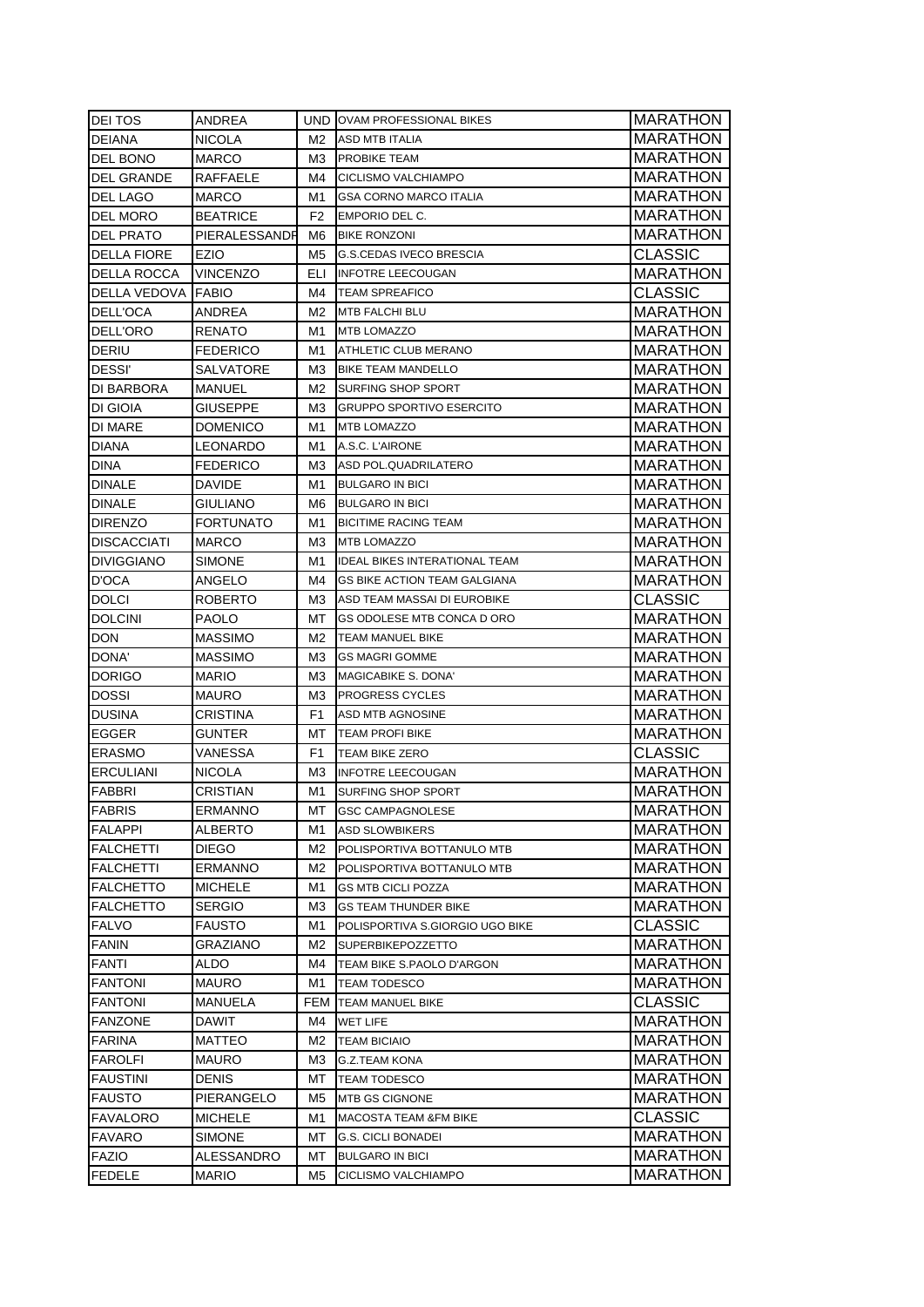| FENAROLI           | DIEGO           | M2   | <b>TEAM MANUEL BIKE</b>                | <b>MARATHON</b>                    |
|--------------------|-----------------|------|----------------------------------------|------------------------------------|
| <b>FENAROLI</b>    | GIUSEPPE        | MT.  | VALCAVALLINA SUPERBIKE                 | MARATHON                           |
| <b>FENOTTI</b>     | PAOLO           | M1   | <b>GS ZAINA CLUB</b>                   | MARATHON                           |
| <b>FENOTTI</b>     | MARCO           | M4   | <b>G.Z.TEAM KONA</b>                   | <b>MARATHON</b>                    |
| <b>FERLA</b>       | <b>AGOSTINO</b> | TUR  |                                        | <b>CLASSIC</b>                     |
| <b>FEROLDI</b>     | GIANLUIGI       | M4   | <b>EMPORIOSPORT TEAM 2</b>             | <b>MARATHON</b>                    |
| <b>FERRARESE</b>   | DIEGO           | M2   | <b>BICITIME RACING TEAM</b>            | <b>MARATHON</b>                    |
| <b>FERRARI</b>     | ANNA            | ELF. | <b>ADV CORRATEC</b>                    | <b>MARATHON</b>                    |
| <b>FERRARI</b>     | ALESSANDRA      | F2   | <b>BORGHI RACING</b>                   | <b>MARATHON</b>                    |
| <b>FERRARI</b>     | MARCO           | M4   | <b>BORGHI RACING</b>                   | <b>MARATHON</b>                    |
| <b>FERRARI</b>     | MOSE'           | M2   | <b>TEAM NICOLI</b>                     | CLASSIC                            |
| FERRARI            | GIUSEPPE        | M1   | <b>FUTURA PITON</b>                    | <b>CLASSIC</b>                     |
| FERRETTI           | ANGELO          | TUR  |                                        | <b>CLASSIC</b>                     |
| <b>FERRI</b>       | ROBERTO         | ΜЗ   | <b>TEAM MTB LOMAZZO</b>                | <b>MARATHON</b>                    |
| <b>FERRI</b>       | ALESSIO         | M2   | <b>BORGHI RACING</b>                   | MARATHON                           |
| <b>FERRONI</b>     | FABRIZIO        | M2   | SURFING SHOP SPORT                     | MARATHON                           |
| <b>FESTA</b>       | STEFANO         | M2   | TEAM GIAMBENINI MADDILINE              | MARATHON                           |
| <b>FIDANZA</b>     | GIUSEPPE        | M4   | <b>EMPORIOSPORT TEAM 2</b>             | MARATHON                           |
| <b>FILIPPINI</b>   | ALESSANDRO      | МT   | ASD MTB ITALIA                         | CLASSIC                            |
| <b>FILIPPINI</b>   | ATTILIO         | MЗ   | <b>MTB SACHESGHINGHEM</b>              | <b>CLASSIC</b>                     |
| <b>FINAZZI</b>     | <b>FABIO</b>    | M2   | <b>GS FREE BIKE ERBUSCO</b>            | <b>MARATHON</b>                    |
| <b>FINAZZI</b>     | MARCO           | M1   | <b>GS CYCLE CLASSIC</b>                | <b>CLASSIC</b>                     |
| <b>FINESSI</b>     | ANDREA          | M1   | <b>BORGHI RACING</b>                   | <b>MARATHON</b>                    |
| <b>FINOTTI</b>     | GIULIANO        | ΜЗ   | <b>MTB LOMAZZO</b>                     | <b>MARATHON</b>                    |
| <b>FIORA</b>       | DAVIDE          | M2   | TEAM PARKPRE GURU                      | <b>CLASSIC</b>                     |
| <b>FIORINI</b>     | DOMENICO        | M4   | <b>FREE BIKE CASTEGNATO</b>            | <b>MARATHON</b>                    |
| <b>FOMASI</b>      | FABIO           | M2   | <b>MTB LIMIDO COMASCO</b>              | MARATHON                           |
| <b>FONTANA</b>     | ALBERTO         | M5   | <b>ASD SLOWBIKERS</b>                  | <b>CLASSIC</b>                     |
| <b>FORLONI</b>     | <b>FRANCO</b>   | ΜЗ   | <b>TEAM BIKE GUSSAGO</b>               | CLASSIC                            |
|                    |                 |      |                                        |                                    |
| <b>FORMICHETTI</b> | <b>ENNIO</b>    | M2   | <b>GRUPPO SPORTIVO ESERCITO</b>        | MARATHON                           |
| <b>FORNASARI</b>   | ROMANO          | M4   | <b>CC FRANCESCONI</b>                  | MARATHON                           |
| <b>FORNASSARI</b>  | <b>NICOLA</b>   | MЗ   | POL. POZZOLESE                         | MARATHON                           |
| <b>FORTI</b>       | GIOVANNI        | MЗ   | <b>PROBIKE TEAM</b>                    | MARATHON                           |
| <b>FOSSATI</b>     | ANTONIO         | ΜЗ   | <b>GS BICIMANIA LISSONE MOUNT.BIKE</b> | MARATHON                           |
| <b>FOSSATI</b>     | GIANLUCA        | ΜЗ   | <b>GS BICIMANIA LISSONE MOUNT BIKE</b> | MARATHON                           |
| <b>FRANCHINI</b>   | GIANPIETRO      | M4   | <b>SC CICLI RODELLA CENTRO GAMMA</b>   | MARATHON                           |
| <b>FRANCINI</b>    | SIMONE          | MТ   | <b>TEAM CICLI BACCHETTI</b>            | <b>CLASSIC</b>                     |
| <b>FRANGUELLI</b>  | <b>RODOLFO</b>  | M3   | <b>NEW TEAM</b>                        | <b>MARATHON</b>                    |
| FRANZELLI          | <b>MAURIZIO</b> | TUR  |                                        | <b>CLASSIC</b>                     |
| <b>FRANZI</b>      | <b>MICHELE</b>  | M2   | TEAM ALBA OROBIA BIKE                  | <b>MARATHON</b>                    |
| <b>FRANZINI</b>    | <b>PAOLO</b>    | UND  | <b>TEAM ALBA OROBIA BIKE</b>           | <b>MARATHON</b>                    |
| <b>FRANZONI</b>    | <b>EMILIO</b>   | M2   | ASD LOGISTICA FERRARI                  | <b>MARATHON</b>                    |
| <b>FRANZONI</b>    | GIORGIO         | M4   | SC CICLI RODELLA CENTRO GAMMA          | <b>CLASSIC</b>                     |
| <b>FREDDI</b>      | MATTIA          | ΜЗ   | <b>TEAM SCULAZZO ITALIA</b>            | MARATHON                           |
| <b>FREDDI</b>      | OBERTO          | TUR  |                                        | <b>CLASSIC</b>                     |
| <b>FRIGERIO</b>    | MARCO           | M2   | <b>BARCO RACING TEAM</b>               | <b>CLASSIC</b>                     |
| <b>FRIOLI</b>      | LUCA            | M1   | <b>TI22SPRINT TEAM</b>                 | <b>CLASSIC</b>                     |
| <b>FRITTOLI</b>    | <b>ILICH</b>    | M1   | CC CREMONESE1891 MTB                   | MARATHON                           |
| <b>FUCILE</b>      | GIUSEPPE        | M1   | NEW BIKE 2008                          | MARATHON                           |
| <b>FULIGINI</b>    | ANDREA          | M2   | ASD ONLY OFF DUE RUOTE                 | MARATHON                           |
| <b>FUMAGALLI</b>   | MASSIMILIANO    | MЗ   | TEAM TRIANGOLO LARIANO LAGO DI COMO    | MARATHON                           |
| <b>FUMAGALLI</b>   | LUCA MARIA      | M4   | <b>TEAM BICIAIO</b>                    | MARATHON                           |
| <b>FUMAGALLI</b>   | FABIO           | M4   | RAMPI CLUB BRIANZA                     | MARATHON                           |
| <b>FURLANI</b>     | VINCENZO        | MЗ   | <b>MDL RACING CREW</b>                 | <b>CLASSIC</b>                     |
| <b>FURLANIS</b>    | GIORGIO         | M4   | <b>SAGITA BIKE</b>                     | <b>MARATHON</b><br><b>MARATHON</b> |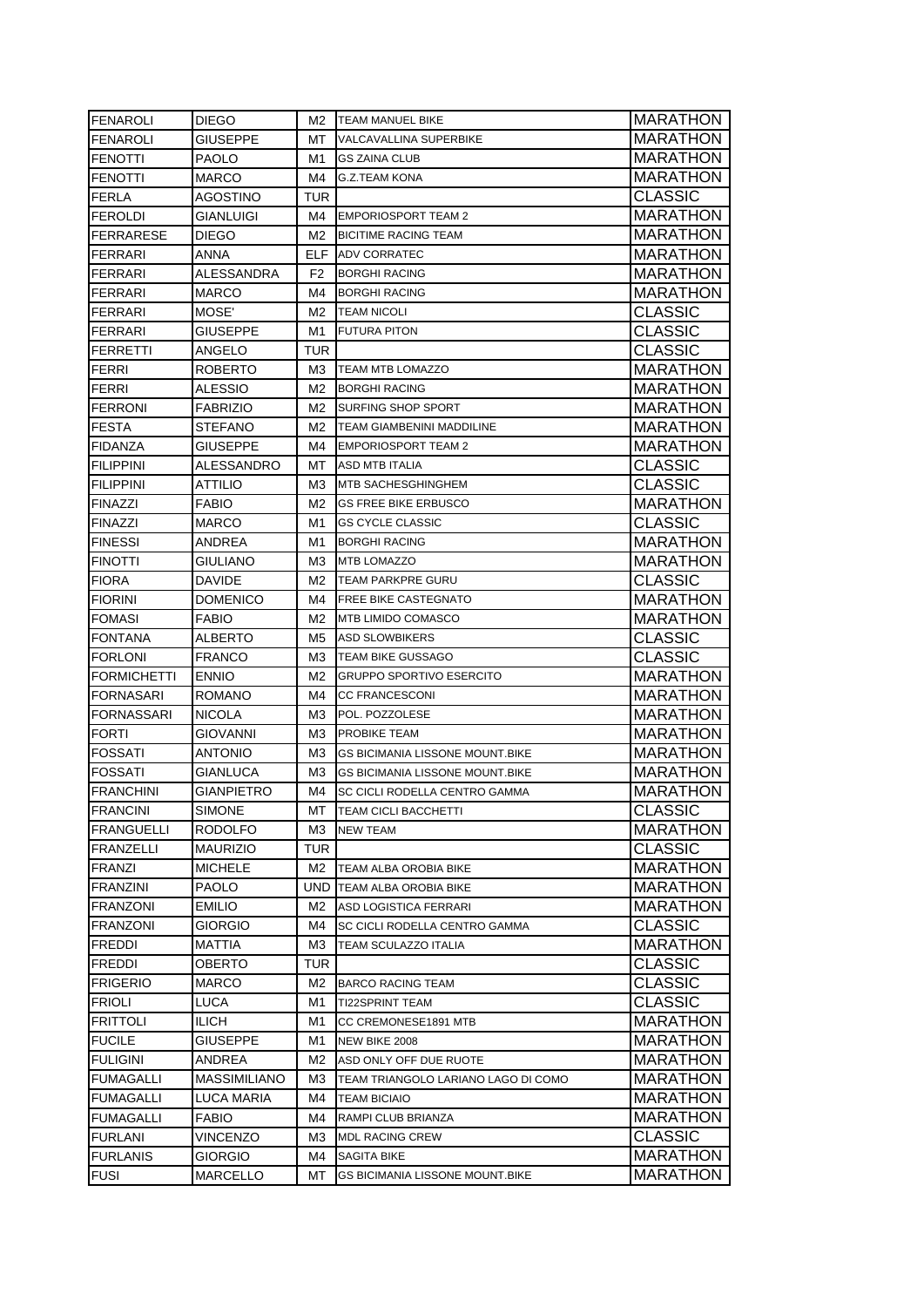| <b>GABAGLIO</b>       | DENNIS              |                | MT MTB FALCHI BLU                      | <b>MARATHON</b>                    |
|-----------------------|---------------------|----------------|----------------------------------------|------------------------------------|
| GABRIELI              | PIERLUIGI           | M4             | <b>VINER EVOLUTION TEAM</b>            | MARATHON                           |
| <b>GADDONI</b>        | ELENA               |                | <b>ELF TEAM PROGRESS FRM</b>           | MARATHON                           |
| GAGLIARDI             | RAFFAELE            | M4             | <b>MTB LIMIDO COMASCO</b>              | <b>MARATHON</b>                    |
| <b>GALARDINI</b>      | GIANLUCA            | M4             | <b>TOP RACE TEAM</b>                   | <b>MARATHON</b>                    |
| <b>GALBIATI</b>       | <b>FABIO</b>        | M5             | <b>ASD MTB ITALIA</b>                  | <b>MARATHON</b>                    |
| GALESI                | CHIARA              | F <sub>2</sub> | <b>MDL RACING CREW</b>                 | <b>CLASSIC</b>                     |
| <b>GALIMBERTI</b>     | MARCO               | M2             | <b>SC CASSANESE</b>                    | <b>MARATHON</b>                    |
| GALLETTI              | <b>ANTONIO</b>      | M4             | ASD GRUPPO CARTAI                      | <b>MARATHON</b>                    |
| GALLI                 | SERGIO              | ΜЗ             | <b>TEAM BICIAIO</b>                    | <b>MARATHON</b>                    |
| GALLI                 | GIOVANNI            | M4             | <b>TEAM SPREAFICO</b>                  | <b>MARATHON</b>                    |
| GALLI                 | IVAN                | M2             | <b>SURFING SHOP SPORT</b>              | <b>MARATHON</b>                    |
| <b>GALLINA</b>        | <b>MICHELE</b>      | M2             | ASD BIKE TRIBE SALGAREDA               | <b>MARATHON</b>                    |
| <b>GALLINELLI</b>     | ROBERTO             | ΜЗ             | ASD BIKE TRIBE SALGAREDA               | <b>MARATHON</b>                    |
| <b>GALLISTO</b>       | ALESSANDRO          | TUR            |                                        | <b>CLASSIC</b>                     |
| GALMACCI              | <b>FLAVIO PAOLO</b> | M3             | <b>WET LIFE</b>                        | MARATHON                           |
| GALPERTI              | ALESSANDRO          | M2             | <b>SUPERBIKE TEAM LENO</b>             | MARATHON                           |
| GAMBINI               | PIETRO              | ΜЗ             | <b>FREE BIKERS</b>                     | MARATHON                           |
| GANDIOLI              | LIVIO               | M4             | <b>GS BICIMANIA LISSONE MOUNT.BIKE</b> | MARATHON                           |
| GARBAGNATI            | GIUSEPPE            | ΜЗ             | VALSASSINA X BIKE TEAM                 | <b>MARATHON</b>                    |
| GARDESANI             | ALESSANDRO          | M2             | PEDALE MEDOLESE                        | <b>CLASSIC</b>                     |
| <b>GARGIULO</b>       | <b>FERNANDO</b>     | ΜЗ             | <b>BICITIME RACING TEAM</b>            | <b>MARATHON</b>                    |
| GARLASCHELLI GIOVANNI |                     | M5             | <b>DESTRO RISTO'</b>                   | <b>MARATHON</b>                    |
| <b>GARZONI</b>        | <b>GIUSEPPE</b>     | M5             | <b>BICYCLE TEAM TANFOGLIO</b>          | <b>MARATHON</b>                    |
| GASPARINI             | ROBERTA             | <b>ELF</b>     | <b>TOP RACE TEAM</b>                   | <b>MARATHON</b>                    |
| GASTALDI              | CARLO               | M4             | S.C.VELOCIRAPTOR                       | <b>MARATHON</b>                    |
| GATTI                 | GIOVANNI            | ΜЗ             | VALCAVALLINA SUPERBIKE                 | MARATHON                           |
| GATTI                 | DOMENICO            | M2             | <b>GREEN TEAM</b>                      | <b>MARATHON</b>                    |
|                       |                     |                |                                        |                                    |
| GAVA                  | JEAN PIERRE         | ΜЗ             | <b>ACIDO LATTICO TEAM</b>              |                                    |
| GAZZI                 | MARCO               | M4             | <b>BULGARO IN BICI CPC</b>             | MARATHON<br>MARATHON               |
| GAZZURELLI            | PIERINO             | M6             | <b>MBO BIKE CLUB</b>                   | <b>CLASSIC</b>                     |
| GEA                   | ALESSANDRO          | ΜЗ             | A.S.C. GIOVEZZANO                      | MARATHON                           |
| GELMI                 | <b>FABIO</b>        | M4             | TEAM BIKE S.PAOLO D'ARGON              | <b>MARATHON</b>                    |
| GEMIERI               | DANILO              | ΜЗ             | <b>GS CICLI TOSETTO</b>                | MARATHON                           |
| GEREVINI              | MAURO               | M2             | CC CREMONESE1891 MTB                   | MARATHON                           |
| <b>GEROLDI</b>        | <b>FABRIZIO</b>     | МT             | <b>EMPORIOSPORT TEAM 2</b>             | MARATHON                           |
| <b>GERUM</b>          | <b>LUKAS</b>        | ELI            | <b>TEAM TEXPA-SIMPLON</b>              | <b>MARATHON</b>                    |
| <b>GEUSA</b>          | JVAN                | M2             | <b>GRUPPO SPORTIVO ESERCITO</b>        | MARATHON                           |
| <b>GHEZZI</b>         | <b>RICCARDO</b>     | M4             | <b>FREE BIKE PAVAN</b>                 |                                    |
| GHEZZO                | ALESSIA             | ELF            | <b>TOP RACE TEAM</b>                   | <b>MARATHON</b>                    |
| <b>GHIDETTI</b>       | MARCO               | MЗ             | CC CREMONESE1891 MTB                   | <b>MARATHON</b><br><b>MARATHON</b> |
| GHIDINELLI            | <b>ERMANNO</b>      | MЗ             | MTB SOPRAZZOCCO                        | <b>CLASSIC</b>                     |
| Ghidini               | <b>MARCO LUCA</b>   | M2             | TEAM MANUEL BIKE                       |                                    |
| <b>GHIDONI</b>        | MARCO               | MЗ             | PEDALE MEDOLESE                        | <b>CLASSIC</b>                     |
| GHILARDI              | CRISTIANO           | M1             | <b>VALCAVALLINA SUPERBIKE</b>          | CLASSIC<br><b>MARATHON</b>         |
| GHIRARDI              | ROBERTO             | MЗ             | SUPERBIKE TEAM LENO                    | MARATHON                           |
| <b>GHISONI</b>        | MASSIMO             | M1             | <b>TEAM TODESCO</b>                    |                                    |
| <b>GHISONI</b>        | FABIO               | МT             | <b>TEAM TODESCO</b>                    | MARATHON                           |
| GIACOMINI             | <b>ANDREA RODOL</b> | M3             | TEAM MANUEL BIKE                       | MARATHON<br>MARATHON               |
| GIACOMUZZI            | ELENA               | ELF            | MONTECORNOBIKE TEAM GIANNINI           | MARATHON                           |
| GIANI                 | <b>FERDINANDO</b>   | МЗ             | <b>BICITIME RACING TEAM</b>            | MARATHON                           |
| GIANOTTI              | IVANO               | TUR            |                                        |                                    |
| GIELLA                | CESARE              | M4             | <b>GRUPPO SPORTIVO ESERCITO</b>        | CLASSIC<br>MARATHON                |
| <b>GILBERTI</b>       | MARCO               | ΜЗ             | RACING ROSOLA BIKE                     | MARATHON                           |
| <b>GILIATI</b>        | ALESSANDRO          | M1             | <b>MTB ISEO</b>                        | <b>MARATHON</b>                    |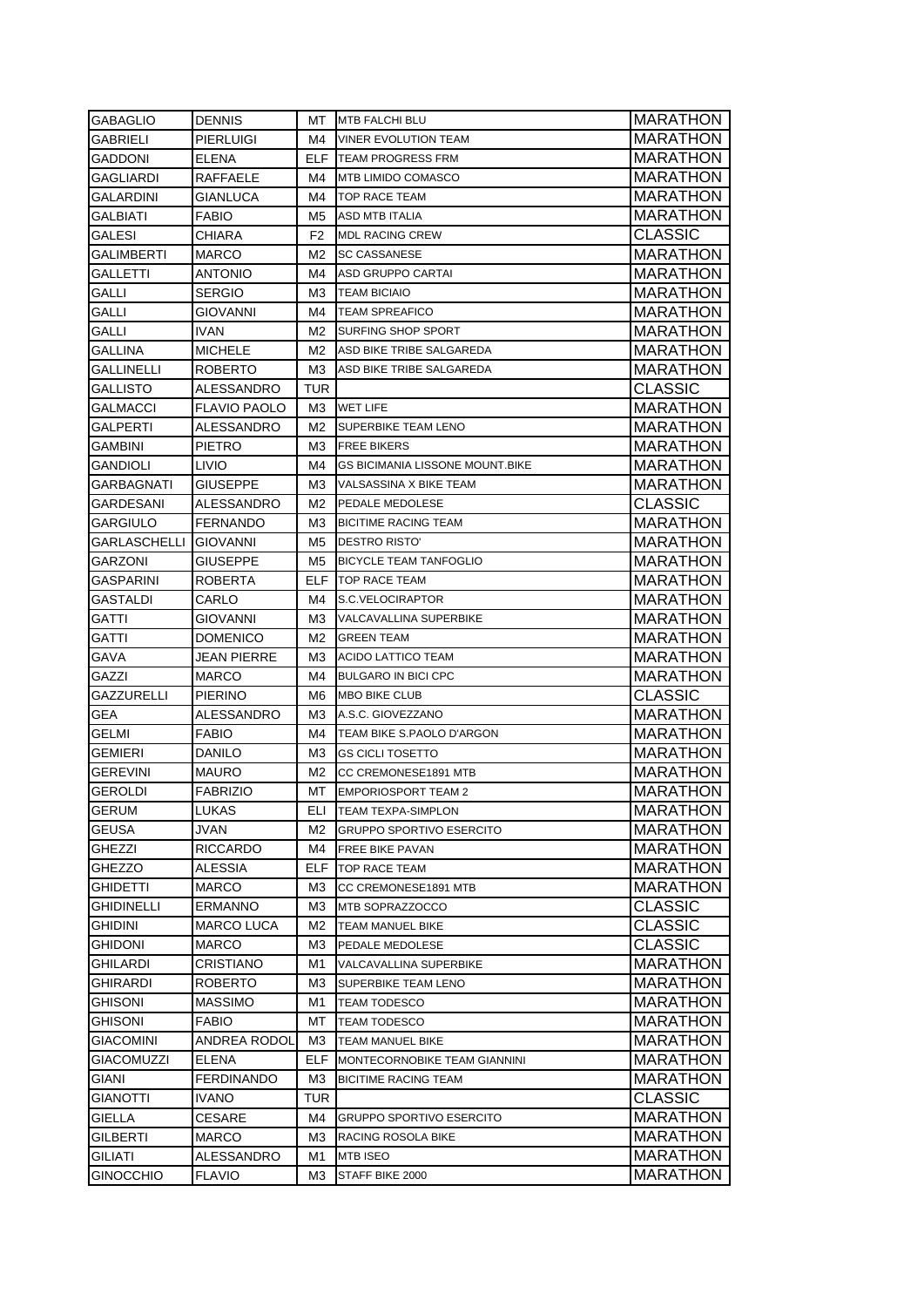| <b>GIORI</b>      | CLAUDIO             | M2  | <b>IGS ODOLESE MTB CONCA D ORO</b>     | MARATHON        |
|-------------------|---------------------|-----|----------------------------------------|-----------------|
| giori             | ALBERTO             | M4  | <b>GS BICIMANIA LISSONE MOUNT.BIKE</b> | <b>CLASSIC</b>  |
| GIORI             | <b>MAURIZIO</b>     | TUR |                                        | CLASSIC         |
| GIOVANOLA         | <b>MARIKA</b>       | F1  | ASD IL CICLISTA                        | <b>CLASSIC</b>  |
| <b>GIRO</b>       | MARCO               | TUR |                                        | <b>CLASSIC</b>  |
| <b>GIULIANI</b>   | <b>MASSIMILIANO</b> |     | M3 <b>TORREVILLA MTB</b>               | MARATHON        |
| <b>GIUPPONI</b>   | ANDREA              | MT. | <b>TEAM ALBA OROBIA BIKE</b>           | <b>MARATHON</b> |
| <b>GLISENTI</b>   | TIZIANO             | M2  | <b>TEAM MANUEL BIKE</b>                | <b>CLASSIC</b>  |
| <b>GLISONI</b>    | GIOVANNI            | ΜЗ  | <b>TEAM MANUEL BIKE</b>                | <b>CLASSIC</b>  |
| GOBBI             | <b>MORENO</b>       | ΜЗ  | <b>GS TEAM THUNDER BIKE</b>            | <b>CLASSIC</b>  |
| GOLDERER          | <b>ROLAND</b>       | ELI | <b>TEAM TEXPA-SIMPLON</b>              | <b>MARATHON</b> |
| <b>GOLDIN</b>     | ANDREA              | M2  | ASD MTB LONG RIDE                      | <b>MARATHON</b> |
| <b>GOLDONI</b>    | MIRKO               | M1  | <b>TEAM SCULAZZO ITALIA</b>            | <b>CLASSIC</b>  |
| <b>GOLFI</b>      | MARCO               | M6  | <b>G.Z.TEAM KONA</b>                   | MARATHON        |
| <b>GOTTARDI</b>   | FABIO               | M3  | <b>GS ZAINA CLUB</b>                   | <b>CLASSIC</b>  |
| <b>GRASSI</b>     | GIULIANO            | M5  | SURFING SHOP SPORT                     | MARATHON        |
| GRASSI            | EGIDIO LUIGI        | M6  | CICLI BATTISTELLA MTB                  | CLASSIC         |
| GRASSI            | ADRIANO             | MЗ  | MOUNTAIN BIKE LODRONE FONDITAL         | <b>CLASSIC</b>  |
| GRAZIANO          | GIANFRANCO          | M1  | <b>GRUPPO SPORTIVO ESERCITO</b>        | MARATHON        |
| GRAZIOLI          | MAURO               | MЗ  | <b>PROBIKE TEAM</b>                    | <b>CLASSIC</b>  |
| <b>GRAZIOTTI</b>  | GIANFRANCO          | M4  | TEAM MANUEL BIKE                       | <b>MARATHON</b> |
| <b>GRESSIOLI</b>  | <b>NICOLA</b>       | M2  | <b>TBR MERIDA BIKE</b>                 | <b>CLASSIC</b>  |
| <b>GRIGGIO</b>    | GRAZIANO            | M5  | <b>AIR BIKE</b>                        | <b>CLASSIC</b>  |
| <b>GRIGGIO</b>    | ANDREA              | M2  | <b>GC CRAL AAEM</b>                    | <b>CLASSIC</b>  |
| <b>GRITTI</b>     | <b>ANDREA</b>       | M1  | <b>DOC BIKE</b>                        | <b>CLASSIC</b>  |
| <b>GROSSI</b>     | <b>EMANUELE</b>     | MЗ  | <b>GRUPPO SPORTIVO ESERCITO</b>        | <b>MARATHON</b> |
| GROTTOLI          | MANER               | TUR |                                        | <b>CLASSIC</b>  |
| GUANZIROLI        | VALERIO             | M4  | CLUB CICLISTICO CANTURINO 1902         | <b>MARATHON</b> |
| <b>GUARISE</b>    | <b>PIETRO</b>       | M4  | <b>GS TEAM THUNDER BIKE</b>            | <b>MARATHON</b> |
| GUATTA            | PIERLUIGI           | M4  | <b>ASD SLOWBIKERS</b>                  | <b>MARATHON</b> |
| <b>GUERRA</b>     | ROMANO              | TUR |                                        | <b>CLASSIC</b>  |
| <b>GUFFANTI</b>   | LORENZO             | M2  | ASD AMICI COMASCHI DEL CICLISMO        | MARATHON        |
| <b>GUIDA</b>      | GIANNI              | M2  | <b>NEW DOWNHILL</b>                    | MARATHON        |
| GUSMINI           | MARCO               | M2  | <b>TEAM BIKE TRESCORE BALNEARIO</b>    | MARATHON        |
| GUZZI             | MATTEO              | M2  | <b>NEW TEAM</b>                        | MARATHON        |
| <b>HOFFER</b>     | FRANCESCO           | M4  | <b>BREN TEAM TRENTO</b>                | MARATHON        |
| <b>IACOBACCI</b>  | ANDREA              | M1  | <b>EVOLUTION BIKE TEAM</b>             | <b>CLASSIC</b>  |
| <b>IACONELLI</b>  | SERGIO              | M3  | <b>GS BICIMANIA LISSONE MOUNT.BIKE</b> | MARATHON        |
| <b>IASCI</b>      | GIANLUIGI           | M2  | <b>GRUPPO SPORTIVO ESERCITO</b>        | <b>MARATHON</b> |
| <b>IERACI</b>     | <b>MICHELE</b>      | M2  | <b>GS BICIMANIA LISSONE MOUNT.BIKE</b> | <b>MARATHON</b> |
| <b>IERACI</b>     | <b>MICHELE</b>      | M2  | <b>GS BICIMANIA LISSONE MOUNT BIKE</b> | <b>MARATHON</b> |
| <b>IMPERIALI</b>  | IVANO               | MЗ  | <b>BICI BIKE 93</b>                    | <b>MARATHON</b> |
| <b>INCERTI</b>    | ANTONIO             | M5  | <b>TEAM SCULAZZO ITALIA</b>            | <b>MARATHON</b> |
| <b>INDELICATO</b> | <b>MARIO</b>        | M4  | POL.CRAL VIGILI D/FUOCO GE PUNTO SPORT | <b>MARATHON</b> |
| <b>INSERO</b>     | FRANCO              | M1  | <b>MTB LOMAZZO</b>                     | MARATHON        |
| <b>INSTULI</b>    | MARCO               | TUR |                                        | <b>CLASSIC</b>  |
| <b>INVERARDI</b>  | ANTONIO             | M4  | <b>GC ISEO</b>                         | <b>CLASSIC</b>  |
| <b>IRSARA</b>     | MICHAEL             | M1  | <b>ALTA BADIA</b>                      | <b>MARATHON</b> |
| <b>KRALJ</b>      | DEAN                | M2  | <b>MOUNTAIN BICI CLUB TRIESTE</b>      | MARATHON        |
| <b>KRAVOS</b>     | ALESSANDRO          | MЗ  | <b>MOUNTAIN BICI CLUB TRIESTE</b>      | MARATHON        |
| LA VIOLA          | GABRIELE            | M4  | GS BICIMANIA LISSONE MOUNT.BIKE        | MARATHON        |
| LAFFRANCHI        | IVAN                | M1  | ASD MTB AGNOSINE                       | CLASSIC         |
| LAMA              | RICIARD             | M2  | SURFING SHOP SPORT                     | MARATHON        |
| LANFRANCHI        | SEVERINO            | M3  | <b>SC PEIA EDILSTRADE</b>              | MARATHON        |
| LANFRANCHI        | DIEGO               | M4  | SC CICLI RODELLA CENTRO GAMMA          | <b>CLASSIC</b>  |
| LANZONI           | DAVIDE              | M2  | <b>GS BICIMANIA LISSONE MOUNT.BIKE</b> | MARATHON        |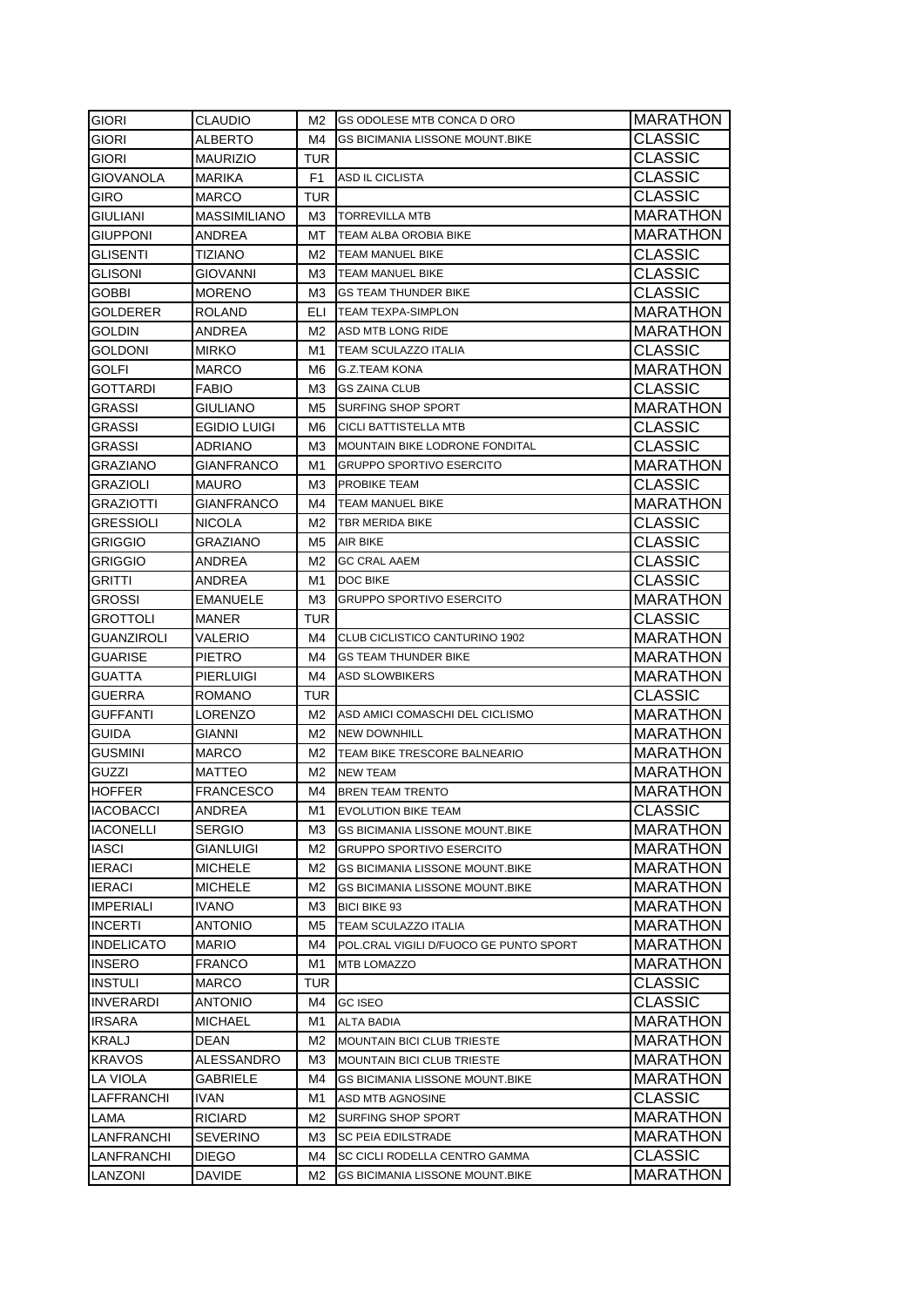| <b>LAUDANO</b>                   | <b>PIETRO</b>              | M4.      | ASD NOVAGLI TEAM BIKE                           | MARATHON                          |
|----------------------------------|----------------------------|----------|-------------------------------------------------|-----------------------------------|
| LAURO                            | MARCO                      | MЗ       | <b>MBO BIKE CLUB</b>                            | <b>CLASSIC</b>                    |
| LAVELLI                          | TIZIANO                    | ΜЗ       | <b>G.S.CEDAS IVECO BRESCIA</b>                  | CLASSIC                           |
| LAVEZZI                          | ALESSANDRO                 | MЗ       | MTB FALCHI BLU                                  | MARATHON                          |
| LAZZARI                          | DOMENICO                   | M1       | <b>TEAM MANUEL BIKE</b>                         | <b>MARATHON</b>                   |
| LAZZARI                          | CLAUDIO                    | M2       | <b>GRUPPO SPORTIVO ESERCITO</b>                 | <b>MARATHON</b>                   |
| LAZZARI                          | ADOLFO                     | M6.      | <b>BORGHI RACING</b>                            | <b>MARATHON</b>                   |
| LAZZARI                          | DAVIDE                     | M3.      | <b>BORGHI RACING</b>                            | <b>MARATHON</b>                   |
| LAZZARI                          | LUCA                       | МЗ       | <b>BORGHI RACING</b>                            | <b>MARATHON</b>                   |
| LAZZARO                          | GIORGIO                    | M2       | ASD MTB LONG RIDE                               | <b>MARATHON</b>                   |
| LAZZARONI                        | OSCAR                      | M2       | TEAM ALBA OROBIA BIKE                           | <b>MARATHON</b>                   |
| LEALI                            | <b>MASSIMILIANO</b>        | M2       | <b>TEAM MANUEL BIKE</b>                         | CLASSIC                           |
| <b>LECCHINI</b>                  | MAURO                      | МЗ       | <b>MTB LOMAZZO</b>                              | <b>MARATHON</b>                   |
| LEO                              | LUCA                       | M2       | <b>ASD VERONA BIKE</b>                          | <b>MARATHON</b>                   |
| LEOGRANDE                        | <b>GIANDOMENICO</b>        | ΜЗ       | RACING ROSOLA BIKE                              | CLASSIC                           |
| LEONARDI                         | <b>FABIO</b>               | МT       | <b>ANACLI</b>                                   | CLASSIC                           |
| <b>LEONI</b>                     | <b>DIEGO</b>               | M1       | <b>MTB LOMAZZO</b>                              | <b>MARATHON</b>                   |
| <b>LEONI</b>                     | <b>MASSIMO</b>             | ΜЗ       | ASD GS RAMPI TEAM 96                            | CLASSIC                           |
| LEVA                             | <b>ENRICO</b>              | ΜЗ       | GS BICIMANIA LISSONE MOUNT.BIKE                 | MARATHON                          |
| LIBORIO                          | MAURIZIO                   | M4       | <b>MACOSTA TEAM &amp;FM BIKE</b>                | MARATHON                          |
| <b>LIBRETTI</b>                  | MARCO                      | МT       | <b>MACOSTA TEAM &amp;FM BIKE</b>                | CLASSIC                           |
| <b>LICCI</b>                     | ALBERTO                    | ΜЗ       | <b>TEAM CORSETTI</b>                            | CLASSIC                           |
| LICEN                            | <b>FRANCESCO</b>           | M2       | <b>MOUNTAIN BICI CLUB TRIESTE</b>               | MARATHON                          |
| <b>LISCI</b>                     | <b>NICOLA</b>              | M2.      | <b>MONDINI ARREDAMENTI</b>                      | <b>CLASSIC</b>                    |
| LODA                             | <b>FLAVIO</b>              | ΜЗ       | RACING ROSOLA BIKE                              | <b>MARATHON</b>                   |
| LODIGIANI                        | <b>MARIO</b>               | M5       | SUPERBIKE TEAM LENO                             | <b>MARATHON</b>                   |
| <b>LOGLIO</b>                    | LORENZO                    | M2       | <b>GS BICIMANIA LISSONE MOUNT.BIKE</b>          | <b>MARATHON</b>                   |
| LOMBARDI                         | <b>IVAN</b>                | MT       | ASD MTB AGNOSINE                                | <b>MARATHON</b>                   |
|                                  |                            |          |                                                 |                                   |
| LOMBARDI                         | PIETROPAOLO                | M5       | MATA TEAM ASD GRUPPO FIOLETTI                   |                                   |
| LOMBARDI                         | YURI                       | MT.      | ASD MTB AGNOSINE                                | <b>MARATHON</b>                   |
| LOMBARDI                         | ANDREA                     | M1       | <b>TEAM CICLI BACCHETTI</b>                     | CLASSIC                           |
| LOMBARDINI                       | LUCA                       | TUR      |                                                 | CLASSIC<br>CLASSIC                |
| <b>LOMBARDO</b>                  | <b>FRANCESCO</b>           | MT.      | <b>ASD MTB AGNOSINE</b>                         |                                   |
| LONATI                           | MATTEO                     | M1       | <b>GS PEDALE BAGNOLESE</b>                      | <b>CLASSIC</b>                    |
| <b>LONGONI</b>                   | <b>GIANLUCA</b>            | M2       | <b>MTB FALCHI BLU</b>                           | MARATHON                          |
| LORENZI                          | RICCARDO                   | M2       | <b>GS ZAINA CLUB</b>                            | <b>MARATHON</b>                   |
|                                  |                            | M2.      | <b>TEAM COMOBIKE</b>                            | CLASSIC                           |
| LORENZO<br>LORENZONI             | ANTONIO<br>ALESSANDRO      | M5       | <b>MACOSTA TEAM &amp;FM BIKE</b>                | <b>MARATHON</b>                   |
| LOSSI                            | ANGELO                     | МT       | ASD MTB AGNOSINE                                | CLASSIC                           |
| <b>LUCCARDINI</b>                | CLAUDIO                    | MЗ       | <b>BICITIME RACING TEAM</b>                     | <b>CLASSIC</b><br><b>MARATHON</b> |
|                                  |                            | M4       | <b>TEAM NICOLI</b>                              |                                   |
| <b>LUCCHI</b><br><b>LUCCHINI</b> | MARCO<br>FRANCO            | M4       | <b>SC EUROSCAF BIKBIKE</b>                      | CLASSIC                           |
|                                  |                            |          | <b>MOUNTAIN BICI CLUB TRIESTE</b>               | <b>CLASSIC</b>                    |
| <b>LUGLIO</b>                    | LUCA                       | ΜЗ       |                                                 | <b>MARATHON</b>                   |
| <b>LUISETTI</b>                  | MARCO<br><b>MARINO</b>     | M1       | <b>BULGARO IN BICI</b><br><b>MTB FALCHI BLU</b> | <b>MARATHON</b>                   |
| LUNARDI<br><b>MACCHI</b>         | MARCO                      | M5<br>M4 | S.MARTINO EMMEDUE BIKEPOINT                     | <b>MARATHON</b>                   |
|                                  |                            |          | <b>SCOTT RACING TEAM</b>                        | <b>MARATHON</b>                   |
| MADASCHI<br>MAFFAZIOLI           | MARCO<br><b>ENRICO</b>     | МT<br>MЗ | ASD LOGISTICA FERRARI                           | MARATHON<br><b>MARATHON</b>       |
|                                  |                            | M1       |                                                 |                                   |
| MAFFEI<br>MAFFEI                 | GIULIANO<br><b>STEFANO</b> | M1       | SURFING SHOP SPORT<br>SURFING SHOP SPORT        | CLASSIC                           |
| MAFFEZZONI                       | MAURO                      | M2       | GS ODOLESE MTB CONCA D ORO                      | CLASSIC                           |
| MAFFEZZONI                       |                            | MЗ       | <b>MDL RACING CREW</b>                          | <b>MARATHON</b>                   |
| <b>MAFFONI</b>                   | GIANFRANCO                 | ΜЗ       | MBO BIKE CLUB                                   | <b>MARATHON</b>                   |
| MAGAGNOTTI                       | CESARE<br><b>MASSIMO</b>   | MЗ       | <b>EVOLUTION TEAM</b>                           | <b>MARATHON</b>                   |
| MAGGI                            | <b>STEFANO</b>             | MЗ       | GS BICIMANIA LISSONE MOUNT.BIKE                 | <b>MARATHON</b><br>MARATHON       |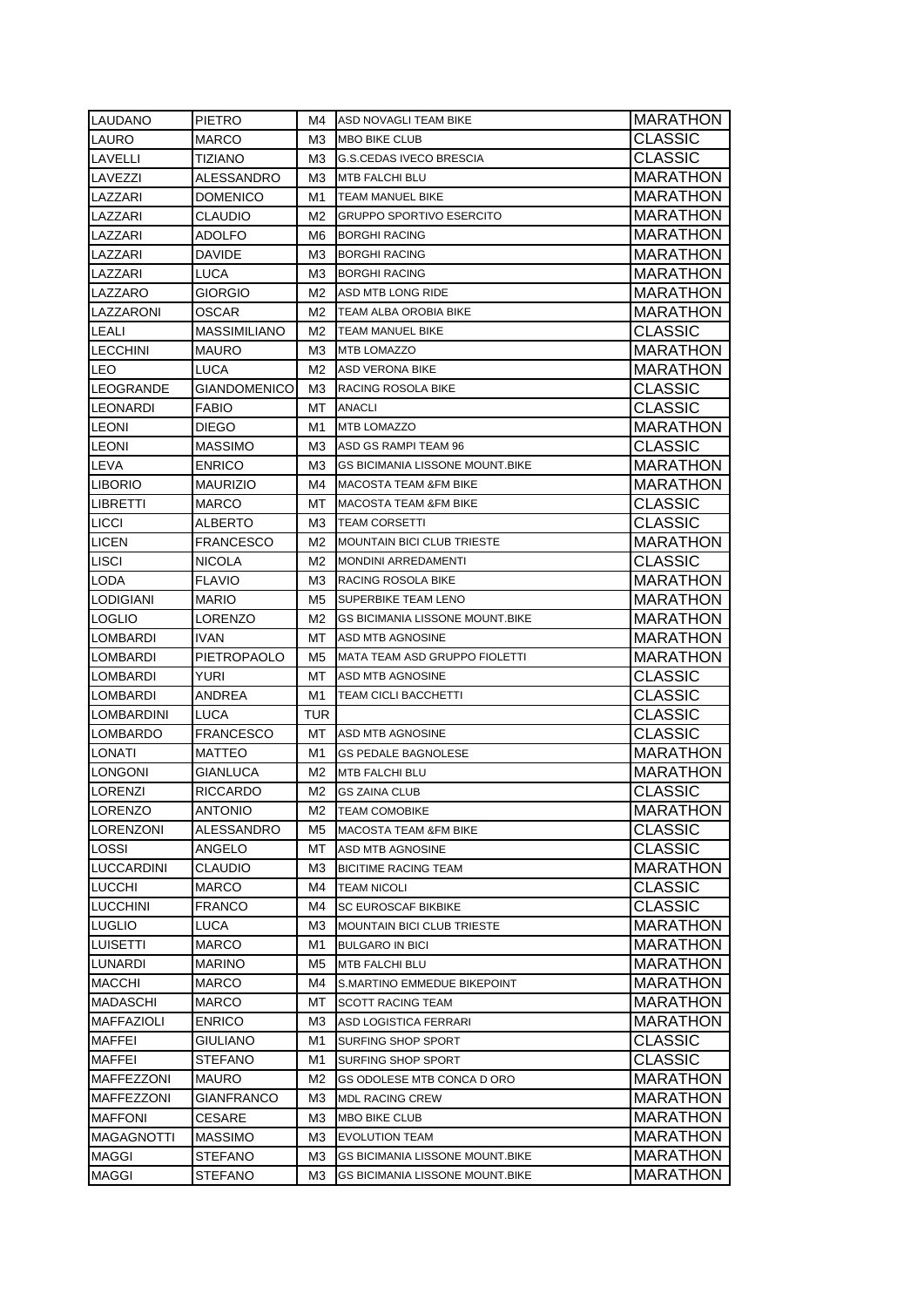| <b>MAGNANI</b>     | ALBERTO          | M5.      | <b>ISURFING SHOP SPORT</b>                     | <b>MARATHON</b> |
|--------------------|------------------|----------|------------------------------------------------|-----------------|
| <b>MAGNANI</b>     | ANDREA           | M2       | <b>SURFING SHOP SPORT</b>                      | MARATHON        |
| <b>MAGNI</b>       | <b>FERRUCCIO</b> | M4       | <b>VELOCLUB TREZZO</b>                         | MARATHON        |
| <b>MAGRI</b>       | GIANCARLO        | ΜЗ       | VALCAVALLINA SUPERBIKE                         | <b>MARATHON</b> |
| <b>MAGRI</b>       | LUCA             | M1       | <b>GS PEDALE BAGNOLESE</b>                     | <b>MARATHON</b> |
| <b>MAIUOLO</b>     | ALESSANDRO       | МT       | <b>CICLI BATTISTELLA MTB</b>                   | <b>MARATHON</b> |
| <b>MALACRIDA</b>   | SAMUELE          | M2       | <b>IDEAL BIKES INTERATIONAL TEAM</b>           | <b>MARATHON</b> |
| <b>MALAGUTTI</b>   | GIAMPIETRO       | ΜЗ       | <b>BORGHI RACING</b>                           | <b>MARATHON</b> |
| MALAVASI           | OSCAR            | M2       | MTB BEE AND BIKE                               | <b>MARATHON</b> |
| <b>MALINVERNO</b>  | GIOVANNI         | M1       | PEDALE MEDOLESE                                | <b>MARATHON</b> |
| <b>MALTESE</b>     | <b>MONICA</b>    | F1       | TEAM ALBA OROBIA BIKE                          | <b>MARATHON</b> |
| <b>MANCO</b>       | GIUSEPPE         | ΜЗ       | <b>GRUPPO SPORTIVO ESERCITO</b>                | <b>MARATHON</b> |
| <b>MANCUSO</b>     | FRANCESCO        | M2       | <b>MTB LIMIDO COMASCO</b>                      | MARATHON        |
| <b>MANERA</b>      | <b>MARIO</b>     | MЗ       | GS ODOLESE MTB CONCA D ORO                     | <b>MARATHON</b> |
| <b>MANGERINI</b>   | BALDASSARE       | M4       | <b>FUTURA PITON</b>                            | <b>CLASSIC</b>  |
| <b>MANGIAROTTI</b> | <b>MARCO</b>     | M1       | CC CREMONESE1891 MTB                           | MARATHON        |
| MANGILI            | FABRIZIO         | M5       | <b>EVOLUTION BIKE TEAM</b>                     | CLASSIC         |
| MANINI             | MAURO            | M4       | <b>GS LUGAGNANO OFF ROAD</b>                   | MARATHON        |
| MANTELLI           | DAVIDE           | МT       | GS ODOLESE MTB CONCA D ORO                     | MARATHON        |
| <b>MANTONICO</b>   | <b>SERGIO</b>    | MЗ       | <b>BULGARO IN BICI CPC</b>                     | <b>MARATHON</b> |
| <b>MANUINI</b>     | CLAUDIO          | ΜЗ       | PEDALE MEDOLESE                                | <b>MARATHON</b> |
| <b>MANUZZI</b>     | SAMUELE          | M2       | POLISPORTIVA DE AMICIS                         | <b>MARATHON</b> |
| <b>MANZONI</b>     | ALESSANDRO       | M4       | <b>TEAM SPREAFICO</b>                          | <b>MARATHON</b> |
| <b>MAPELLI</b>     | DANIELE          | M1       | PEDIVELLE ROVENTI                              | <b>MARATHON</b> |
| <b>MARABESE</b>    | <b>MASSIMO</b>   | M1       | <b>GS BICIMANIA LISSONE MOUNT.BIKE</b>         | <b>MARATHON</b> |
| <b>MARANGONI</b>   | <b>MICHELE</b>   | M2       | <b>ASD VERONA BIKE</b>                         | <b>MARATHON</b> |
| <b>MARANI</b>      | <b>ROBERTO</b>   | M4       | <b>TURNOVER</b>                                | CLASSIC         |
| <b>MARCANTONI</b>  | GIANNI           | M2       | <b>TEAM GIULIANI CICLI ARCO</b>                | <b>MARATHON</b> |
| <b>MARCHESI</b>    | GIAMPIERO        | M4       | <b>GS BICIMANIA LISSONE MOUNT BIKE</b>         | <b>CLASSIC</b>  |
| <b>MARCHETTI</b>   | LEONARDO         | M2       | <b>SURFING SHOP SPORT</b>                      | <b>MARATHON</b> |
| <b>MARELLI</b>     | STEFANO          | M1       | <b>TEAM BIKE GUSSAGO</b>                       | MARATHON        |
| <b>MARELLI</b>     | <b>DOMENICO</b>  | M5       | <b>MBO BIKE CLUB</b>                           | <b>CLASSIC</b>  |
| <b>MARGONARI</b>   | MAURO            | M2       | <b>TEAM CARPENTARI</b>                         | MARATHON        |
| MARIANI            | LUCIANO          | ΜЗ       | STAFF BIKE 2000                                | MARATHON        |
| MARIANI            | TIZIANO          | M4       | <b>SC CASSANESE</b>                            | MARATHON        |
| <b>MARINELLI</b>   | ALESSANDRO       | M1       | <b>DR BIKECICLING TEAM</b>                     | MARATHON        |
| <b>MARINELLI</b>   | <b>MARCO</b>     | M4       | <b>MIRANDOLESE LIQUIGAS</b>                    | <b>MARATHON</b> |
| <b>MARINI</b>      | EZIO             | MЗ       | <b>MTB ISEO</b>                                | <b>CLASSIC</b>  |
| <b>MARINONI</b>    | <b>MASSIMO</b>   | M2       | TEAM PAOLA PEZZO                               | <b>CLASSIC</b>  |
| <b>MARNIGA</b>     | STEFANO          | ΜЗ       | PROBIKE TEAM                                   | <b>CLASSIC</b>  |
| <b>MARRA</b>       | CESARE           | M2       | <b>VALCAVALLINA SUPERBIKE</b>                  | MARATHON        |
| <b>MARSILIO</b>    | CLAUDIA          | F1       | <b>GP RACE TEAM</b>                            | <b>MARATHON</b> |
| MARTARELLO         | STEFANO          | M2       | S.MARTINO EMMEDUE BIKEPOINT                    | <b>MARATHON</b> |
| MARTEGANI          | STEFANO          | M1       | <b>GC CRAL AAEM</b>                            | CLASSIC         |
| MARTELLI           | MARCO            | МT       | <b>EMPORIOSPORT TEAM 2</b>                     | <b>MARATHON</b> |
| <b>MARTIGNANO</b>  | <b>RICCARDO</b>  | MЗ       | ADS PAVAN FREE BIKE                            | MARATHON        |
| <b>MARTINELLI</b>  | <b>STEFANO</b>   | M1       | <b>GS BICIMANIA LISSONE MOUNT.BIKE</b>         | MARATHON        |
| <b>MARTINELLI</b>  | <b>ENRICO</b>    | M2       | GS ODOLESE MTB CONCA D ORO                     | MARATHON        |
| <b>MARTINELLI</b>  | OSCAR            | M2       | ASD MTB AGNOSINE                               | CLASSIC         |
| <b>MARTINI</b>     | FRANCO           | M5       | BREN TEAM TRENTO                               | MARATHON        |
| MARTINI            | VINCENZO         | MЗ       | <b>MBO BIKE CLUB</b>                           | CLASSIC         |
| <b>MARUELLI</b>    | DIEGO            | MЗ       | GS ODOLESE MTB CONCA D ORO                     | MARATHON        |
| <b>MASIERO</b>     | STEFANO          | M2       | CICLISMO VALCHIAMPO                            | MARATHON        |
| <b>MASIERO</b>     |                  |          |                                                | MARATHON        |
| <b>MASIERO</b>     | IVANO.<br>guido  | ΜЗ<br>M5 | CICLISMO VALCHIAMPO<br><b>TEAM PLANET BIKE</b> | <b>CLASSIC</b>  |
| <b>MASINI</b>      | <b>ANTONIO</b>   | MЗ       |                                                |                 |
|                    |                  |          | <b>TEAM MARTINA</b>                            | <b>MARATHON</b> |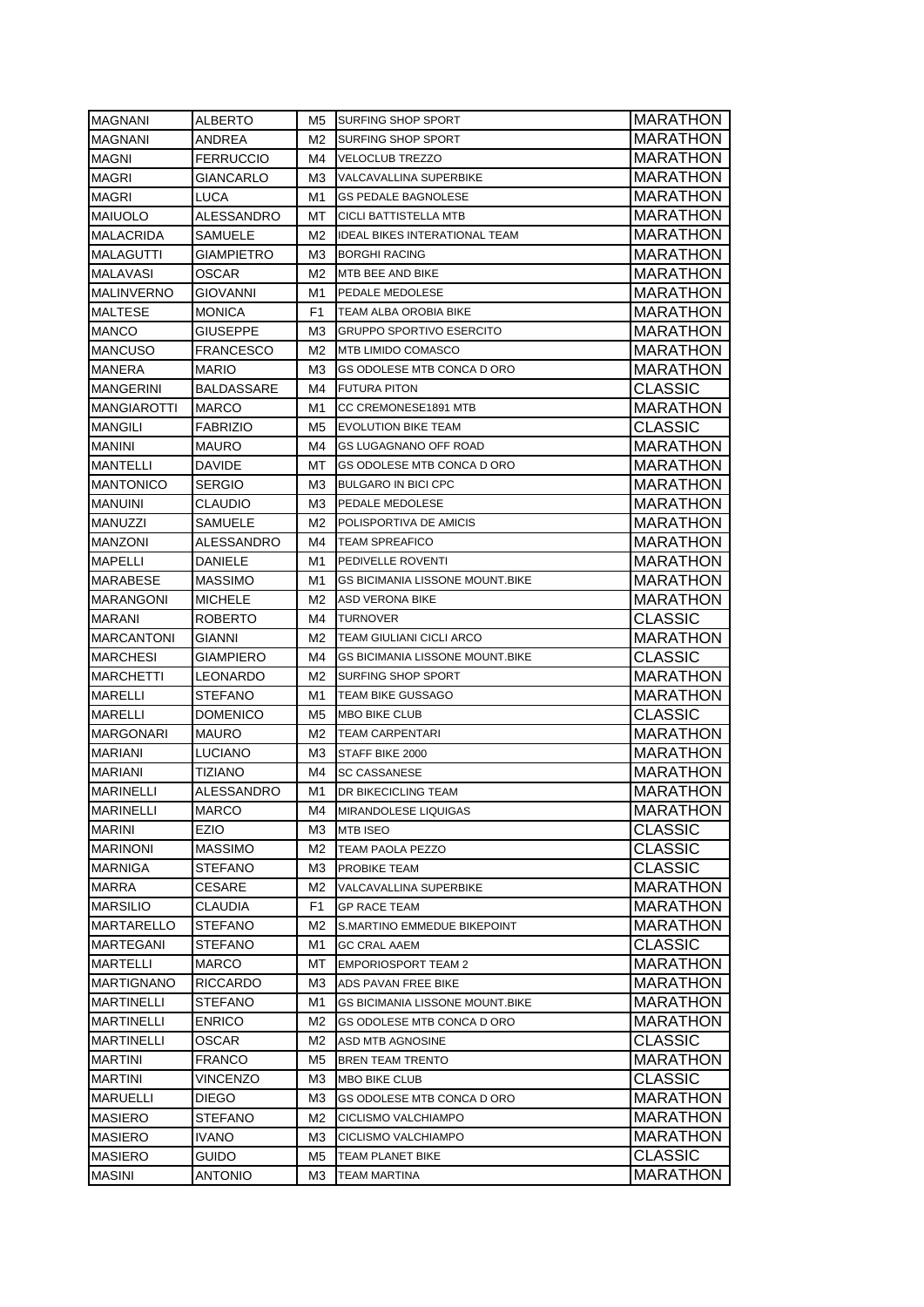| <b>MASSARDI</b>    | <b>FERRUCCIO</b>    | M4. | <b>IMATA TEAM ASD GRUPPO FIOLETTI</b>  | <b>MARATHON</b> |
|--------------------|---------------------|-----|----------------------------------------|-----------------|
| MASSARDI           | MARCO               | M4  | <b>TEAM CORSETTI</b>                   | CLASSIC         |
| MASSARI            | <b>EMANUELE</b>     | MT  | AS F.LLI RIZZOTTO                      | CLASSIC         |
| <b>MASSARI</b>     | SAMUELE             | MT. | AS F.LLI RIZZOTTO                      | CLASSIC         |
| <b>MASSERDOTTI</b> | <b>FABIO</b>        | M2  | <b>GS FREE BIKE ERBUSCO</b>            | MARATHON        |
| <b>MASSETTI</b>    | CLAUDIO             | МЗ  | <b>MACOSTA TEAM &amp;FM BIKE</b>       | <b>CLASSIC</b>  |
| <b>MASSOLINI</b>   | ANGELO              | M4  | MTB SOPRAZZOCCO                        | <b>CLASSIC</b>  |
| <b>MASSRA</b>      | GUIDO               | M2  | TEAM TRIANGOLO LARIANO LAGO DI COMO    | <b>MARATHON</b> |
| <b>MASTELLARO</b>  | <b>MORENO</b>       | МЗ  | <b>MTB LOMAZZO</b>                     | <b>MARATHON</b> |
| MATINZIOLI         | <b>STEFANO</b>      | M1  | AC BORDINIFICIO BARBIORI               | <b>MARATHON</b> |
| MATTIOLI           | <b>DAVIDE</b>       | M1  | <b>MTB LOMAZZO</b>                     | <b>MARATHON</b> |
| <b>MATTIOTTI</b>   | ROBERTO LUIGI       | TUR |                                        | CLASSIC         |
| MAZZA              | <b>MAURIZIO</b>     | M4  | <b>GRUPPO SPORTIVO ESERCITO</b>        | <b>MARATHON</b> |
| MAZZACANI          | <b>MAURIZIO</b>     | M1  | <b>TEAM CICLI BACCHETTI</b>            | CLASSIC         |
| <b>MAZZONI</b>     | AGOSTINO            | MT. | <b>SCOTT RACING TEAM</b>               | <b>MARATHON</b> |
| <b>MAZZONI</b>     | ALESSANDRO          | МΤ  | <b>SCOTT RACING TEAM</b>               | <b>MARATHON</b> |
| <b>MAZZONI</b>     | STEFANO             | MT. | POL. POZZOLESE                         | <b>MARATHON</b> |
| <b>MAZZOTTI</b>    | GIAMPIERO           | MЗ  | SURFING SHOP SPORT                     | <b>MARATHON</b> |
| MAZZUCCHELLI MARCO |                     | M1  | <b>FREE BIKERS</b>                     | <b>MARATHON</b> |
| MAZZUREGA          | GIANNI              | M2  | <b>GS MTB VILLAFRANCA</b>              | CLASSIC         |
| <b>MEDEIROS</b>    | <b>EDER</b>         | M1  | <b>EVOLUTION TEAM</b>                  | CLASSIC         |
| <b>MEDRI</b>       | <b>MAURO</b>        | M4  | <b>SURFING SHOP SPORT</b>              | MARATHON        |
| <b>MELZANI</b>     | LUCA                | M2  | MOUNTAIN BIKE LODRONE FONDITAL         | <b>CLASSIC</b>  |
| <b>MENEGATTI</b>   | CRISTIAN            | MT  | <b>TEAM MANUEL BIKE</b>                | CLASSIC         |
| <b>MENSI</b>       | DANIELE             |     | <b>UND TOP RACE TEAM</b>               | <b>MARATHON</b> |
| <b>MERIGHETTI</b>  | <b>FRANCO</b>       | M3. | <b>MACOSTA TEAM &amp;FM BIKE</b>       | CLASSIC         |
| <b>MERLO</b>       | CARLO               | ΜЗ  | <b>TORREVILLA MTB</b>                  | <b>MARATHON</b> |
| <b>MICHELETTI</b>  | <b>ENRICO</b>       | M2  | ASD MTB AGNOSINE                       | <b>MARATHON</b> |
| <b>MIGAZZI</b>     | URIEL               | M2  | <b>FREE BIKE PAVAN</b>                 | <b>MARATHON</b> |
| MIGLIORATI         | OSVALDO             | M4  | <b>ASD MTB ITALIA</b>                  | MARATHON        |
| <b>MILAN</b>       | <b>MASSIMILIANO</b> | ELI | <b>TEAM COLNAGO SILMAX AMD</b>         | <b>MARATHON</b> |
| <b>MILANDRI</b>    | CLAUDIO             | МЗ  | POLISPORTIVA DE AMICIS                 | <b>MARATHON</b> |
| <b>MILANESI</b>    | <b>FRANCESCO</b>    | M4  | <b>MTB GS CIGNONE</b>                  | CLASSIC         |
| <b>MILANI</b>      | MAURO               | МЗ  | <b>BICITIME RACING TEAM</b>            | MARATHON        |
| MILANI             | LUCIANO             | M5  | GS ODOLESE MTB CONCA D ORO             | <b>MARATHON</b> |
| MILANI             | ANDREA              | M4  | <b>BORGHI RACING</b>                   | MARATHON        |
| <b>MILANI</b>      | <b>FRANCO</b>       | M1  | <b>TEAM CICLI BACCHETTI</b>            | CLASSIC         |
| <b>MILESI</b>      | RICCARDO            | M2  | <b>GS BICIMANIA LISSONE MOUNT.BIKE</b> | <b>MARATHON</b> |
| <b>MILESI</b>      | <b>ALBERTO</b>      | МT  | <b>EVOLUTION BIKE TEAM</b>             | <b>CLASSIC</b>  |
| <b>MINELLI</b>     | SANDRO              | M2  | <b>TEAM BIKE GUSSAGO</b>               | <b>CLASSIC</b>  |
| <b>MINONI</b>      | DANIELE             | МT  | <b>GS MAGRI GOMME</b>                  | <b>MARATHON</b> |
| <b>MIZZON</b>      | MAURO               | ΜЗ  | <b>GS TEAM THUNDER BIKE</b>            | <b>MARATHON</b> |
| <b>MODESTI</b>     | DIMITRI             | ELI | <b>TOP RACE TEAM</b>                   | <b>MARATHON</b> |
| <b>MODONESI</b>    | <b>TIZIANO</b>      | M4  | <b>ASD SLOWBIKERS</b>                  | CLASSIC         |
| MOI                | ADRIANO             | ΜЗ  | <b>GRUPPO SPORTIVO ESERCITO</b>        | <b>MARATHON</b> |
| <b>MOIOLI</b>      | LORENZO             | M2  | DIE HARD TEAM                          | <b>MARATHON</b> |
| <b>MOLINARI</b>    | GIACOMO             | M5  | UC PESSANO                             | <b>MARATHON</b> |
| <b>MOLLI</b>       | CLAUDIO             | МT  | <b>TORREVILLA MTB</b>                  | <b>MARATHON</b> |
| <b>MONARI</b>      | PAOLO               | MЗ  | <b>G.Z.TEAM KONA</b>                   | <b>MARATHON</b> |
| <b>MONCHELATO</b>  | FABIO               | M1  | CICLISMO VALCHIAMPO                    | <b>MARATHON</b> |
| <b>MONDALIZZI</b>  | GIOVANNI            | M4  | G.Z.TEAM KONA                          | <b>MARATHON</b> |
| <b>MONDINI</b>     | DAVIDE              | M1  | A.S.C. L'AIRONE                        | MARATHON        |
| <b>MONTAGNA</b>    | MARCO               | M4  | CAFFE' JESI PEDALE CASTELLANO          | CLASSIC         |
| <b>MONTALBANO</b>  |                     |     |                                        |                 |
|                    | <b>MAURIZIO</b>     | M1  | <b>SC STORO</b>                        | <b>MARATHON</b> |
| <b>MONTANARI</b>   | ROBERTO             | M1  | <b>MDL RACING CREW</b>                 | MARATHON        |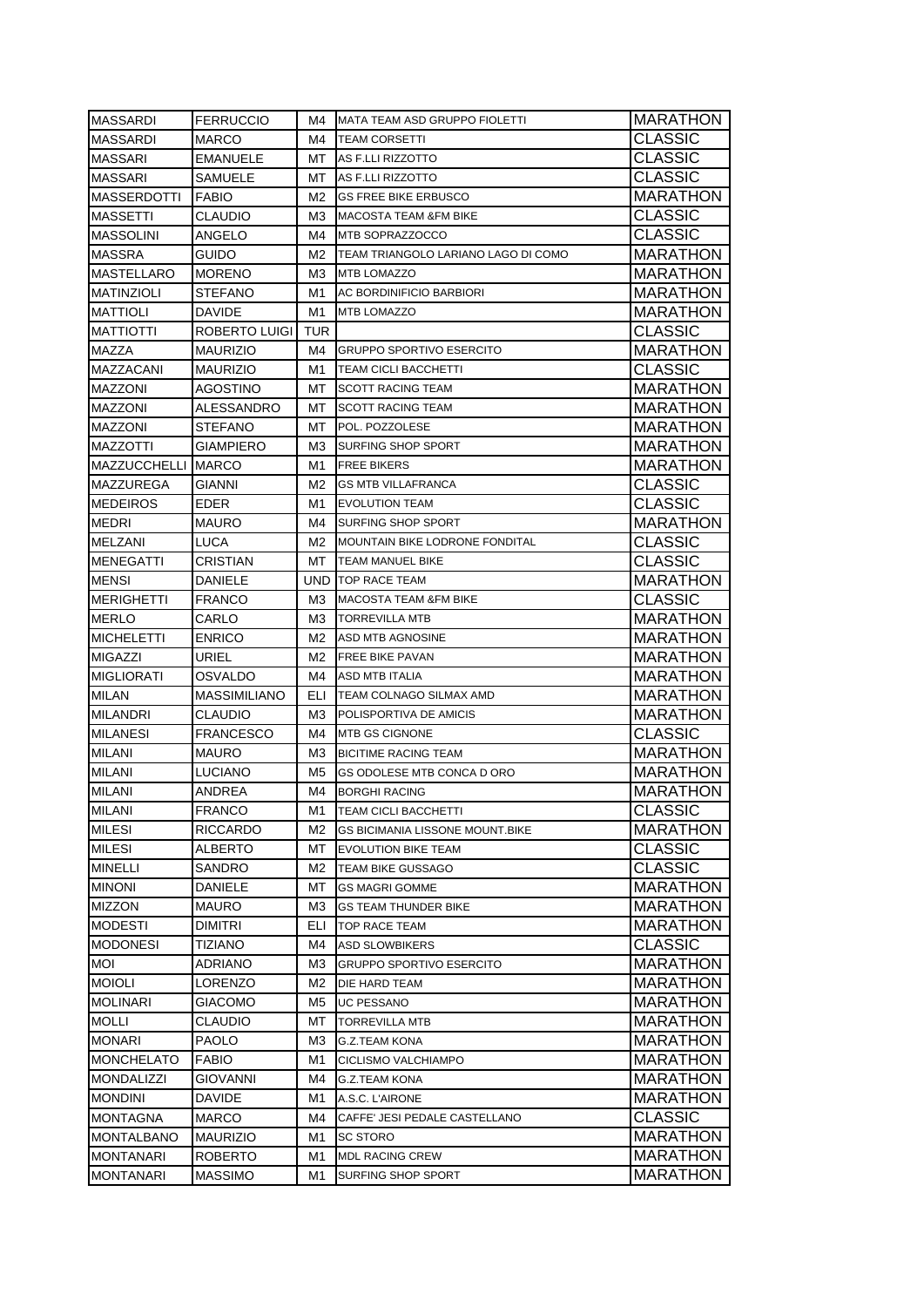| <b>MONTINI</b>            | PAOLO               | M3.            | ASD VELO VALSESIA                      | <b>MARATHON</b> |
|---------------------------|---------------------|----------------|----------------------------------------|-----------------|
| <b>MONTINI</b>            | PAOLO               | M2             | <b>TEAM MTB LOMAZZO</b>                | MARATHON        |
| <b>MONTINI</b>            | FABIO               | МЗ             | <b>ASD SLOWBIKERS</b>                  | <b>CLASSIC</b>  |
| <b>MONTOYA CANT PAOLO</b> |                     | ELI            | <b>INFOTRE LEECOUGAN</b>               | <b>MARATHON</b> |
| <b>MORA</b>               | DANILO              | M2             | <b>TEAM CICLI BACCHETTI</b>            | <b>CLASSIC</b>  |
| <b>MORANDINI</b>          | SILVANO             | M2             | <b>TEAM TODESCO</b>                    | <b>MARATHON</b> |
| <b>MORELLO</b>            | <b>MASSIMO</b>      | ΜЗ             | <b>BICITIME RACING TEAM</b>            | <b>MARATHON</b> |
| <b>MORENO</b>             | MORA                | ΜЗ             | ADVENTURE & BIKE - MTB TEAM            | <b>MARATHON</b> |
| MORESCHI                  | <b>RICCARDO</b>     | M2             | <b>GS ZAINA CLUB</b>                   | <b>CLASSIC</b>  |
| <b>MORI</b>               | DAVIDE              | M1             | PEDALE MEDOLESE                        | <b>CLASSIC</b>  |
| <b>MORLACCHI</b>          | CHRISTIAN           | МT             | <b>BICITIME RACING TEAM</b>            | <b>MARATHON</b> |
| <b>MOSCATELLI</b>         | GIANANDREA          | M4             | TEAM 99 MILANO                         | <b>MARATHON</b> |
| <b>MOSCONI</b>            | <b>FRANCESCO</b>    | M1             | TEAM TRIANGOLO LARIANO LAGO DI COMO    | <b>MARATHON</b> |
| <b>MOSERLE</b>            | <b>FLAVIO</b>       | M4             | <b>TENAX</b>                           | <b>MARATHON</b> |
| <b>MUCCI</b>              | MATTEO              | M2             | MTB FALCHI BLU                         | MARATHON        |
| <b>MUKHINE</b>            | ANDREY              | ELI            | <b>TORREVILLA MTB</b>                  | MARATHON        |
| <b>MURARO</b>             | MAURO               | M4             | <b>BOSS CORRATEC</b>                   | MARATHON        |
| <b>MURAROTTO</b>          | FRANCO              | M2             | <b>MTB LOMAZZO</b>                     | MARATHON        |
| <b>MUTTI</b>              | NICOLA              | M1             | <b>SC CICLI RODELLA CENTRO GAMMA</b>   | CLASSIC         |
| <b>MUTTI</b>              | SIMONE              | МT             | SC CICLI RODELLA CENTRO GAMMA          | <b>CLASSIC</b>  |
| <b>MUTTI</b>              | <b>STEFANO</b>      | M2             | <b>BIKE TEAM BRUCIATI</b>              | <b>CLASSIC</b>  |
| <b>NADALIN</b>            | ALESSANDRO          | M1             | USD GERV@TEL                           | <b>MARATHON</b> |
| <b>NAIMI</b>              | ALESSANDRO          | M1             | <b>MOUNTAIN BICI CLUB TRIESTE</b>      | <b>MARATHON</b> |
| <b>NALDI</b>              | STEFANO             | ΜЗ             | <b>G.Z.TEAM KONA</b>                   | <b>MARATHON</b> |
| <b>NARDINI</b>            | <b>FABIO</b>        | M2             | <b>MTB LOMAZZO</b>                     | <b>MARATHON</b> |
| <b>NAVA</b>               | <b>MARIO</b>        | ΜЗ             | TEAM BIKE S.PAOLO D'ARGON              | <b>MARATHON</b> |
| <b>NAZZUCCO</b>           | LUCA                | M2             | <b>EMPORIOSPORT TEAM 2</b>             | MARATHON        |
| <b>NEGRI</b>              | LORENZO LUIGI       | M2             | <b>CICLI MAGGIONI</b>                  | <b>MARATHON</b> |
| NEGRINI                   | DAMIANO             | ΜЗ             | <b>G.Z.TEAM KONA</b>                   | MARATHON        |
| NEGRISOLI                 | ANNA                | F2             | <b>EMPORIOSPORT TEAM 2</b>             | MARATHON        |
| NERI                      | IVAN                | M2             | <b>TRE MORI</b>                        | CLASSIC         |
| <b>NOBILI</b>             | PIETRO VITTORI      | M2             | <b>TEAM BICIAIO</b>                    | MARATHON        |
| <b>NODARI</b>             | CHRISTIAN           | MT.            | TEAM BIKE S. PAOLO D'ARGON             | MARATHON        |
| <b>NODARI</b>             | CRISTIAN            | MT.            | TEAM BIKE S.PAOLO D'ARGON              | MARATHON        |
| <b>NOLLI</b>              | GABRIELE            | M2             | <b>TEAM MANUEL BIKE</b>                | MARATHON        |
| <b>NOVIKOV</b>            | FABRIZIO            | M1             | ASD FRANCESCO CASTELLINI               | MARATHON        |
| OLEI                      | FABIO               | M2             | <b>TEAM VAL RENDENA</b>                | <b>CLASSIC</b>  |
| <b>OLIVETTI</b>           | LUCA                | M4             | TOP RACE TEAM                          | <b>MARATHON</b> |
| <b>ORBI</b>               | <b>MARIA TERESA</b> | F <sub>2</sub> | <b>LA ORSI BIKE</b>                    | <b>MARATHON</b> |
| ORI                       | GIACOMO             | МT             | <b>BORGHI RACING</b>                   | <b>MARATHON</b> |
| <b>ORIZIO</b>             | GIUSEPPE            | M4             | RACING ROSOLA BIKE                     | <b>MARATHON</b> |
| ORNAGHI                   | ANDREA              | M1             | <b>GS TEAM MOROTTI BIKE</b>            | <b>MARATHON</b> |
| ORNELLA                   | LINA                | F2             | ACIDO LATTICO TEAM                     | <b>MARATHON</b> |
| ORSI                      | LUCA                | M1             | ASD PEDALE CASTELLANO                  | <b>CLASSIC</b>  |
| <b>OSPITALIERI</b>        | MANUEL              | M2             | PEIA EDILSTRADE                        | <b>MARATHON</b> |
| <b>OTTAVIANI</b>          | LUCA                | MЗ             | <b>GS SCHWINN BIKE STORE</b>           | MARATHON        |
| OTTOLA                    | <b>EMANUELE</b>     | МS             | S.C.LUSURASCO                          | MARATHON        |
| PACCAGNELLA               | THOMAS              | ELI            | ADV CORRATEC                           | MARATHON        |
| PADERNO                   | RICCARDO            | MЗ             | <b>RS BIKE</b>                         | MARATHON        |
| <b>PAGNONCELLI</b>        | LUIGI               | M4             | <b>SC CERAM.PAGNONCELLI FMB PERREL</b> | MARATHON        |
| <b>PAITONI</b>            | REMIGIO             | M4             | <b>EMPORIOSPORT TEAM 2</b>             | MARATHON        |
| PALLUHUBER                | JOHANN              | ELI            | TEAM COLNAGO SILMAX AMD                | MARATHON        |
| <b>PANATO</b>             | MASSIMO             | MЗ             | CICLISMO VALCHIAMPO                    | MARATHON        |
| PANCERA                   | STEFANO             | МT             | <b>MBO BIKE CLUB</b>                   | <b>CLASSIC</b>  |
| <b>PANDOLFINI</b>         | RAFFAELE            | МT             | ASD LEONARDI RACING TEAM               | <b>MARATHON</b> |
| PANIZ                     | LUCA                | M1             | <b>TEAM SPREAFICO</b>                  | <b>MARATHON</b> |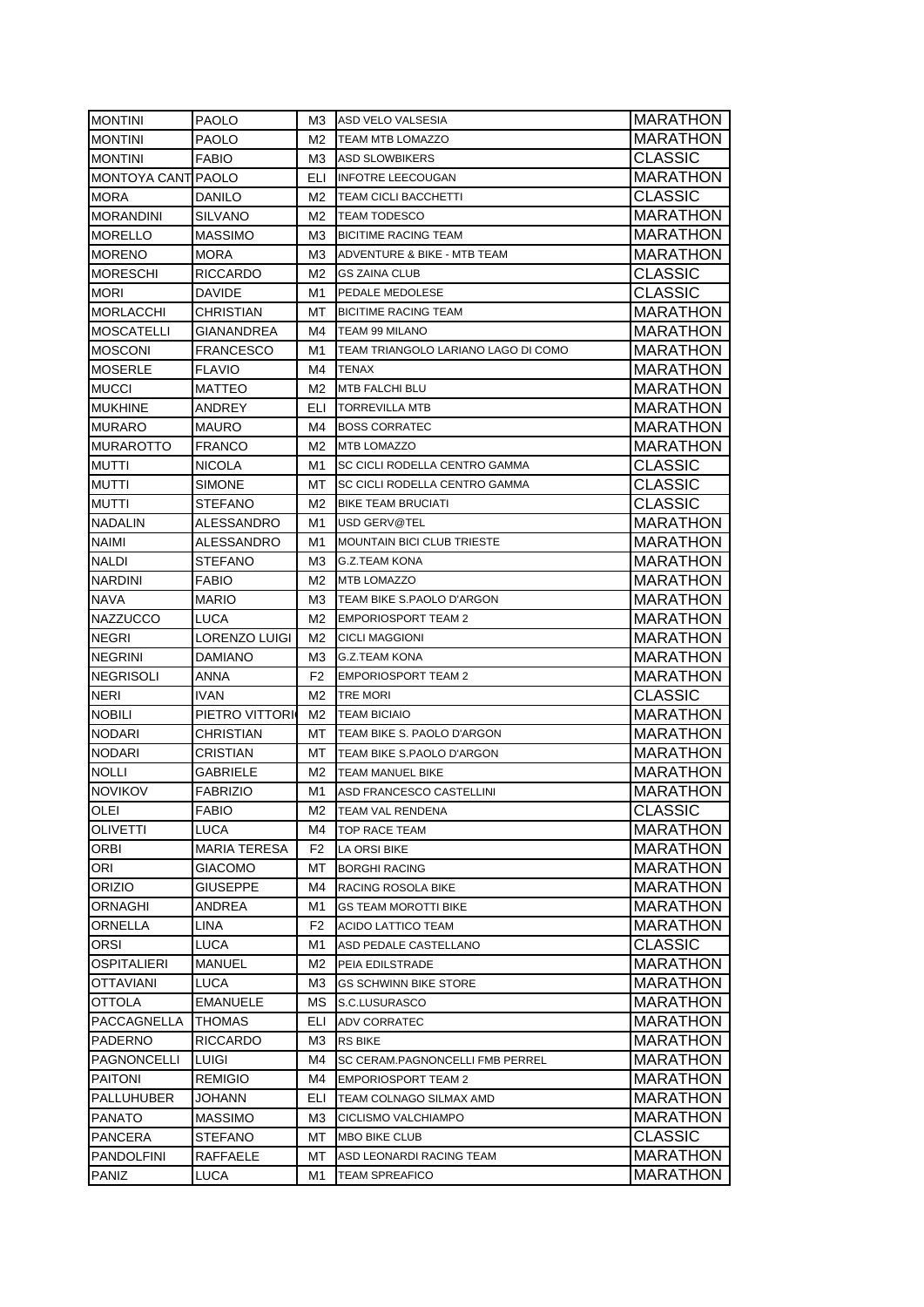| <b>PANZINI</b>    | <b>MARCO</b>    | M3. | <b>GRUPPO SPORTIVO ESERCITO</b>        | MARATHON                          |
|-------------------|-----------------|-----|----------------------------------------|-----------------------------------|
| PAOLAZZI          | CLAUDIA         | F1  | <b>SCOTT RACING TEAM</b>               | <b>MARATHON</b>                   |
| PAPPACENA         | RAFFAELE        | M2  | <b>FREE TEAM</b>                       | <b>MARATHON</b>                   |
| <b>PARENTI</b>    | SIMONE          | M2  | TEAM SCULAZZO ITALIA                   | CLASSIC                           |
| <b>PARINI</b>     | ALBERTO         | M2  | SURFING SHOP SPORT                     | <b>MARATHON</b>                   |
| <b>PARINI</b>     | CARLO           | M1  | SURFING SHOP SPORT                     | MARATHON                          |
| <b>PARINI</b>     | MARCELLO        | МЗ  | <b>SURFING SHOP SPORT</b>              | MARATHON                          |
| <b>PARISI</b>     | <b>MAURIZIO</b> | M4  | <b>GS BIKE ACTION TEAM GALGIANA</b>    | <b>MARATHON</b>                   |
| <b>PARISI</b>     | DANIELE         | M1  | ASD NUOVA ARKA TEAM PERLA BS           | CLASSIC                           |
| <b>PARISINI</b>   | <b>RINO</b>     | M2  | ASD MTB AGNOSINE                       | <b>MARATHON</b>                   |
| PARMA             | LORENZO         | M1  | <b>GS BICIMANIA LISSONE MOUNT.BIKE</b> | <b>MARATHON</b>                   |
| PARMIGGIANI       | <b>PAOLA</b>    | F2  | TEAM SCULAZZO ITALIA                   | <b>MARATHON</b>                   |
| PAROLI            | SILVIO          | ΜЗ  | <b>ASD SLOWBIKERS</b>                  | CLASSIC                           |
| PAROLI            | ERCOLE          | M4  | <b>ASD SLOWBIKERS</b>                  | CLASSIC                           |
| <b>PASETTI</b>    | RAFFAELE        | M6  | <b>MBO BIKE CLUB</b>                   | <b>CLASSIC</b>                    |
| <b>PASINETTI</b>  | PIERGIACOMO     | M6  | US SELLERO NOVELLE 2000                | <b>MARATHON</b>                   |
| <b>PASINI</b>     | ANDREA          | M1  | <b>MATA TEAM ASD GRUPPO FIOLETTI</b>   | <b>MARATHON</b>                   |
| PASINI            | GIANPIETRO      | M2  | MTB SOPRAZZOCCO                        | <b>MARATHON</b>                   |
| PASINI            | SILVIA          | F1  | ASD MTB AGNOSINE                       | CLASSIC                           |
| PASOTTI           | GIORGIO         | MЗ  | <b>ASD MTB AGNOSINE</b>                | CLASSIC                           |
| PASSARINI         | DAVIDE          | МЗ  | <b>TEAM BUSSOLA</b>                    | <b>MARATHON</b>                   |
| <b>PASSERI</b>    | GIANLUCA        | ΜЗ  | S.S. GOODBIKE VILLACHIARA              | MARATHON                          |
| <b>PASSERINI</b>  | CLAUDIO         | МЗ  | <b>G.Z.TEAM KONA</b>                   | MARATHON                          |
| <b>PASTA</b>      | ALESSANDRO      | M1  | <b>TORREVILLA MTB</b>                  | <b>MARATHON</b>                   |
| <b>PASTORELLI</b> | <b>DIEGO</b>    | M3. | <b>SC SAN DAMIANO ASD</b>              | CLASSIC                           |
| <b>PASTORINO</b>  | UMBERTO         | M2  | <b>RAPID BIKE CICLI FRANZI</b>         | <b>MARATHON</b>                   |
| <b>PATARINI</b>   | SILVIO          | MT  | <b>GS FREE BIKE ERBUSCO</b>            | <b>MARATHON</b>                   |
| PATELLI           | <b>ROBERTO</b>  | МT  | TEAM BIKE TRESCORE BALNEARIO           | <b>MARATHON</b>                   |
| <b>PEDERCINI</b>  | ALESSANDRO      | TUR |                                        | CLASSIC                           |
| PEDERZANI         | SILVIO          | M4  | <b>PEDALE MEDOLESE</b>                 | <b>MARATHON</b>                   |
| PEDRINAZZI        | <b>MIRKO</b>    | M2  | ASD MTB ITALIA                         | CLASSIC                           |
| <b>PELAGATTI</b>  | ARISTIDE        | M6  | OASI BOSCHETTO                         | <b>MARATHON</b>                   |
|                   |                 |     |                                        |                                   |
| PELIZZARI         | TIZIANO         | M2  | ASD MTB ITALIA                         | <b>MARATHON</b>                   |
| PELLEGRINI        | GIUSEPPE        | M4  | TEAM BIKE S.PAOLO D'ARGON              | <b>MARATHON</b>                   |
| PELLEGRINI        | <b>MARCO</b>    | M2  | TEAM MANUEL BIKE                       | CLASSIC                           |
| PELLEGRINO        | PIERO           | MЗ  | <b>IDEAL BIKES INTERATIONAL TEAM</b>   | MARATHON                          |
| PELLINI           | SIMONE          | M2  | <b>TEAM SCULAZZO ITALIA</b>            | <b>MARATHON</b>                   |
| PELLIZZARO        | MARCO           | M1  | TEAM ALBA OROBIA BIKE                  | <b>MARATHON</b>                   |
| <b>PENNA</b>      | IVANO.          | M2  | ASD MTB ITALIA                         | MARATHON                          |
| <b>PENNA</b>      | MARCO           | M2  | ASD TEAM MASSARDI EUROBIKE             | <b>MARATHON</b>                   |
| <b>PEOLI</b>      | CLAUDIO         | М2  | GS ODOLESE MTB CONCA D ORO             | <b>MARATHON</b>                   |
| <b>PERACCHI</b>   | SILVANO         | M4  | TEAM BIKE GUSSAGO                      | <b>MARATHON</b>                   |
| <b>PERACCHI</b>   | <b>MAURO</b>    | M5  | TEAM BIKE GUSSAGO                      | <b>MARATHON</b>                   |
| PERAZZOLI         | GIANLUCA        | M1  | TEAM CICLOSPORT TIDON VALLEY           | CLASSIC                           |
| <b>PEREN</b>      | GIOVANBATTIST.  | MЗ  | <b>GRUPPO SPORTIVO ESERCITO</b>        | <b>MARATHON</b>                   |
| <b>PERI</b>       | DANILO          | M1  | <b>GS ZAINA CLUB</b>                   |                                   |
| PERINA            | GIANPAOLO       | M4  | ASD PAOLA PEZZO TEAM                   | <b>CLASSIC</b><br><b>MARATHON</b> |
| PERINI            | GIULIANO        | MЗ  | <b>MDL RACING CREW</b>                 | CLASSIC                           |
| PERLINI           | <b>PAOLO</b>    | M1  | MTB GOLOSINE                           | CLASSIC                           |
| <b>PERNIGO</b>    | MASSIMO         | M4  | <b>BIKE TEAM BRUCIATI</b>              | <b>MARATHON</b>                   |
| <b>PEROTTI</b>    | ADRIANO         | M4  | MTB GS CIGNONE                         |                                   |
| <b>PERSICO</b>    | VINCENZO        | UND | TEAM ALBA OROBIA BIKE                  | MARATHON<br>MARATHON              |
| PERTEGHELLA       | GRAZIANO        | MЗ  | MTB GS CIGNONE                         | CLASSIC                           |
| <b>PESATORI</b>   | VALENTINA       | F2  | TEAM ALBA OROBIA BIKE                  | CLASSIC                           |
| <b>PESENTI</b>    | FAUSTO          | M2  | <b>FORUM RACING TEAM</b>               | MARATHON                          |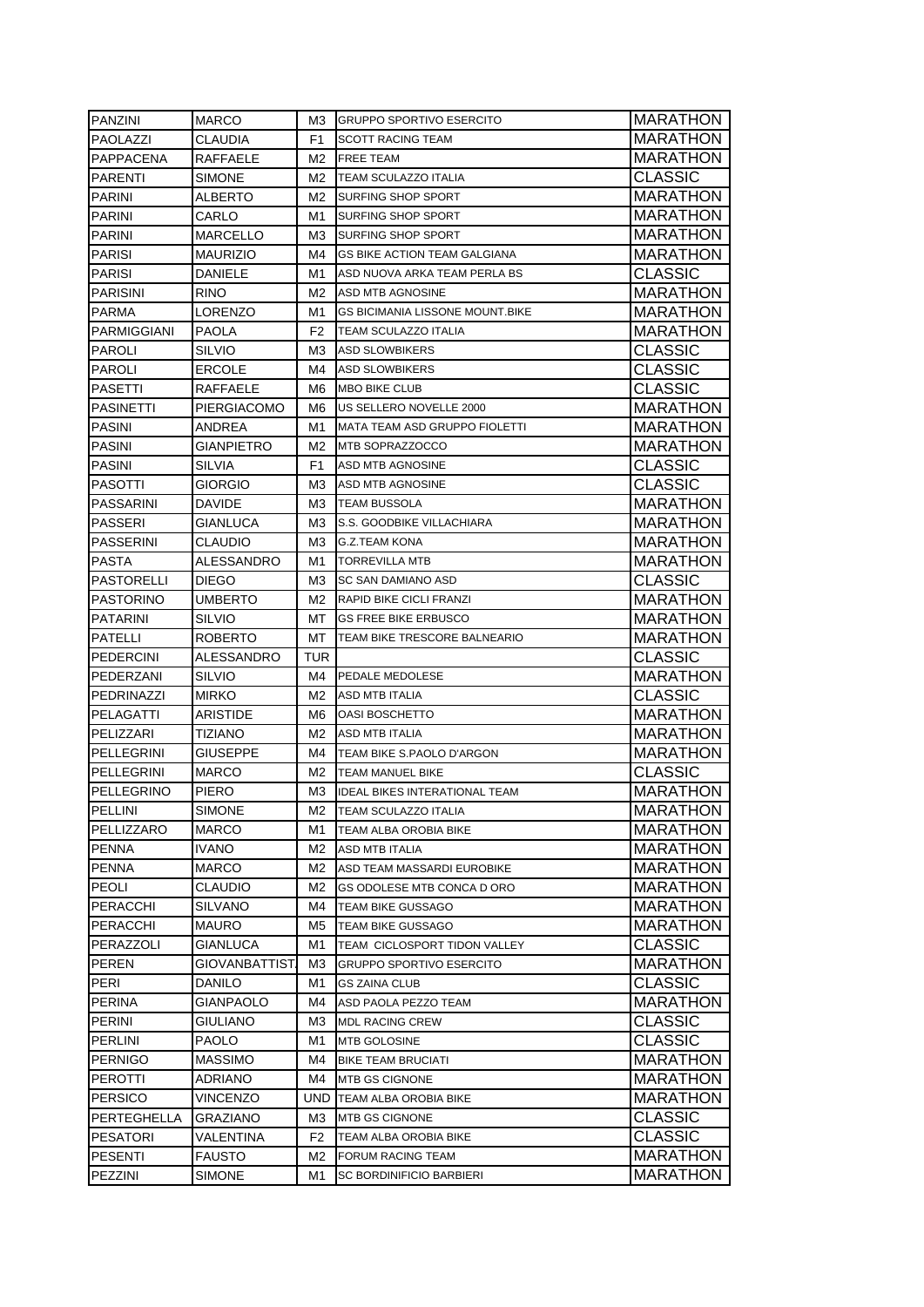| PEZZO                            | ANDREA               | M2             | <b>EVOLUTION TEAM</b>                  | <b>MARATHON</b>                   |
|----------------------------------|----------------------|----------------|----------------------------------------|-----------------------------------|
| <b>PEZZOTTA</b>                  | MICHELE              | МT             | GS TEAM MOROTTI BIKE                   | MARATHON                          |
| PIADENA                          | GIORGIO              | M5             | POL. POZZOLESE                         | MARATHON                          |
| <b>PIALORSI</b>                  | MATTEO               | M2             | GS ODOLESE MTB CONCA D ORO             | MARATHON                          |
| <b>PIALORSI</b>                  | <b>EMILIANO</b>      | M <sub>2</sub> | <b>ASD MTB AGNOSINE</b>                | MARATHON                          |
| <b>PIANTONI</b>                  | <b>ENRICO</b>        | MЗ             | <b>MTB ISEO</b>                        | <b>MARATHON</b>                   |
| <b>PICCINOTTI</b>                | <b>ALBERTO</b>       | M <sub>3</sub> | <b>RS BIKE</b>                         | <b>CLASSIC</b>                    |
| <b>PICCOLI</b>                   | <b>FEDERICA</b>      | F1             | <b>TEAM TODESCO</b>                    | <b>MARATHON</b>                   |
| <b>PICENI</b>                    | <b>MASSIMILIANO</b>  | M1             | POLISPORTIVA BOTTANULO MTB             | <b>MARATHON</b>                   |
| PIERANGELI                       | <b>PAOLO</b>         | MЗ             | <b>TEAM CARPENTARI</b>                 | <b>CLASSIC</b>                    |
| PIEROBON                         | ANGELO LUCIAN        | M5             | <b>SUPERBIKEPOZZETTO</b>               | <b>MARATHON</b>                   |
| <b>PIEROPAN</b>                  | FRANCO               | MЗ             | CICLISMO VALCHIAMPO                    | <b>MARATHON</b>                   |
| <b>PIEROPAN</b>                  | MARCO                | M3             | CICLISMO VALCHIAMPO                    | <b>MARATHON</b>                   |
| <b>PIGLIAFREDDO</b>              | <b>SERGIO</b>        | M <sub>5</sub> | CICLI BATTISTELLA MTB                  | MARATHON                          |
| PILATI                           | LUIGI                | M5             | UC SOPRAZOCCO                          | <b>CLASSIC</b>                    |
| <b>PINCHIETTI</b>                | GIULIANO             | M3             | ASD IL CICLISTA                        | <b>CLASSIC</b>                    |
| <b>PINESSI</b>                   | MARCO                | M4             | <b>GS BICIMANIA LISSONE MOUNT.BIKE</b> | <b>MARATHON</b>                   |
| PINI                             | FABIANO              | МT             | <b>TEAM MARTINA</b>                    | MARATHON                          |
| PINI                             | MAURO                | M3             | ASD AMICI COMASCHI DEL CICLISMO        | MARATHON                          |
| PINI                             | ROBERTO              | M4             | S.S. GOODBIKE VILLACHIARA              | <b>CLASSIC</b>                    |
| <b>PINNA</b>                     | <b>ENNIO</b>         | M <sub>3</sub> | AMICI COMASCHI CICLISMO                | <b>MARATHON</b>                   |
| <b>PIPOLI</b>                    | <b>SILVIO</b>        | M2             | <b>GS BICIMANIA LISSONE MOUNT.BIKE</b> | <b>MARATHON</b>                   |
| <b>PIRAS</b>                     | GIORGIO              | M1             | <b>GRUPPO SPORTIVO ESERCITO</b>        | <b>MARATHON</b>                   |
| PIRAZZOLI                        | ROBERTO              | M3             | <b>G.Z.TEAM KONA</b>                   | <b>MARATHON</b>                   |
| PISU                             | SAMUELE              | ELI            | <b>TEAM CAMELOT</b>                    | <b>MARATHON</b>                   |
| <b>PITOZZI</b>                   | <b>FABIO PASQUAL</b> | M1             | ASD GS RAMPI TEAM 96                   | <b>CLASSIC</b>                    |
| <b>PITTON</b>                    | CATERINA             | F2             | <b>GC ISEO</b>                         | <b>CLASSIC</b>                    |
| PIZZI                            | CARLO                | M2             | TEAM TRIANGOLO LARIANO LAGO DI COMO    | MARATHON                          |
| PIZZICHELLI                      | TONI                 | M2             | DIE HARD TEAM                          | <b>MARATHON</b>                   |
| <b>PIZZO</b>                     | MICHELE              | M4             | <b>GRUPPO SPORTIVO ESERCITO</b>        | MARATHON                          |
| <b>PLACION</b>                   | CATIA                | F <sub>2</sub> | <b>G.Z.TEAM KONA</b>                   | MARATHON                          |
| <b>POLETTI</b>                   | RITA                 | F <sub>2</sub> | <b>G.Z.TEAM KONA</b>                   | MARATHON                          |
| <b>POLETTO</b>                   | MIRKO                | МT             | <b>MTB GOLOSINE</b>                    | <b>CLASSIC</b>                    |
| POLI                             | LUCA                 | M <sub>2</sub> | MOUNTAIN BIKE LODRONE FONDITAL         | <b>CLASSIC</b>                    |
| POLO                             | EZIO                 | M <sub>6</sub> | <b>GS ALPINI BIKE POVO</b>             | <b>MARATHON</b>                   |
| <b>POLOTTI</b>                   | ROBERTO              | TUR            |                                        | CLASSIC                           |
| <b>PORCU</b>                     | CARLO                | M6             | <b>MTB RACING TEAM</b>                 | <b>MARATHON</b>                   |
| PORCU                            | NICOLA               | мт             | <b>MTB RACING TEAM</b>                 | MARATHON                          |
| <b>PORRU</b>                     | DANILO               | M2             | <b>NEW TEAM</b>                        | <b>MARATHON</b>                   |
| <b>POSA</b>                      | LUCIANO              | MЗ             | ASD LEONARDI RACING TEAM               | <b>MARATHON</b>                   |
| <b>POSSESSI</b>                  | RENATO               | M5             | <b>SPRINT BIKE LUMEZZANE</b>           | MARATHON                          |
| <b>POZZONI</b>                   | STEFANO              | МT             | <b>TEAM BICIAIO</b>                    | MARATHON                          |
| PRANDELLI                        | <b>RICCARDO</b>      | M2             | <b>MBO BIKE CLUB</b>                   | <b>CLASSIC</b>                    |
| PRANDELLI                        | GIACINTO             | TUR            |                                        | CLASSIC                           |
| PRATI                            | MIRKO                | ΜЗ             | <b>TEAM CARPENTARI</b>                 | MARATHON                          |
| <b>PRATO</b>                     | MARCO                | M2             | <b>ASD TORMATIC</b>                    | MARATHON                          |
| <b>PREVISDOMINI</b>              | <b>PAOLO</b>         | M2             | RAPID BIKE CICLI FRANZI                | MARATHON                          |
| PREZZI                           | <b>ENRICO</b>        | MЗ             | <b>TEAM CARPENTARI</b>                 | CLASSIC                           |
| <b>PROSSER</b>                   | STEFANO              | M2             | <b>SC EUROSCAF BIKBIKE</b>             | MARATHON                          |
| PSCHEIDL                         | ALEXANDER            | ELI            | TEAM TEXPA-SIMPLON                     | MARATHON                          |
| QUARANTA                         | FRANCO               | M2             | POLISPORTIVA DE AMICIS                 | CLASSIC                           |
| QUINTAVALLE                      | DAVIDE               | M2             | <b>BORGHI RACING</b>                   | MARATHON                          |
| RADAELLI                         | SAMUELE              | MЗ             | US CASSINA DE BRACCHI                  | MARATHON                          |
| RADIOLI                          | FABIO                | MЗ             | VELOCLUB TREZZO                        | MARATHON                          |
| <b>RAGNOLI</b><br><b>RAGNOLI</b> | JURI<br><b>MARCO</b> | TUR            | UND TOP RACE TEAM                      | <b>MARATHON</b><br><b>CLASSIC</b> |
|                                  |                      |                |                                        |                                   |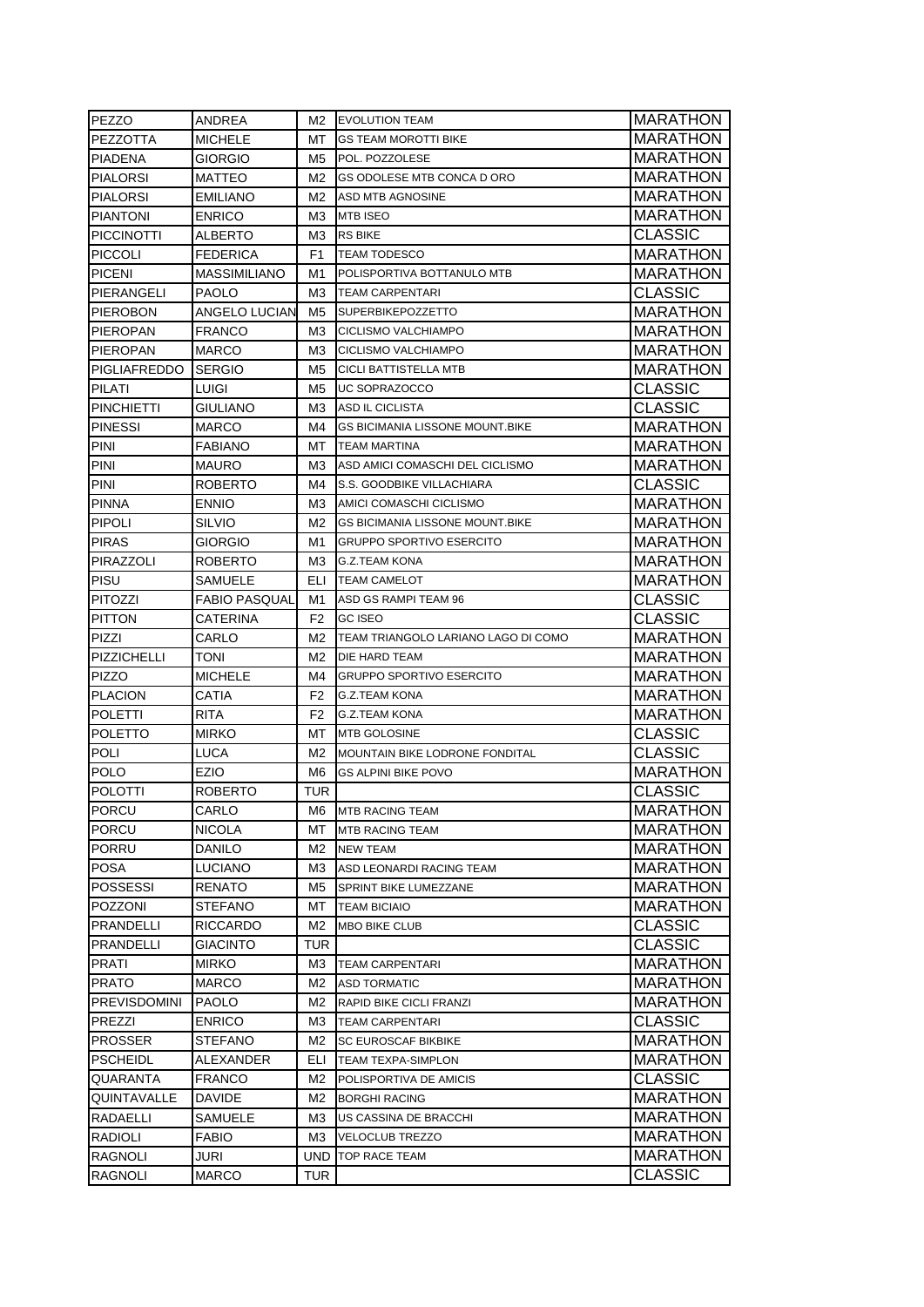| RAIMONDI                | <b>MARIO</b>             | M4.            | <b>SC CASSANESE</b>                              | <b>MARATHON</b>                   |
|-------------------------|--------------------------|----------------|--------------------------------------------------|-----------------------------------|
| RAIZZARO                | GIUSEPPE                 | ΜЗ             | CICLISMO VALCHIAMPO                              | <b>MARATHON</b>                   |
| <b>RAMINA</b>           | Giulio                   | MT.            | <b>SUPERBIKEPOZZETTO</b>                         | MARATHON                          |
| <b>RAMPA</b>            | CLAUDIO                  | ΜЗ             | <b>TEAM VALTELLINA</b>                           | MARATHON                          |
| <b>RAMPIN</b>           | <b>MAURO</b>             | M1             | PEDALI DI MARCA                                  | <b>MARATHON</b>                   |
| <b>RAMPINELLI</b>       | <b>FERDINANDO</b>        | M5             | <b>GS UNION BIKE</b>                             | <b>MARATHON</b>                   |
| <b>RANCAN</b>           | <b>MARCO</b>             | M2             | <b>CICLI TAGLIARO</b>                            | CLASSIC                           |
| RANESI                  | <b>MASSIMILIANO</b>      | M2             | <b>TEAM SPREAFICO</b>                            | <b>CLASSIC</b>                    |
| RASSEGA                 | <b>MASSIMILIANO</b>      | M2             | ASD MTB AGNOSINE                                 | CLASSIC                           |
| RATTI                   | <b>MATTEO</b>            | M1             | <b>GS BICIMANIA LISSONE MOUNT.BIKE</b>           | <b>MARATHON</b>                   |
| <b>RAVASIO</b>          | LUCA                     | M1             | POLISPORTIVA BOTTANULO MTB                       | <b>MARATHON</b>                   |
| RAZA                    | ROCCO                    | ΜЗ             | ASD SPRINT BIKE LUMEZZANE                        | CLASSIC                           |
| RECH                    | ALFREDO                  | ΜЗ             | TEAM CBL CICLI BETTONI                           | <b>MARATHON</b>                   |
| REDAELLI                | SERGIO                   | M5             | <b>GS BICIMANIA LISSONE MOUNT.BIKE</b>           | <b>MARATHON</b>                   |
| <b>REDONDI</b>          | IVAN                     | МT             | PEDALE MEDOLESE                                  | <b>MARATHON</b>                   |
| <b>REGUITTI</b>         | MARCO                    | MЗ             | GS ODOLESE MTB CONCA D ORO                       | <b>MARATHON</b>                   |
| <b>REINAUDO</b>         | RENATO                   | ELI            | TEAM COLNAGO SILMAX AMD                          | MARATHON                          |
| <b>RENOFFIO</b>         | <b>STEFANIA</b>          | F <sub>2</sub> | <b>MDL RACING CREW</b>                           | CLASSIC                           |
| <b>RESIDORI</b>         | CIRILLO                  | M5             | <b>MTB GOLOSINE</b>                              | MARATHON                          |
| <b>RICCI</b>            | GIANLUCA                 | M2             | ASD MTB AGNOSINE                                 | MARATHON                          |
| <b>RICCI</b>            | <b>ROMOLO</b>            | M2.            | <b>BULGARO IN BICI CPC</b>                       | <b>MARATHON</b>                   |
| <b>RICCI</b>            | <b>MARCO</b>             | M5             | <b>ASD SLOWBIKERS</b>                            | <b>CLASSIC</b>                    |
| <b>RICOTTI</b>          | SILVIO                   | ΜЗ             | ASD VELO VALSESIA                                | CLASSIC                           |
| <b>RIGHEES</b>          | <b>DARIO</b>             | ΜЗ             | <b>FISIOSPORT MTB TEAM</b>                       | <b>MARATHON</b>                   |
| <b>RIGHETTI</b>         | <b>NICOLAS</b>           | M1             | SC CICLI RODELLA CENTRO GAMMA                    | CLASSIC                           |
| <b>RIGHETTO</b>         | UDERICO                  | M6             | PEDALE MEDOLESE                                  | CLASSIC                           |
| <b>RIGHI</b>            | GIORGIO                  | M5             | <b>TEAM CARPENTARI</b>                           | <b>MARATHON</b>                   |
| <b>RIGODANZO</b>        | <b>ELIA</b>              | МT             | CICLISMO VALCHIAMPO                              | <b>MARATHON</b>                   |
| <b>RIGON</b>            | <b>FLAVIANO</b>          | M3             | <b>SCOTT RACING TEAM</b>                         | MARATHON                          |
| <b>RIGON</b>            | CARLO                    | MЗ             | PEDALE MEDOLESE                                  | CLASSIC                           |
| <b>RIGON</b>            | SIMONE                   | M4             | <b>TURNOVER</b>                                  | CLASSIC                           |
| <b>RINALDI</b>          | <b>RINALDO</b>           | M2             | <b>TEAM FUTA BIKE</b>                            | <b>MARATHON</b>                   |
| <b>RISINI</b>           | <b>FABIO</b>             | ΜЗ             | <b>MBO BIKE CLUB</b>                             | CLASSIC                           |
| RITARDATI               | PAOLO                    | M1             | <b>FREE TEAM</b>                                 | MARATHON                          |
| RIVA                    | GIOVANNI                 | MЗ             | <b>MONDO BICI TEAM BIKE</b>                      | MARATHON                          |
| <b>RIZZA</b>            | LUCIANO                  | M4             | <b>GS ODOLESE MTB CONCA D ORO</b>                | <b>MARATHON</b>                   |
| <b>RIZZARDI</b>         | ALFREDO                  | ΜЗ             | <b>TEAM CORSETTI</b>                             | <b>MARATHON</b>                   |
| <b>ROBBIANI</b>         | RICCARDO                 | M2             | <b>BICI BIKE 93</b>                              | <b>MARATHON</b>                   |
| <b>RODELLA</b>          | <b>FILIPPO</b>           | ΜЗ             | <b>SC CICLI RODELLA CENTRO GAMMA</b>             | <b>CLASSIC</b>                    |
| <b>RODENGO</b>          | ROBERTO                  | M1             | ASD MTB ITALIA                                   | CLASSIC                           |
| <b>RODINI</b>           | VITTORIO                 | ΜЗ             | TEAM BIKE TECH                                   | <b>MARATHON</b>                   |
| ROJAS ROJAS             | <b>MARIO ALBERTO</b>     | ELI            | TOP RACE TEAM                                    | <b>MARATHON</b><br><b>CLASSIC</b> |
| ROMAGNOLI               | MARINO                   | ΜЗ             | TEAM BOTA MTB CLUB                               |                                   |
| <b>ROMANO</b>           | RAFFAELE                 | M2             | ASD PAOLA PEZZO TEAM                             | CLASSIC<br><b>CLASSIC</b>         |
| ROMEO                   | MASSIMILIANO<br>PATRIZIO | M2<br>M4       | <b>CICLI SPREAFICO</b>                           | CLASSIC                           |
| ROMERI<br><b>RONCHI</b> | LUCA                     | M4             | <b>GEBI SISTEMI</b><br><b>ASD TEAM BIKE</b>      | <b>MARATHON</b>                   |
| <b>RONZONI</b>          | GIANMARIA                |                |                                                  | <b>MARATHON</b>                   |
| <b>ROSA</b>             | CLAUDIO                  | M6<br>M4       | <b>BIKE RONZONI</b><br><b>GS MTB VILLAFRANCA</b> | CLASSIC                           |
| ROSATI                  | GIACOMO                  | M6             | MACOSTA TEAM &FM BIKE                            | CLASSIC                           |
| ROSSETTI                | STEFANO                  | MЗ             | PROBIKE TEAM                                     | MARATHON                          |
| <b>ROSSETTI</b>         | ANTONIO                  | M4             | CICLISMO VALCHIAMPO                              | MARATHON                          |
| <b>ROSSETTI</b>         | MAURIZIO                 | M2             | <b>G.Z.TEAM KONA</b>                             | <b>MARATHON</b>                   |
| <b>ROSSI</b>            | ANDREA                   | M4             | MTB FALCHI BLU                                   | <b>MARATHON</b>                   |
| <b>ROSSI</b>            | LUCA                     | M1             | <b>RS BIKE</b>                                   | <b>MARATHON</b>                   |
| ROSSI                   | <b>ROBERTO</b>           | ΜЗ             | TEAM BIKE GUSSAGO                                | CLASSIC                           |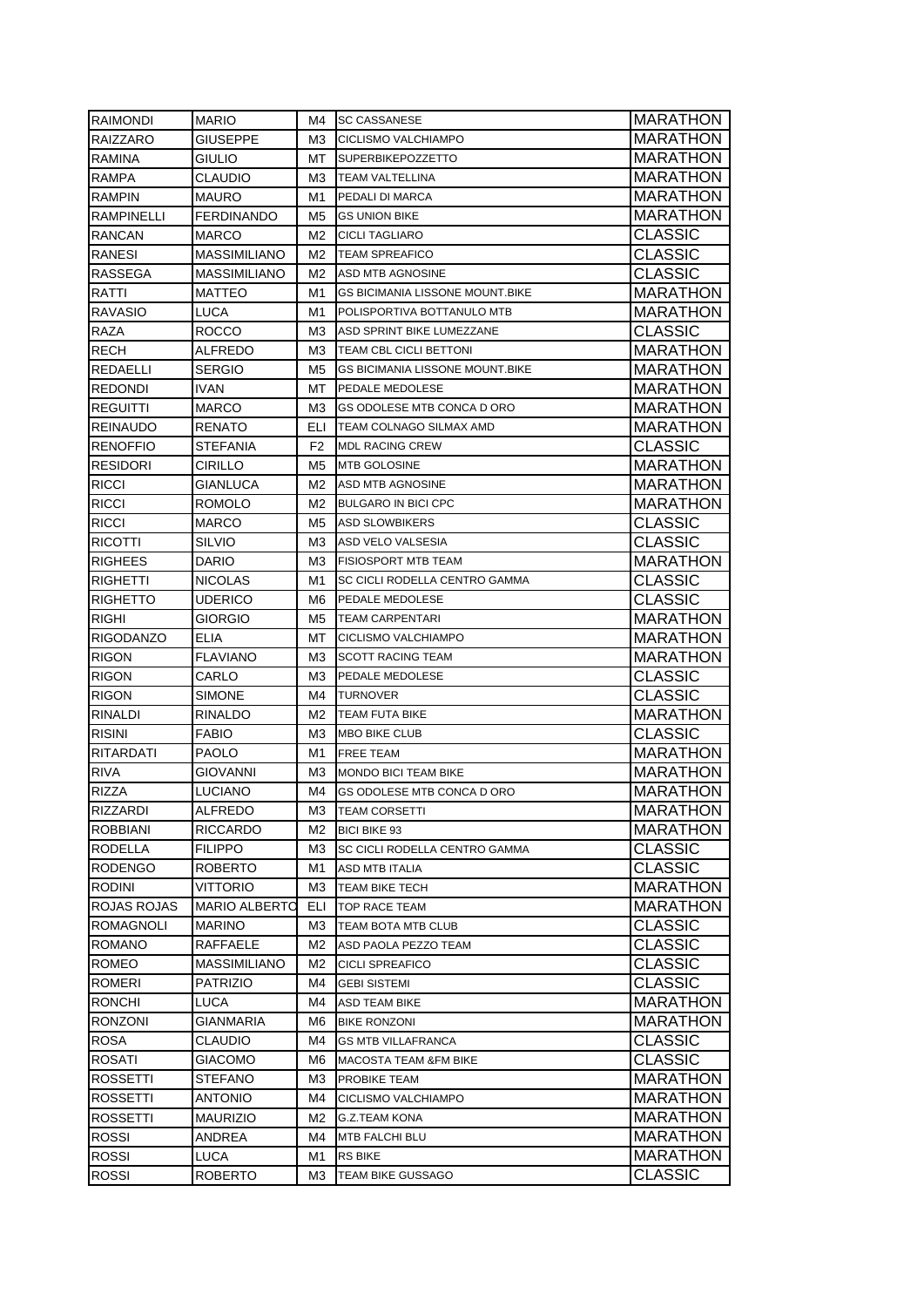| ROSSIBERTOLLI GIANLUCA |                  | M2             | BORTOLAMI BIKE ACTION                  | <b>MARATHON</b> |
|------------------------|------------------|----------------|----------------------------------------|-----------------|
| <b>ROSSINI</b>         | SAMUELE          | МT             | TEAM COMO BIKE                         | <b>MARATHON</b> |
| <b>ROVIARO</b>         | GIUSEPPE         | M2             | CICLISMO VALCHIAMPO                    | <b>MARATHON</b> |
| <b>RUBAGOTTI</b>       | PIERANGELO       | M4             | <b>GS FREE BIKE ERBUSCO</b>            | <b>MARATHON</b> |
| <b>RUBINELLI</b>       | SIMONE           | M1             | TEAM MANUEL BIKE                       | CLASSIC         |
| <b>RUBINI</b>          | <b>MARCO</b>     | M2             | <b>GS MTB CICLI POZZA</b>              | <b>MARATHON</b> |
| <b>RUFFILLI</b>        | FRANCESCA        | F1             | SURFING SHOP SPORT                     | <b>MARATHON</b> |
| <b>RUFFILLI</b>        | <b>MICHELE</b>   | M2             | <b>SURFING SHOP SPORT</b>              | <b>CLASSIC</b>  |
| <b>RUGGERI</b>         | STEFANO          | M2             | US SELLERO NOVELLE 2000                | <b>MARATHON</b> |
| <b>RUIZ</b>            | <b>MASSIMO</b>   | МЗ             | AMICI COMASCHI CICLISMO                | <b>MARATHON</b> |
| <b>RUMI</b>            | Guido            | ΜЗ             | TEAM BIKE GUSSAGO                      | <b>MARATHON</b> |
| <b>RUSCONI</b>         | MAURO            | M4             | <b>BIKE TEAM MANDELLO</b>              | <b>MARATHON</b> |
| <b>SABOTTI</b>         | ANGELO           | M1             | ASD MTB ITALIA                         | <b>MARATHON</b> |
| <b>SAJETTI</b>         | ANGELO           | M5             | MTB SOPRAZZOCCO                        | <b>CLASSIC</b>  |
| <b>SAJINA</b>          | <b>MICHELE</b>   | МЗ             | ASD BIKE TRIBE SALGAREDA               | <b>MARATHON</b> |
| SALA                   | CRISTIAN         | TUR            |                                        | <b>CLASSIC</b>  |
| SALAZAR CALDE FERNANDO |                  | ΜЗ             | ASD BIKE TRIBE SALGAREDA               | <b>MARATHON</b> |
| <b>SALTINI</b>         | MATTEO           | M2             | <b>TEAM SCULAZZO ITALIA</b>            | <b>MARATHON</b> |
| SANDRELLI              | PAOLO            | M3             | <b>GRUPPO SPORTIVO ESERCITO</b>        | MARATHON        |
| <b>SANTONI</b>         | <b>DUILIO</b>    | M1             | TEAM CARPENTARI                        | MARATHON        |
| <b>SANTORO</b>         | FRANCESCO        | M3             | <b>GS BICIMANIA LISSONE MOUNT BIKE</b> | <b>MARATHON</b> |
| SARAGONI               | SARA             | F1             | SURFING SHOP SPORT                     | CLASSIC         |
| SARDINI                | ALBERTO          | M4             | <b>MBO BIKE CLUB</b>                   | <b>CLASSIC</b>  |
| <b>SARIGU</b>          | CLAUDIO          | M2             | <b>FREE BIKERS</b>                     | <b>MARATHON</b> |
| SARTI                  | GIULIO           | MЗ             | <b>TEAM MANUEL BIKE</b>                | <b>MARATHON</b> |
| SARZI MADLINI          | <b>IPAOLO</b>    | МT             | <b>SC BORDINIFICIO BARBIERI</b>        | <b>MARATHON</b> |
| <b>SASSATELLI</b>      | <b>CLAUDIO</b>   | M4             | <b>BIKE PASSION TEAM</b>               | <b>MARATHON</b> |
| SAVOLDELLI             | <b>GIACOMO</b>   | MЗ             | <b>G.S. CICLI BONADEI</b>              | <b>CLASSIC</b>  |
| <b>SCABURRI</b>        | CRISTIANO        | M2             | <b>MAFFIOLETTI</b>                     | <b>MARATHON</b> |
| <b>SCALIA</b>          | ELIZABETH        | ELF.           | ASD MONGIBELLO MTB TEAM                | <b>MARATHON</b> |
| <b>SCALIA</b>          | <b>MAURIZIO</b>  | МЗ             | ASD MONGIBELLO MTB TEAM                | <b>MARATHON</b> |
| <b>SCALMANA</b>        | FABIO            | ΜЗ             | <b>MTB SOPRAZZOCCO</b>                 | <b>CLASSIC</b>  |
| <b>SCALVINI</b>        | <b>ROBERTO</b>   | MЗ             | <b>ASD MTB ITALIA</b>                  | <b>MARATHON</b> |
| <b>SCANDELLI</b>       | ANNA             | F <sub>2</sub> | CC CREMONESE 1891                      | <b>MARATHON</b> |
| <b>SCAPIN</b>          | GIANNI           | MЗ             | ADVENTURE & BIKE - MTB TEAM            | MARATHON        |
| <b>SCARABELLO</b>      | FABIO            | МΤ             | OFF CIMIT SQ.CORSE                     | <b>MARATHON</b> |
| SCARDAONI              | <b>FRANCESCO</b> | M1             | TOP RACE TEAM                          | <b>MARATHON</b> |
| SCARONI                | ERMANNO          | M2             | ASD MTB AGNOSINE                       | <b>CLASSIC</b>  |
| SCHWEIGGL              | JOHANNES         | UND            | <b>TEAM COLNAGO SILMAX AMD</b>         | <b>MARATHON</b> |
| <b>SCIARRONE</b>       | ANDREA           | M1             | <b>MOUNTAIN BICI CLUB TRIESTE</b>      | MARATHON        |
| SCIRE'                 | FABRIZIO         | M1             | <b>MONDINI ARREDAMENTI</b>             | <b>CLASSIC</b>  |
| <b>SCORTA</b>          | ALESSANDRO       | M1             | MTB SOPRAZZOCCO                        | <b>CLASSIC</b>  |
| SCOTTI                 | ANDREA           | M4             | <b>ASSO ALBESE</b>                     | <b>MARATHON</b> |
| <b>SEBASTIANO</b>      | DOMENICO         | M3             | <b>AS ENERGY TEAM</b>                  | <b>MARATHON</b> |
| <b>SECCHIATI</b>       | <b>MIRCO</b>     | M2             | MAGICABIKE S. DONA'                    | <b>MARATHON</b> |
| <b>SEGATA</b>          | CLAUDIO          | M2             | <b>BREN TEAM TRENTO</b>                | <b>MARATHON</b> |
| <b>SENECI</b>          | ROBERTA          | F2             | RACING ROSOLA BIKE                     | MARATHON        |
| <b>SENNA</b>           | GABRIELE         | M1             | ASD PEDALE CASTELLANO                  | <b>CLASSIC</b>  |
| <b>SERINA</b>          | GIUSEPPE         | M2             | <b>GS FREE BIKE ERBUSCO</b>            | <b>CLASSIC</b>  |
| <b>SERLINI</b>         | DANIELE          | МT             | <b>RS BIKE</b>                         | MARATHON        |
| <b>SEVERI</b>          | ANDREA           | M1             | TEAM BOTA MTB CLUB                     | MARATHON        |
| SGRAZZUTTI             | PAOLO            | M4             | <b>MOUNTAIN BICI CLUB TRIESTE</b>      | MARATHON        |
| <b>SICORELLO</b>       | ALBERTO          | TUR            |                                        | <b>CLASSIC</b>  |
| <b>SIGHEL</b>          | MAURIZIO         | M4             | <b>BICYCLE WORLD TEAM</b>              | MARATHON        |
| <b>SIGNORONI</b>       | CLAUDIO          | M5             | <b>MBO BIKE CLUB</b>                   | MARATHON        |
| SIMONCELLI             | WALTER           | MЗ             | <b>ASD SLOWBIKERS</b>                  | MARATHON        |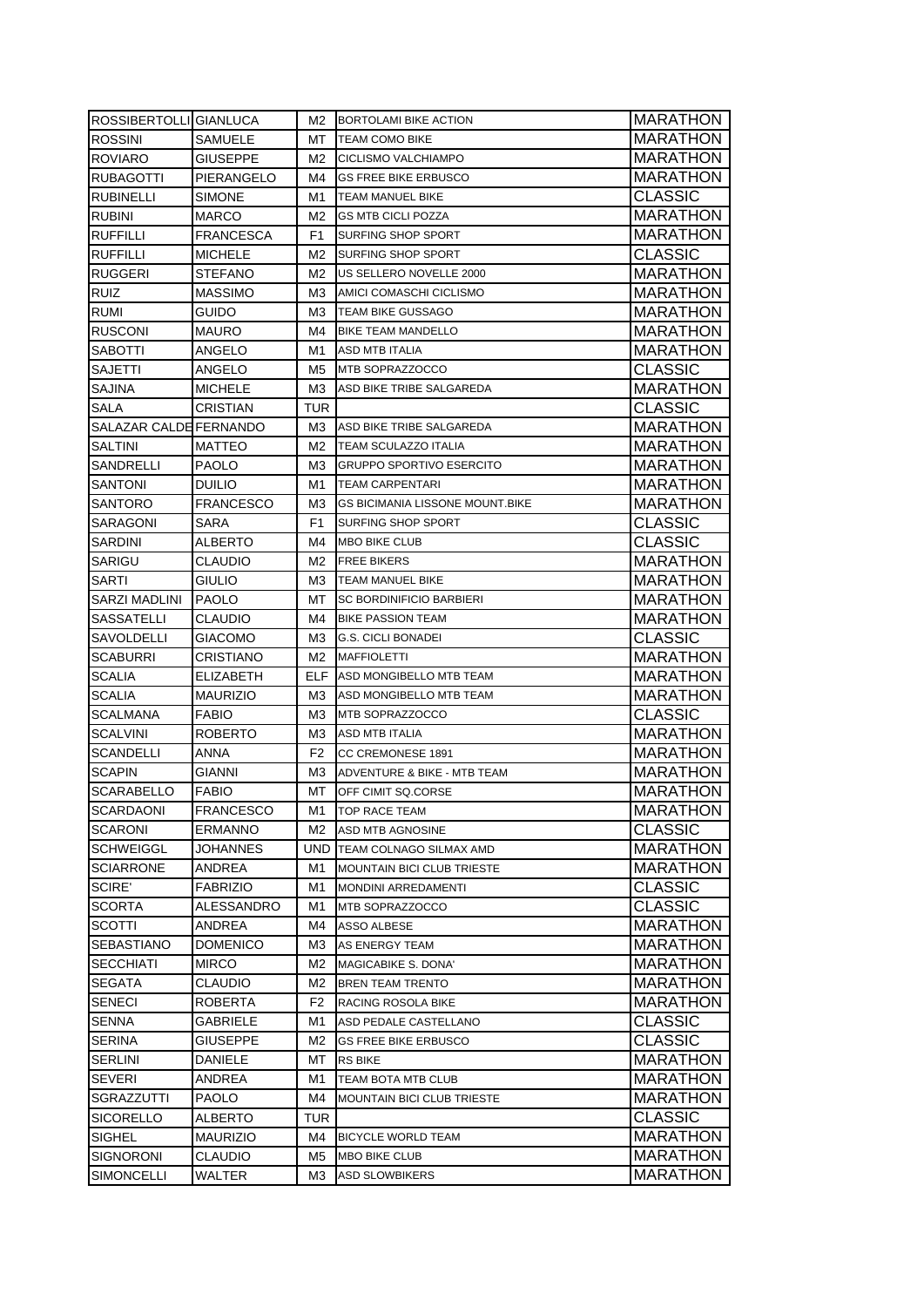| <b>SIRAGUSA</b><br>MARATHON<br>ROBERTO<br>M2<br>TEAM TRIANGOLO LARIANO LAGO DI COMO<br>SISTI<br>MARATHON<br>NICOLA<br>M1<br><b>GRUPPO SPORTIVO ESERCITO</b><br>MARATHON<br><b>SLAVIERO</b><br>DARIO<br>M3<br><b>SUPERBIKE TEAM LENO</b><br><b>SOARDI</b><br><b>MARATHON</b><br>ADAM<br>ΜЗ<br><b>TEAM CARPENTARI</b><br><b>MARATHON</b><br>SOLAGNA<br><b>MAURIZIO</b><br>STAFF BIKE 2000<br>ΜЗ<br>SOLAZZI<br><b>MARATHON</b><br>GIANPIETRO<br><b>GS ODOLESE MTB CONCA D ORO</b><br>M4<br><b>MARATHON</b><br>SOPRANI<br><b>TEAM SCULAZZO ITALIA</b><br><b>MARINO</b><br>M4<br><b>MARATHON</b><br>SPETTOLI<br>ALESSANDRO<br>M2<br><b>BORGHI RACING</b><br>SPEZIA<br>RAFFAELE<br><b>MARATHON</b><br>M5<br><b>OASI BOSCHETTO</b><br>ELI<br><b>MARATHON</b><br><b>STAUDER</b><br><b>ROLAND</b><br><b>ADV CORRATEC</b><br>MARATHON<br><b>STEFANA</b><br>TIZIANO<br>M4<br><b>GS ZAINA CLUB</b><br>MARATHON<br><b>STEINACHER</b><br>DARIO<br>M1<br><b>TEAM PROFI BIKE</b><br>MARATHON<br><b>STROPPARO</b><br>ANNABELLA<br><b>ELF IDEAL BIKES INTERATIONAL TEAM</b><br><b>SUARDI</b><br><b>MARATHON</b><br>GIORDANO<br>MT.<br>TEAM BIKE TRESCORE BALNEARIO<br>TACCHINI<br>MARATHON<br>UGO<br><b>TEAM OLIVETO LARIO</b><br>M4<br><b>TADIELLO</b><br>MARATHON<br>LORENZO<br>M5<br>CICLISMO VALCHIAMPO<br>MARATHON<br>TADINI<br>CRISTIANO<br>MЗ<br><b>BORTOLAMI BIKE ACTION</b><br>CLASSIC<br>TAGLIAPIETRA<br><b>LORIS</b><br>M5<br><b>TEAM CARPENTARI</b><br>TAMASSIA<br>MARATHON<br>PIETRO<br>M2<br><b>GS PEDALE CAVEZZO</b><br><b>CLASSIC</b><br>TANGHETTI<br>CLAUDIO<br>M1<br><b>TEAM BIKE GUSSAGO</b><br>MARATHON<br>TASSELLARI<br><b>EMPORIOSPORT TEAM 2</b><br><b>ROBERTO</b><br>MЗ<br><b>TAVELLA</b><br><b>MASSIMO</b><br><b>MARATHON</b><br>MЗ<br><b>TENAX</b><br>TEMPALI<br>PIERANGELO<br><b>ASD MTB ITALIA</b><br><b>CLASSIC</b><br>ΜЗ<br><b>TENUTI</b><br><b>MARCO</b><br><b>TURNOVER</b><br><b>MARATHON</b><br>M2<br>TERENZI<br>ROBERTO<br>M1<br>GS BICIMANIA LISSONE MOUNT.BIKE<br><b>MARATHON</b><br>TERZI<br><b>PAOLO</b><br>M1<br>TEAM BIKE TRESCORE BALNEARIO<br><b>MARATHON</b><br><b>TERZI</b><br>STEFANO<br>M2<br>TEAM BIKE TRESCORE BALNEARIO<br>MARATHON<br>TESO<br><b>MICHELE</b><br>M2<br><b>ZERO 5 BIKE TEAM</b><br><b>MARATHON</b><br><b>CLASSIC</b><br><b>TIBONI</b><br>TIZIANO<br>M1<br><b>BIKE TEAM BRUCIATI</b><br><b>TIGNONSINI</b><br>UC SOPRAZOCCO<br>MARATHON<br>GIANLUIGI<br>M4<br>TINI<br>MARATHON<br>STEFANO<br>M1<br><b>SURFING SHOP SPORT</b><br>MARATHON<br>TOBALDINI<br>ADAM<br>МT<br>GC TEAM BIKE CASTELGOMBERTO CICLI FORTUN<br>MARATHON<br><b>TODESCINI</b><br>ADOLFO<br>MT.<br><b>TEAM MTB LOMAZZO</b><br>MARATHON<br>TOLOMEI<br>MARCO<br>MЗ<br>CLUB CICLISTICO CANTURINO 1902<br>TOMBINI<br>MARATHON<br>EMANUELE<br>M1<br><b>GS TEAM MOROTTI BIKE</b><br><b>TOMMASI</b><br>VINCENZO<br><b>MARATHON</b><br>M2<br><b>TEAM TODESCO</b><br><b>CLASSIC</b><br>TOMMASI<br>MASSIMO<br>M3<br><b>TEAM BUSSOLA</b><br>CLASSIC<br><b>TONNI</b><br>VALERIO<br>M1<br>ASD MTB AGNOSINE<br><b>CLASSIC</b><br><b>TONONI</b><br>CLAUDIO<br>TUR<br>MARATHON<br><b>TORNAGHI</b><br>CLAUDIO<br><b>TEAM BICIAIO</b><br>MТ<br><b>MARATHON</b><br>TORRES<br>AGUDELO RODO<br>UND<br><b>INFOTRE LEECOUGAN</b><br><b>MARATHON</b><br>TOSADORI<br>ORIETTA<br>F1<br>TOP RACE TEAM<br>MARATHON<br>TOSATO<br>KARIN<br>F1<br><b>TEAM SPREAFICO</b><br>CLASSIC<br>TOSI<br>NADIA<br>F1<br><b>TEAM MARTINA</b><br><b>CLASSIC</b><br>TOSONI<br>SERGIO<br>M4<br><b>MBO BIKE CLUB</b><br><b>MARATHON</b><br>TOTARO<br>ORNELIO<br>M2<br><b>GRUPPO SPORTIVO ESERCITO</b><br><b>MARATHON</b><br><b>TRABUCCHI</b><br>MORENO<br>M2<br>IDEAL BIKES INTERATIONAL TEAM<br>MARATHON<br>TRAINI<br>EZIO<br>M2<br>VALCAVALLINA SUPERBIKE<br><b>TRAININI</b><br>MARATHON<br>MARCO<br>M6<br>MBO BIKE CLUB<br>TRALDI<br>MARCO<br>MЗ<br>TEAM SCULAZZO ITALIA<br>MARATHON<br>TRAPLETTI<br>MARATHON<br>MASSIMO<br>TEAM CBL CICLI BETTONI<br>M1<br>MARATHON<br>TRAPLETTI<br>GIANLUCA<br>M2<br>VALCAVALLINA SUPERBIKE<br><b>TRECCHI</b><br>MARATHON<br>PAOLO<br><b>BICITIME RACING TEAM</b><br>M5<br><b>TRENTI</b><br>MARATHON<br>IVANA<br>F1<br><b>BICITIME RACING TEAM</b> | <b>SIMONETTI</b> | ANGELO   | M4 | <b>ICC CREMONESE1891 MTB</b> | <b>CLASSIC</b> |
|-------------------------------------------------------------------------------------------------------------------------------------------------------------------------------------------------------------------------------------------------------------------------------------------------------------------------------------------------------------------------------------------------------------------------------------------------------------------------------------------------------------------------------------------------------------------------------------------------------------------------------------------------------------------------------------------------------------------------------------------------------------------------------------------------------------------------------------------------------------------------------------------------------------------------------------------------------------------------------------------------------------------------------------------------------------------------------------------------------------------------------------------------------------------------------------------------------------------------------------------------------------------------------------------------------------------------------------------------------------------------------------------------------------------------------------------------------------------------------------------------------------------------------------------------------------------------------------------------------------------------------------------------------------------------------------------------------------------------------------------------------------------------------------------------------------------------------------------------------------------------------------------------------------------------------------------------------------------------------------------------------------------------------------------------------------------------------------------------------------------------------------------------------------------------------------------------------------------------------------------------------------------------------------------------------------------------------------------------------------------------------------------------------------------------------------------------------------------------------------------------------------------------------------------------------------------------------------------------------------------------------------------------------------------------------------------------------------------------------------------------------------------------------------------------------------------------------------------------------------------------------------------------------------------------------------------------------------------------------------------------------------------------------------------------------------------------------------------------------------------------------------------------------------------------------------------------------------------------------------------------------------------------------------------------------------------------------------------------------------------------------------------------------------------------------------------------------------------------------------------------------------------------------------------------------------------------------------------------------------------------------------------------------------------------------------------------------------------------------------------------------------------------------------------------------------------------------------------------------------------------------------------------------------------------------------------------------------------------------------------------------------------------------------------------------------------------------------------------------------------------------------------------------|------------------|----------|----|------------------------------|----------------|
|                                                                                                                                                                                                                                                                                                                                                                                                                                                                                                                                                                                                                                                                                                                                                                                                                                                                                                                                                                                                                                                                                                                                                                                                                                                                                                                                                                                                                                                                                                                                                                                                                                                                                                                                                                                                                                                                                                                                                                                                                                                                                                                                                                                                                                                                                                                                                                                                                                                                                                                                                                                                                                                                                                                                                                                                                                                                                                                                                                                                                                                                                                                                                                                                                                                                                                                                                                                                                                                                                                                                                                                                                                                                                                                                                                                                                                                                                                                                                                                                                                                                                                                                                       |                  |          |    |                              |                |
|                                                                                                                                                                                                                                                                                                                                                                                                                                                                                                                                                                                                                                                                                                                                                                                                                                                                                                                                                                                                                                                                                                                                                                                                                                                                                                                                                                                                                                                                                                                                                                                                                                                                                                                                                                                                                                                                                                                                                                                                                                                                                                                                                                                                                                                                                                                                                                                                                                                                                                                                                                                                                                                                                                                                                                                                                                                                                                                                                                                                                                                                                                                                                                                                                                                                                                                                                                                                                                                                                                                                                                                                                                                                                                                                                                                                                                                                                                                                                                                                                                                                                                                                                       |                  |          |    |                              |                |
|                                                                                                                                                                                                                                                                                                                                                                                                                                                                                                                                                                                                                                                                                                                                                                                                                                                                                                                                                                                                                                                                                                                                                                                                                                                                                                                                                                                                                                                                                                                                                                                                                                                                                                                                                                                                                                                                                                                                                                                                                                                                                                                                                                                                                                                                                                                                                                                                                                                                                                                                                                                                                                                                                                                                                                                                                                                                                                                                                                                                                                                                                                                                                                                                                                                                                                                                                                                                                                                                                                                                                                                                                                                                                                                                                                                                                                                                                                                                                                                                                                                                                                                                                       |                  |          |    |                              |                |
|                                                                                                                                                                                                                                                                                                                                                                                                                                                                                                                                                                                                                                                                                                                                                                                                                                                                                                                                                                                                                                                                                                                                                                                                                                                                                                                                                                                                                                                                                                                                                                                                                                                                                                                                                                                                                                                                                                                                                                                                                                                                                                                                                                                                                                                                                                                                                                                                                                                                                                                                                                                                                                                                                                                                                                                                                                                                                                                                                                                                                                                                                                                                                                                                                                                                                                                                                                                                                                                                                                                                                                                                                                                                                                                                                                                                                                                                                                                                                                                                                                                                                                                                                       |                  |          |    |                              |                |
|                                                                                                                                                                                                                                                                                                                                                                                                                                                                                                                                                                                                                                                                                                                                                                                                                                                                                                                                                                                                                                                                                                                                                                                                                                                                                                                                                                                                                                                                                                                                                                                                                                                                                                                                                                                                                                                                                                                                                                                                                                                                                                                                                                                                                                                                                                                                                                                                                                                                                                                                                                                                                                                                                                                                                                                                                                                                                                                                                                                                                                                                                                                                                                                                                                                                                                                                                                                                                                                                                                                                                                                                                                                                                                                                                                                                                                                                                                                                                                                                                                                                                                                                                       |                  |          |    |                              |                |
|                                                                                                                                                                                                                                                                                                                                                                                                                                                                                                                                                                                                                                                                                                                                                                                                                                                                                                                                                                                                                                                                                                                                                                                                                                                                                                                                                                                                                                                                                                                                                                                                                                                                                                                                                                                                                                                                                                                                                                                                                                                                                                                                                                                                                                                                                                                                                                                                                                                                                                                                                                                                                                                                                                                                                                                                                                                                                                                                                                                                                                                                                                                                                                                                                                                                                                                                                                                                                                                                                                                                                                                                                                                                                                                                                                                                                                                                                                                                                                                                                                                                                                                                                       |                  |          |    |                              |                |
|                                                                                                                                                                                                                                                                                                                                                                                                                                                                                                                                                                                                                                                                                                                                                                                                                                                                                                                                                                                                                                                                                                                                                                                                                                                                                                                                                                                                                                                                                                                                                                                                                                                                                                                                                                                                                                                                                                                                                                                                                                                                                                                                                                                                                                                                                                                                                                                                                                                                                                                                                                                                                                                                                                                                                                                                                                                                                                                                                                                                                                                                                                                                                                                                                                                                                                                                                                                                                                                                                                                                                                                                                                                                                                                                                                                                                                                                                                                                                                                                                                                                                                                                                       |                  |          |    |                              |                |
|                                                                                                                                                                                                                                                                                                                                                                                                                                                                                                                                                                                                                                                                                                                                                                                                                                                                                                                                                                                                                                                                                                                                                                                                                                                                                                                                                                                                                                                                                                                                                                                                                                                                                                                                                                                                                                                                                                                                                                                                                                                                                                                                                                                                                                                                                                                                                                                                                                                                                                                                                                                                                                                                                                                                                                                                                                                                                                                                                                                                                                                                                                                                                                                                                                                                                                                                                                                                                                                                                                                                                                                                                                                                                                                                                                                                                                                                                                                                                                                                                                                                                                                                                       |                  |          |    |                              |                |
|                                                                                                                                                                                                                                                                                                                                                                                                                                                                                                                                                                                                                                                                                                                                                                                                                                                                                                                                                                                                                                                                                                                                                                                                                                                                                                                                                                                                                                                                                                                                                                                                                                                                                                                                                                                                                                                                                                                                                                                                                                                                                                                                                                                                                                                                                                                                                                                                                                                                                                                                                                                                                                                                                                                                                                                                                                                                                                                                                                                                                                                                                                                                                                                                                                                                                                                                                                                                                                                                                                                                                                                                                                                                                                                                                                                                                                                                                                                                                                                                                                                                                                                                                       |                  |          |    |                              |                |
|                                                                                                                                                                                                                                                                                                                                                                                                                                                                                                                                                                                                                                                                                                                                                                                                                                                                                                                                                                                                                                                                                                                                                                                                                                                                                                                                                                                                                                                                                                                                                                                                                                                                                                                                                                                                                                                                                                                                                                                                                                                                                                                                                                                                                                                                                                                                                                                                                                                                                                                                                                                                                                                                                                                                                                                                                                                                                                                                                                                                                                                                                                                                                                                                                                                                                                                                                                                                                                                                                                                                                                                                                                                                                                                                                                                                                                                                                                                                                                                                                                                                                                                                                       |                  |          |    |                              |                |
|                                                                                                                                                                                                                                                                                                                                                                                                                                                                                                                                                                                                                                                                                                                                                                                                                                                                                                                                                                                                                                                                                                                                                                                                                                                                                                                                                                                                                                                                                                                                                                                                                                                                                                                                                                                                                                                                                                                                                                                                                                                                                                                                                                                                                                                                                                                                                                                                                                                                                                                                                                                                                                                                                                                                                                                                                                                                                                                                                                                                                                                                                                                                                                                                                                                                                                                                                                                                                                                                                                                                                                                                                                                                                                                                                                                                                                                                                                                                                                                                                                                                                                                                                       |                  |          |    |                              |                |
|                                                                                                                                                                                                                                                                                                                                                                                                                                                                                                                                                                                                                                                                                                                                                                                                                                                                                                                                                                                                                                                                                                                                                                                                                                                                                                                                                                                                                                                                                                                                                                                                                                                                                                                                                                                                                                                                                                                                                                                                                                                                                                                                                                                                                                                                                                                                                                                                                                                                                                                                                                                                                                                                                                                                                                                                                                                                                                                                                                                                                                                                                                                                                                                                                                                                                                                                                                                                                                                                                                                                                                                                                                                                                                                                                                                                                                                                                                                                                                                                                                                                                                                                                       |                  |          |    |                              |                |
|                                                                                                                                                                                                                                                                                                                                                                                                                                                                                                                                                                                                                                                                                                                                                                                                                                                                                                                                                                                                                                                                                                                                                                                                                                                                                                                                                                                                                                                                                                                                                                                                                                                                                                                                                                                                                                                                                                                                                                                                                                                                                                                                                                                                                                                                                                                                                                                                                                                                                                                                                                                                                                                                                                                                                                                                                                                                                                                                                                                                                                                                                                                                                                                                                                                                                                                                                                                                                                                                                                                                                                                                                                                                                                                                                                                                                                                                                                                                                                                                                                                                                                                                                       |                  |          |    |                              |                |
|                                                                                                                                                                                                                                                                                                                                                                                                                                                                                                                                                                                                                                                                                                                                                                                                                                                                                                                                                                                                                                                                                                                                                                                                                                                                                                                                                                                                                                                                                                                                                                                                                                                                                                                                                                                                                                                                                                                                                                                                                                                                                                                                                                                                                                                                                                                                                                                                                                                                                                                                                                                                                                                                                                                                                                                                                                                                                                                                                                                                                                                                                                                                                                                                                                                                                                                                                                                                                                                                                                                                                                                                                                                                                                                                                                                                                                                                                                                                                                                                                                                                                                                                                       |                  |          |    |                              |                |
|                                                                                                                                                                                                                                                                                                                                                                                                                                                                                                                                                                                                                                                                                                                                                                                                                                                                                                                                                                                                                                                                                                                                                                                                                                                                                                                                                                                                                                                                                                                                                                                                                                                                                                                                                                                                                                                                                                                                                                                                                                                                                                                                                                                                                                                                                                                                                                                                                                                                                                                                                                                                                                                                                                                                                                                                                                                                                                                                                                                                                                                                                                                                                                                                                                                                                                                                                                                                                                                                                                                                                                                                                                                                                                                                                                                                                                                                                                                                                                                                                                                                                                                                                       |                  |          |    |                              |                |
|                                                                                                                                                                                                                                                                                                                                                                                                                                                                                                                                                                                                                                                                                                                                                                                                                                                                                                                                                                                                                                                                                                                                                                                                                                                                                                                                                                                                                                                                                                                                                                                                                                                                                                                                                                                                                                                                                                                                                                                                                                                                                                                                                                                                                                                                                                                                                                                                                                                                                                                                                                                                                                                                                                                                                                                                                                                                                                                                                                                                                                                                                                                                                                                                                                                                                                                                                                                                                                                                                                                                                                                                                                                                                                                                                                                                                                                                                                                                                                                                                                                                                                                                                       |                  |          |    |                              |                |
|                                                                                                                                                                                                                                                                                                                                                                                                                                                                                                                                                                                                                                                                                                                                                                                                                                                                                                                                                                                                                                                                                                                                                                                                                                                                                                                                                                                                                                                                                                                                                                                                                                                                                                                                                                                                                                                                                                                                                                                                                                                                                                                                                                                                                                                                                                                                                                                                                                                                                                                                                                                                                                                                                                                                                                                                                                                                                                                                                                                                                                                                                                                                                                                                                                                                                                                                                                                                                                                                                                                                                                                                                                                                                                                                                                                                                                                                                                                                                                                                                                                                                                                                                       |                  |          |    |                              |                |
|                                                                                                                                                                                                                                                                                                                                                                                                                                                                                                                                                                                                                                                                                                                                                                                                                                                                                                                                                                                                                                                                                                                                                                                                                                                                                                                                                                                                                                                                                                                                                                                                                                                                                                                                                                                                                                                                                                                                                                                                                                                                                                                                                                                                                                                                                                                                                                                                                                                                                                                                                                                                                                                                                                                                                                                                                                                                                                                                                                                                                                                                                                                                                                                                                                                                                                                                                                                                                                                                                                                                                                                                                                                                                                                                                                                                                                                                                                                                                                                                                                                                                                                                                       |                  |          |    |                              |                |
|                                                                                                                                                                                                                                                                                                                                                                                                                                                                                                                                                                                                                                                                                                                                                                                                                                                                                                                                                                                                                                                                                                                                                                                                                                                                                                                                                                                                                                                                                                                                                                                                                                                                                                                                                                                                                                                                                                                                                                                                                                                                                                                                                                                                                                                                                                                                                                                                                                                                                                                                                                                                                                                                                                                                                                                                                                                                                                                                                                                                                                                                                                                                                                                                                                                                                                                                                                                                                                                                                                                                                                                                                                                                                                                                                                                                                                                                                                                                                                                                                                                                                                                                                       |                  |          |    |                              |                |
|                                                                                                                                                                                                                                                                                                                                                                                                                                                                                                                                                                                                                                                                                                                                                                                                                                                                                                                                                                                                                                                                                                                                                                                                                                                                                                                                                                                                                                                                                                                                                                                                                                                                                                                                                                                                                                                                                                                                                                                                                                                                                                                                                                                                                                                                                                                                                                                                                                                                                                                                                                                                                                                                                                                                                                                                                                                                                                                                                                                                                                                                                                                                                                                                                                                                                                                                                                                                                                                                                                                                                                                                                                                                                                                                                                                                                                                                                                                                                                                                                                                                                                                                                       |                  |          |    |                              |                |
|                                                                                                                                                                                                                                                                                                                                                                                                                                                                                                                                                                                                                                                                                                                                                                                                                                                                                                                                                                                                                                                                                                                                                                                                                                                                                                                                                                                                                                                                                                                                                                                                                                                                                                                                                                                                                                                                                                                                                                                                                                                                                                                                                                                                                                                                                                                                                                                                                                                                                                                                                                                                                                                                                                                                                                                                                                                                                                                                                                                                                                                                                                                                                                                                                                                                                                                                                                                                                                                                                                                                                                                                                                                                                                                                                                                                                                                                                                                                                                                                                                                                                                                                                       |                  |          |    |                              |                |
|                                                                                                                                                                                                                                                                                                                                                                                                                                                                                                                                                                                                                                                                                                                                                                                                                                                                                                                                                                                                                                                                                                                                                                                                                                                                                                                                                                                                                                                                                                                                                                                                                                                                                                                                                                                                                                                                                                                                                                                                                                                                                                                                                                                                                                                                                                                                                                                                                                                                                                                                                                                                                                                                                                                                                                                                                                                                                                                                                                                                                                                                                                                                                                                                                                                                                                                                                                                                                                                                                                                                                                                                                                                                                                                                                                                                                                                                                                                                                                                                                                                                                                                                                       |                  |          |    |                              |                |
|                                                                                                                                                                                                                                                                                                                                                                                                                                                                                                                                                                                                                                                                                                                                                                                                                                                                                                                                                                                                                                                                                                                                                                                                                                                                                                                                                                                                                                                                                                                                                                                                                                                                                                                                                                                                                                                                                                                                                                                                                                                                                                                                                                                                                                                                                                                                                                                                                                                                                                                                                                                                                                                                                                                                                                                                                                                                                                                                                                                                                                                                                                                                                                                                                                                                                                                                                                                                                                                                                                                                                                                                                                                                                                                                                                                                                                                                                                                                                                                                                                                                                                                                                       |                  |          |    |                              |                |
|                                                                                                                                                                                                                                                                                                                                                                                                                                                                                                                                                                                                                                                                                                                                                                                                                                                                                                                                                                                                                                                                                                                                                                                                                                                                                                                                                                                                                                                                                                                                                                                                                                                                                                                                                                                                                                                                                                                                                                                                                                                                                                                                                                                                                                                                                                                                                                                                                                                                                                                                                                                                                                                                                                                                                                                                                                                                                                                                                                                                                                                                                                                                                                                                                                                                                                                                                                                                                                                                                                                                                                                                                                                                                                                                                                                                                                                                                                                                                                                                                                                                                                                                                       |                  |          |    |                              |                |
|                                                                                                                                                                                                                                                                                                                                                                                                                                                                                                                                                                                                                                                                                                                                                                                                                                                                                                                                                                                                                                                                                                                                                                                                                                                                                                                                                                                                                                                                                                                                                                                                                                                                                                                                                                                                                                                                                                                                                                                                                                                                                                                                                                                                                                                                                                                                                                                                                                                                                                                                                                                                                                                                                                                                                                                                                                                                                                                                                                                                                                                                                                                                                                                                                                                                                                                                                                                                                                                                                                                                                                                                                                                                                                                                                                                                                                                                                                                                                                                                                                                                                                                                                       |                  |          |    |                              |                |
|                                                                                                                                                                                                                                                                                                                                                                                                                                                                                                                                                                                                                                                                                                                                                                                                                                                                                                                                                                                                                                                                                                                                                                                                                                                                                                                                                                                                                                                                                                                                                                                                                                                                                                                                                                                                                                                                                                                                                                                                                                                                                                                                                                                                                                                                                                                                                                                                                                                                                                                                                                                                                                                                                                                                                                                                                                                                                                                                                                                                                                                                                                                                                                                                                                                                                                                                                                                                                                                                                                                                                                                                                                                                                                                                                                                                                                                                                                                                                                                                                                                                                                                                                       |                  |          |    |                              |                |
|                                                                                                                                                                                                                                                                                                                                                                                                                                                                                                                                                                                                                                                                                                                                                                                                                                                                                                                                                                                                                                                                                                                                                                                                                                                                                                                                                                                                                                                                                                                                                                                                                                                                                                                                                                                                                                                                                                                                                                                                                                                                                                                                                                                                                                                                                                                                                                                                                                                                                                                                                                                                                                                                                                                                                                                                                                                                                                                                                                                                                                                                                                                                                                                                                                                                                                                                                                                                                                                                                                                                                                                                                                                                                                                                                                                                                                                                                                                                                                                                                                                                                                                                                       |                  |          |    |                              |                |
|                                                                                                                                                                                                                                                                                                                                                                                                                                                                                                                                                                                                                                                                                                                                                                                                                                                                                                                                                                                                                                                                                                                                                                                                                                                                                                                                                                                                                                                                                                                                                                                                                                                                                                                                                                                                                                                                                                                                                                                                                                                                                                                                                                                                                                                                                                                                                                                                                                                                                                                                                                                                                                                                                                                                                                                                                                                                                                                                                                                                                                                                                                                                                                                                                                                                                                                                                                                                                                                                                                                                                                                                                                                                                                                                                                                                                                                                                                                                                                                                                                                                                                                                                       |                  |          |    |                              |                |
|                                                                                                                                                                                                                                                                                                                                                                                                                                                                                                                                                                                                                                                                                                                                                                                                                                                                                                                                                                                                                                                                                                                                                                                                                                                                                                                                                                                                                                                                                                                                                                                                                                                                                                                                                                                                                                                                                                                                                                                                                                                                                                                                                                                                                                                                                                                                                                                                                                                                                                                                                                                                                                                                                                                                                                                                                                                                                                                                                                                                                                                                                                                                                                                                                                                                                                                                                                                                                                                                                                                                                                                                                                                                                                                                                                                                                                                                                                                                                                                                                                                                                                                                                       |                  |          |    |                              |                |
|                                                                                                                                                                                                                                                                                                                                                                                                                                                                                                                                                                                                                                                                                                                                                                                                                                                                                                                                                                                                                                                                                                                                                                                                                                                                                                                                                                                                                                                                                                                                                                                                                                                                                                                                                                                                                                                                                                                                                                                                                                                                                                                                                                                                                                                                                                                                                                                                                                                                                                                                                                                                                                                                                                                                                                                                                                                                                                                                                                                                                                                                                                                                                                                                                                                                                                                                                                                                                                                                                                                                                                                                                                                                                                                                                                                                                                                                                                                                                                                                                                                                                                                                                       |                  |          |    |                              |                |
|                                                                                                                                                                                                                                                                                                                                                                                                                                                                                                                                                                                                                                                                                                                                                                                                                                                                                                                                                                                                                                                                                                                                                                                                                                                                                                                                                                                                                                                                                                                                                                                                                                                                                                                                                                                                                                                                                                                                                                                                                                                                                                                                                                                                                                                                                                                                                                                                                                                                                                                                                                                                                                                                                                                                                                                                                                                                                                                                                                                                                                                                                                                                                                                                                                                                                                                                                                                                                                                                                                                                                                                                                                                                                                                                                                                                                                                                                                                                                                                                                                                                                                                                                       |                  |          |    |                              |                |
|                                                                                                                                                                                                                                                                                                                                                                                                                                                                                                                                                                                                                                                                                                                                                                                                                                                                                                                                                                                                                                                                                                                                                                                                                                                                                                                                                                                                                                                                                                                                                                                                                                                                                                                                                                                                                                                                                                                                                                                                                                                                                                                                                                                                                                                                                                                                                                                                                                                                                                                                                                                                                                                                                                                                                                                                                                                                                                                                                                                                                                                                                                                                                                                                                                                                                                                                                                                                                                                                                                                                                                                                                                                                                                                                                                                                                                                                                                                                                                                                                                                                                                                                                       |                  |          |    |                              |                |
|                                                                                                                                                                                                                                                                                                                                                                                                                                                                                                                                                                                                                                                                                                                                                                                                                                                                                                                                                                                                                                                                                                                                                                                                                                                                                                                                                                                                                                                                                                                                                                                                                                                                                                                                                                                                                                                                                                                                                                                                                                                                                                                                                                                                                                                                                                                                                                                                                                                                                                                                                                                                                                                                                                                                                                                                                                                                                                                                                                                                                                                                                                                                                                                                                                                                                                                                                                                                                                                                                                                                                                                                                                                                                                                                                                                                                                                                                                                                                                                                                                                                                                                                                       |                  |          |    |                              |                |
|                                                                                                                                                                                                                                                                                                                                                                                                                                                                                                                                                                                                                                                                                                                                                                                                                                                                                                                                                                                                                                                                                                                                                                                                                                                                                                                                                                                                                                                                                                                                                                                                                                                                                                                                                                                                                                                                                                                                                                                                                                                                                                                                                                                                                                                                                                                                                                                                                                                                                                                                                                                                                                                                                                                                                                                                                                                                                                                                                                                                                                                                                                                                                                                                                                                                                                                                                                                                                                                                                                                                                                                                                                                                                                                                                                                                                                                                                                                                                                                                                                                                                                                                                       |                  |          |    |                              |                |
|                                                                                                                                                                                                                                                                                                                                                                                                                                                                                                                                                                                                                                                                                                                                                                                                                                                                                                                                                                                                                                                                                                                                                                                                                                                                                                                                                                                                                                                                                                                                                                                                                                                                                                                                                                                                                                                                                                                                                                                                                                                                                                                                                                                                                                                                                                                                                                                                                                                                                                                                                                                                                                                                                                                                                                                                                                                                                                                                                                                                                                                                                                                                                                                                                                                                                                                                                                                                                                                                                                                                                                                                                                                                                                                                                                                                                                                                                                                                                                                                                                                                                                                                                       |                  |          |    |                              |                |
|                                                                                                                                                                                                                                                                                                                                                                                                                                                                                                                                                                                                                                                                                                                                                                                                                                                                                                                                                                                                                                                                                                                                                                                                                                                                                                                                                                                                                                                                                                                                                                                                                                                                                                                                                                                                                                                                                                                                                                                                                                                                                                                                                                                                                                                                                                                                                                                                                                                                                                                                                                                                                                                                                                                                                                                                                                                                                                                                                                                                                                                                                                                                                                                                                                                                                                                                                                                                                                                                                                                                                                                                                                                                                                                                                                                                                                                                                                                                                                                                                                                                                                                                                       |                  |          |    |                              |                |
|                                                                                                                                                                                                                                                                                                                                                                                                                                                                                                                                                                                                                                                                                                                                                                                                                                                                                                                                                                                                                                                                                                                                                                                                                                                                                                                                                                                                                                                                                                                                                                                                                                                                                                                                                                                                                                                                                                                                                                                                                                                                                                                                                                                                                                                                                                                                                                                                                                                                                                                                                                                                                                                                                                                                                                                                                                                                                                                                                                                                                                                                                                                                                                                                                                                                                                                                                                                                                                                                                                                                                                                                                                                                                                                                                                                                                                                                                                                                                                                                                                                                                                                                                       |                  |          |    |                              |                |
|                                                                                                                                                                                                                                                                                                                                                                                                                                                                                                                                                                                                                                                                                                                                                                                                                                                                                                                                                                                                                                                                                                                                                                                                                                                                                                                                                                                                                                                                                                                                                                                                                                                                                                                                                                                                                                                                                                                                                                                                                                                                                                                                                                                                                                                                                                                                                                                                                                                                                                                                                                                                                                                                                                                                                                                                                                                                                                                                                                                                                                                                                                                                                                                                                                                                                                                                                                                                                                                                                                                                                                                                                                                                                                                                                                                                                                                                                                                                                                                                                                                                                                                                                       |                  |          |    |                              |                |
|                                                                                                                                                                                                                                                                                                                                                                                                                                                                                                                                                                                                                                                                                                                                                                                                                                                                                                                                                                                                                                                                                                                                                                                                                                                                                                                                                                                                                                                                                                                                                                                                                                                                                                                                                                                                                                                                                                                                                                                                                                                                                                                                                                                                                                                                                                                                                                                                                                                                                                                                                                                                                                                                                                                                                                                                                                                                                                                                                                                                                                                                                                                                                                                                                                                                                                                                                                                                                                                                                                                                                                                                                                                                                                                                                                                                                                                                                                                                                                                                                                                                                                                                                       |                  |          |    |                              |                |
|                                                                                                                                                                                                                                                                                                                                                                                                                                                                                                                                                                                                                                                                                                                                                                                                                                                                                                                                                                                                                                                                                                                                                                                                                                                                                                                                                                                                                                                                                                                                                                                                                                                                                                                                                                                                                                                                                                                                                                                                                                                                                                                                                                                                                                                                                                                                                                                                                                                                                                                                                                                                                                                                                                                                                                                                                                                                                                                                                                                                                                                                                                                                                                                                                                                                                                                                                                                                                                                                                                                                                                                                                                                                                                                                                                                                                                                                                                                                                                                                                                                                                                                                                       |                  |          |    |                              |                |
|                                                                                                                                                                                                                                                                                                                                                                                                                                                                                                                                                                                                                                                                                                                                                                                                                                                                                                                                                                                                                                                                                                                                                                                                                                                                                                                                                                                                                                                                                                                                                                                                                                                                                                                                                                                                                                                                                                                                                                                                                                                                                                                                                                                                                                                                                                                                                                                                                                                                                                                                                                                                                                                                                                                                                                                                                                                                                                                                                                                                                                                                                                                                                                                                                                                                                                                                                                                                                                                                                                                                                                                                                                                                                                                                                                                                                                                                                                                                                                                                                                                                                                                                                       |                  |          |    |                              |                |
|                                                                                                                                                                                                                                                                                                                                                                                                                                                                                                                                                                                                                                                                                                                                                                                                                                                                                                                                                                                                                                                                                                                                                                                                                                                                                                                                                                                                                                                                                                                                                                                                                                                                                                                                                                                                                                                                                                                                                                                                                                                                                                                                                                                                                                                                                                                                                                                                                                                                                                                                                                                                                                                                                                                                                                                                                                                                                                                                                                                                                                                                                                                                                                                                                                                                                                                                                                                                                                                                                                                                                                                                                                                                                                                                                                                                                                                                                                                                                                                                                                                                                                                                                       |                  |          |    |                              |                |
|                                                                                                                                                                                                                                                                                                                                                                                                                                                                                                                                                                                                                                                                                                                                                                                                                                                                                                                                                                                                                                                                                                                                                                                                                                                                                                                                                                                                                                                                                                                                                                                                                                                                                                                                                                                                                                                                                                                                                                                                                                                                                                                                                                                                                                                                                                                                                                                                                                                                                                                                                                                                                                                                                                                                                                                                                                                                                                                                                                                                                                                                                                                                                                                                                                                                                                                                                                                                                                                                                                                                                                                                                                                                                                                                                                                                                                                                                                                                                                                                                                                                                                                                                       |                  |          |    |                              |                |
|                                                                                                                                                                                                                                                                                                                                                                                                                                                                                                                                                                                                                                                                                                                                                                                                                                                                                                                                                                                                                                                                                                                                                                                                                                                                                                                                                                                                                                                                                                                                                                                                                                                                                                                                                                                                                                                                                                                                                                                                                                                                                                                                                                                                                                                                                                                                                                                                                                                                                                                                                                                                                                                                                                                                                                                                                                                                                                                                                                                                                                                                                                                                                                                                                                                                                                                                                                                                                                                                                                                                                                                                                                                                                                                                                                                                                                                                                                                                                                                                                                                                                                                                                       |                  |          |    |                              |                |
|                                                                                                                                                                                                                                                                                                                                                                                                                                                                                                                                                                                                                                                                                                                                                                                                                                                                                                                                                                                                                                                                                                                                                                                                                                                                                                                                                                                                                                                                                                                                                                                                                                                                                                                                                                                                                                                                                                                                                                                                                                                                                                                                                                                                                                                                                                                                                                                                                                                                                                                                                                                                                                                                                                                                                                                                                                                                                                                                                                                                                                                                                                                                                                                                                                                                                                                                                                                                                                                                                                                                                                                                                                                                                                                                                                                                                                                                                                                                                                                                                                                                                                                                                       |                  |          |    |                              |                |
|                                                                                                                                                                                                                                                                                                                                                                                                                                                                                                                                                                                                                                                                                                                                                                                                                                                                                                                                                                                                                                                                                                                                                                                                                                                                                                                                                                                                                                                                                                                                                                                                                                                                                                                                                                                                                                                                                                                                                                                                                                                                                                                                                                                                                                                                                                                                                                                                                                                                                                                                                                                                                                                                                                                                                                                                                                                                                                                                                                                                                                                                                                                                                                                                                                                                                                                                                                                                                                                                                                                                                                                                                                                                                                                                                                                                                                                                                                                                                                                                                                                                                                                                                       |                  |          |    |                              |                |
|                                                                                                                                                                                                                                                                                                                                                                                                                                                                                                                                                                                                                                                                                                                                                                                                                                                                                                                                                                                                                                                                                                                                                                                                                                                                                                                                                                                                                                                                                                                                                                                                                                                                                                                                                                                                                                                                                                                                                                                                                                                                                                                                                                                                                                                                                                                                                                                                                                                                                                                                                                                                                                                                                                                                                                                                                                                                                                                                                                                                                                                                                                                                                                                                                                                                                                                                                                                                                                                                                                                                                                                                                                                                                                                                                                                                                                                                                                                                                                                                                                                                                                                                                       |                  |          |    |                              |                |
|                                                                                                                                                                                                                                                                                                                                                                                                                                                                                                                                                                                                                                                                                                                                                                                                                                                                                                                                                                                                                                                                                                                                                                                                                                                                                                                                                                                                                                                                                                                                                                                                                                                                                                                                                                                                                                                                                                                                                                                                                                                                                                                                                                                                                                                                                                                                                                                                                                                                                                                                                                                                                                                                                                                                                                                                                                                                                                                                                                                                                                                                                                                                                                                                                                                                                                                                                                                                                                                                                                                                                                                                                                                                                                                                                                                                                                                                                                                                                                                                                                                                                                                                                       |                  |          |    |                              |                |
|                                                                                                                                                                                                                                                                                                                                                                                                                                                                                                                                                                                                                                                                                                                                                                                                                                                                                                                                                                                                                                                                                                                                                                                                                                                                                                                                                                                                                                                                                                                                                                                                                                                                                                                                                                                                                                                                                                                                                                                                                                                                                                                                                                                                                                                                                                                                                                                                                                                                                                                                                                                                                                                                                                                                                                                                                                                                                                                                                                                                                                                                                                                                                                                                                                                                                                                                                                                                                                                                                                                                                                                                                                                                                                                                                                                                                                                                                                                                                                                                                                                                                                                                                       |                  |          |    |                              |                |
|                                                                                                                                                                                                                                                                                                                                                                                                                                                                                                                                                                                                                                                                                                                                                                                                                                                                                                                                                                                                                                                                                                                                                                                                                                                                                                                                                                                                                                                                                                                                                                                                                                                                                                                                                                                                                                                                                                                                                                                                                                                                                                                                                                                                                                                                                                                                                                                                                                                                                                                                                                                                                                                                                                                                                                                                                                                                                                                                                                                                                                                                                                                                                                                                                                                                                                                                                                                                                                                                                                                                                                                                                                                                                                                                                                                                                                                                                                                                                                                                                                                                                                                                                       |                  |          |    |                              |                |
|                                                                                                                                                                                                                                                                                                                                                                                                                                                                                                                                                                                                                                                                                                                                                                                                                                                                                                                                                                                                                                                                                                                                                                                                                                                                                                                                                                                                                                                                                                                                                                                                                                                                                                                                                                                                                                                                                                                                                                                                                                                                                                                                                                                                                                                                                                                                                                                                                                                                                                                                                                                                                                                                                                                                                                                                                                                                                                                                                                                                                                                                                                                                                                                                                                                                                                                                                                                                                                                                                                                                                                                                                                                                                                                                                                                                                                                                                                                                                                                                                                                                                                                                                       |                  |          |    |                              |                |
|                                                                                                                                                                                                                                                                                                                                                                                                                                                                                                                                                                                                                                                                                                                                                                                                                                                                                                                                                                                                                                                                                                                                                                                                                                                                                                                                                                                                                                                                                                                                                                                                                                                                                                                                                                                                                                                                                                                                                                                                                                                                                                                                                                                                                                                                                                                                                                                                                                                                                                                                                                                                                                                                                                                                                                                                                                                                                                                                                                                                                                                                                                                                                                                                                                                                                                                                                                                                                                                                                                                                                                                                                                                                                                                                                                                                                                                                                                                                                                                                                                                                                                                                                       |                  |          |    |                              |                |
|                                                                                                                                                                                                                                                                                                                                                                                                                                                                                                                                                                                                                                                                                                                                                                                                                                                                                                                                                                                                                                                                                                                                                                                                                                                                                                                                                                                                                                                                                                                                                                                                                                                                                                                                                                                                                                                                                                                                                                                                                                                                                                                                                                                                                                                                                                                                                                                                                                                                                                                                                                                                                                                                                                                                                                                                                                                                                                                                                                                                                                                                                                                                                                                                                                                                                                                                                                                                                                                                                                                                                                                                                                                                                                                                                                                                                                                                                                                                                                                                                                                                                                                                                       |                  |          |    |                              |                |
|                                                                                                                                                                                                                                                                                                                                                                                                                                                                                                                                                                                                                                                                                                                                                                                                                                                                                                                                                                                                                                                                                                                                                                                                                                                                                                                                                                                                                                                                                                                                                                                                                                                                                                                                                                                                                                                                                                                                                                                                                                                                                                                                                                                                                                                                                                                                                                                                                                                                                                                                                                                                                                                                                                                                                                                                                                                                                                                                                                                                                                                                                                                                                                                                                                                                                                                                                                                                                                                                                                                                                                                                                                                                                                                                                                                                                                                                                                                                                                                                                                                                                                                                                       |                  |          |    |                              |                |
|                                                                                                                                                                                                                                                                                                                                                                                                                                                                                                                                                                                                                                                                                                                                                                                                                                                                                                                                                                                                                                                                                                                                                                                                                                                                                                                                                                                                                                                                                                                                                                                                                                                                                                                                                                                                                                                                                                                                                                                                                                                                                                                                                                                                                                                                                                                                                                                                                                                                                                                                                                                                                                                                                                                                                                                                                                                                                                                                                                                                                                                                                                                                                                                                                                                                                                                                                                                                                                                                                                                                                                                                                                                                                                                                                                                                                                                                                                                                                                                                                                                                                                                                                       | <b>TURINA</b>    | CRISTIAN | MЗ | <b>BIKE TEAM BRUCIATI</b>    | MARATHON       |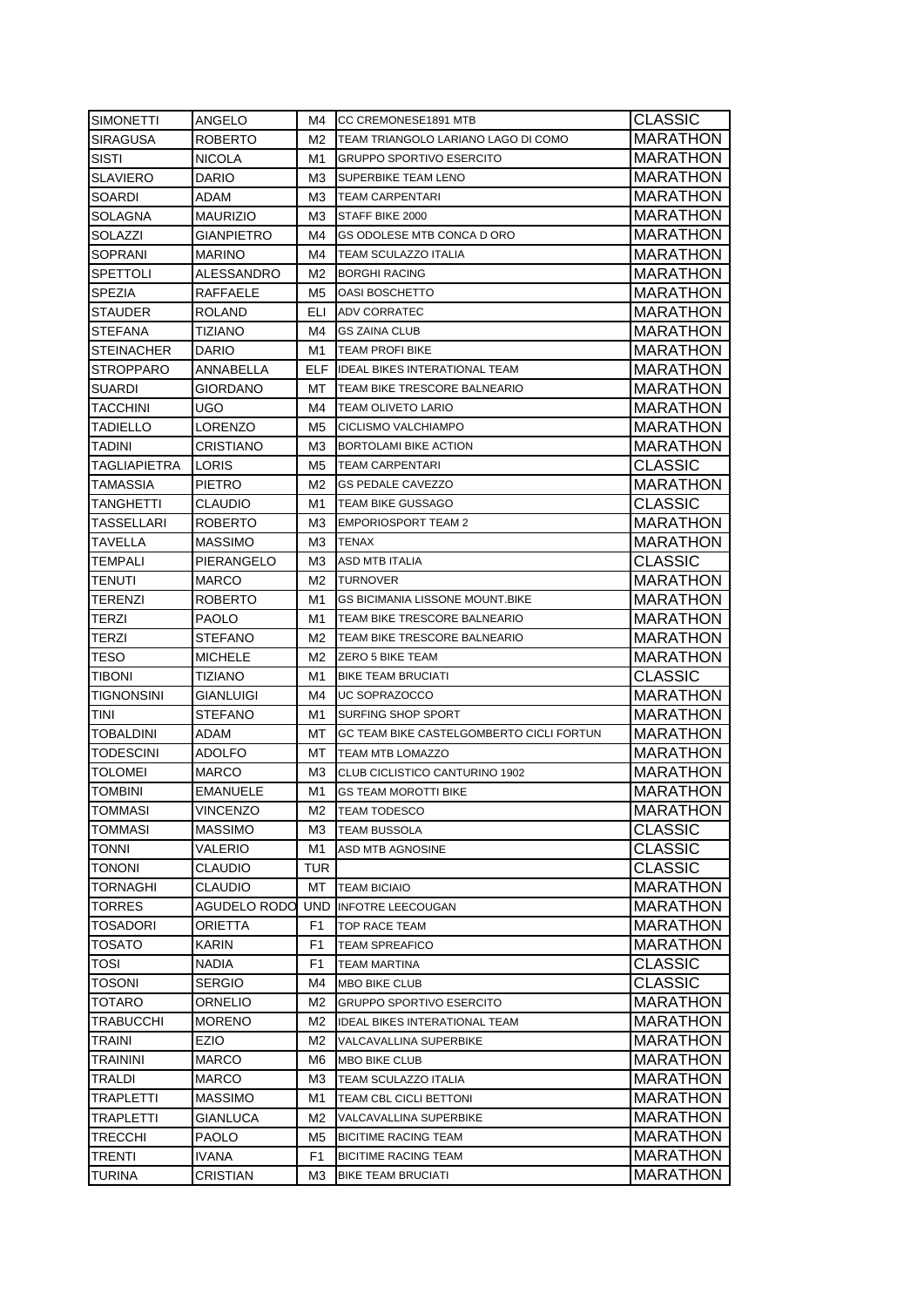| <b>TUROTTI</b>             | <b>STEFANO</b>    | MT             | <b>RS BIKE</b>                         | MARATHON             |
|----------------------------|-------------------|----------------|----------------------------------------|----------------------|
| TUROTTI                    | OSVALDO           | <b>TUR</b>     |                                        | CLASSIC              |
| VACCARI                    | STEFANO           | МЗ             | <b>SC EUROSCAF BIKBIKE</b>             | MARATHON             |
| VAGLIA                     | <b>MICHELE</b>    | M1             | <b>TEAM CICLI BACCHETTI</b>            | CLASSIC              |
| VALENTINI                  | STEFANO           | MT.            | <b>ASD MTB ITALIA</b>                  | CLASSIC              |
| VALLI                      | <b>NADIR</b>      | M5             | <b>MIRANDOLESE LIQUIGAS</b>            | MARATHON             |
| VALLINI                    | <b>DOMENICO</b>   | MT.            | GS ODOLESE MTB CONCA D ORO             | <b>MARATHON</b>      |
| <b>VALLINI</b>             | <b>NICOLA</b>     | M1             | ASD MTB AGNOSINE                       | <b>CLASSIC</b>       |
| <b>VALLINOTTO</b>          | VALENTINA         | F <sub>2</sub> | <b>GS BICIMANIA LISSONE MOUNT.BIKE</b> | <b>MARATHON</b>      |
| VALÒLINI                   | ALFIO             | MT.            | GS ODOLESE MTB CONCA D ORO             | <b>MARATHON</b>      |
| VALSECCHI                  | OLIVIERO          | M5             | TEAM TRIANGOLO LARIANO LAGO DI COMO    | <b>MARATHON</b>      |
| VALSECCHI                  | EMANUELE          | ΜЗ             | TEAM ALBA OROBIA BIKE                  | <b>MARATHON</b>      |
| VANINI                     | CLAUDIO           | M2             | ASSO ALBESE                            | <b>MARATHON</b>      |
| VANZINI                    | ALESSANDRO        | МЗ             | <b>BORGHI RACING</b>                   | <b>MARATHON</b>      |
| <b>VECCHIETTI</b>          | DANIELA           | F1             | ASD PAOLA PEZZO TEAM                   | <b>CLASSIC</b>       |
| <b>VERALDO</b>             | VALDIRE           | M4             | <b>G.Z.TEAM KONA</b>                   | <b>MARATHON</b>      |
| <b>VERDERIO</b>            | LUIGI             | M4             | DIE HARD TEAM                          | <b>MARATHON</b>      |
| <b>VERDUCI</b>             | DOMENICO          | M5             | GS ODOLESE MTB CONCA D ORO             | MARATHON             |
| VERGA                      | <b>MASSIMO</b>    | M1             | MTB LOMAZZO                            | MARATHON             |
| VERGANI                    | GIUSEPPE          | M4             | <b>GS BICIMANIA LISSONE MOUNT BIKE</b> | <b>MARATHON</b>      |
| <b>VERGANI</b>             | <b>MARIO</b>      | M4             | <b>GS BICIMANIA LISSONE MOUNT.BIKE</b> | <b>MARATHON</b>      |
| <b>VERGOGLIO</b>           | STEFANO           | M2             | SUPERBIKE TEAM LENO                    | <b>MARATHON</b>      |
| VEZZALI                    | ALESSANDRO        | M4             | TEAM SCULAZZO ITALIA                   | MARATHON             |
| VEZZOLI                    | GIANBATTISTA      | МЗ             | <b>RS BIKE</b>                         | <b>MARATHON</b>      |
| <b>VIGANO'</b>             | <b>RICCARDO</b>   | МЗ             | VALCAVALLINA SUPERBIKE                 | <b>MARATHON</b>      |
| <b>VIGRO</b>               | <b>GIAN MARIO</b> | M1             | <b>UC TERNATESE</b>                    | <b>MARATHON</b>      |
| <b>VILLA</b>               | MARCO             | МT             | STAFF BIKE 2000                        | <b>MARATHON</b>      |
| VILLA                      | WERNER STEFAI     | ΜЗ             | <b>CICLI MAGGIONI</b>                  | <b>MARATHON</b>      |
| VILLA                      | MARCO             | M2             | TEAM TRIANGOLO LARIANO LAGO DI COMO    | <b>MARATHON</b>      |
| VILLA                      | <b>FRANCESCO</b>  | M5             | TEAM TRIANGOLO LARIANO LAGO DI COMO    | <b>MARATHON</b>      |
| <b>VINCENZI</b>            | LUISA             |                | FEM JUC SOPRAZOCCO                     | CLASSIC              |
| <b>VISINONI</b>            | <b>ENRICO</b>     | M2             | G.S. CICLI BONADEI                     | <b>MARATHON</b>      |
| <b>VIVIANI</b>             | ROBERTO           | M5             | RACING ROSOLA BIKE                     | <b>MARATHON</b>      |
| <b>VIVIANI</b>             | <b>SIMONA</b>     |                | FEM MATA TEAM ASD GRUPPO FIOLETTI      | CLASSIC              |
| <b>VOLPI</b>               | ROLANDO           | ΜЗ             | <b>TEAM NICOLI</b>                     | CLASSIC              |
| VOLPI                      | MARCO             | MЗ             | <b>MC2 RACING</b>                      | <b>CLASSIC</b>       |
| WESEMANN                   | UTA               | ELF            | <b>MACOSTA TEAM &amp;FM BIKE</b>       | <b>MARATHON</b>      |
| WIDMANN                    | MAURO             | M2             | FREE SPORT FIEMME E FASSA              | CLASSIC              |
| <b>ZAFFERINI</b>           | PIERPAOLO OMA     | MЗ             | TEAM MANUEL BIKE                       | <b>MARATHON</b>      |
| <b>ZAGLIO MANFRE CARLO</b> |                   | ΜЗ             | <b>TEAM TODESCO</b>                    | MARATHON             |
| ZAMBELLI                   | <b>MAURO</b>      | M4             | TEAM CICLOSPORT TIDON VALLEY           | <b>MARATHON</b>      |
| ZAMBELLI                   |                   |                | ASD MTB AGNOSINE                       |                      |
|                            | <b>FRANCESCO</b>  | М2             |                                        | <b>MARATHON</b>      |
| ZAMBONI                    |                   |                |                                        |                      |
|                            | <b>MAURO</b>      | M4             | GC ISEO                                | <b>MARATHON</b>      |
| ZAMUNER                    | ALESSIO           | UND            | <b>TEAM COLNAGO SILMAX AMD</b>         | <b>MARATHON</b>      |
| ZANACCHI                   | MARCO             | МT             | CC CREMONESE1891 MTB                   | <b>MARATHON</b>      |
| ZANARDELLI                 | <b>ENRICO</b>     | ΜЗ             | ASD SPRINT BIKE LUMEZZANE              | <b>CLASSIC</b>       |
| ZANARDI                    | ALDO              | MЗ             | <b>SCOTT RACING TEAM</b>               | <b>MARATHON</b>      |
| ZANCA                      | <b>FLAVIO</b>     | M2             | PROBIKE TEAM                           | <b>MARATHON</b>      |
| ZANELLI                    | GIOVANNI          | MЗ             | ASD TEAM MASSAI DI EUROBIKE            | CLASSIC              |
| ZANETTI                    | ROBERTO           | MЗ             | <b>BICYCLE TEAM TANFOGLIO</b>          | <b>MARATHON</b>      |
| ZANETTI                    | COSTANTINO        | M2             | <b>GS CIANO NORTWAVE</b>               | MARATHON             |
| ZANFORLIN                  | DANIELE           | M1             | CLUB CICLISTICO CANTURINO 1902         | <b>MARATHON</b>      |
| ZANFORLIN                  | MASSIMO           | MЗ             | CLUB CICLISTICO CANTURINO 1902         | MARATHON             |
| ZANGOBBI                   | ARISTIDE          | TUR            |                                        | CLASSIC              |
| <b>ZANICHELLI</b><br>ZANNI | UMBERTO<br>IVAN   | M2<br>ΜЗ       | TEAM SCULAZZO ITALIA<br>TOP RACE TEAM  | MARATHON<br>MARATHON |